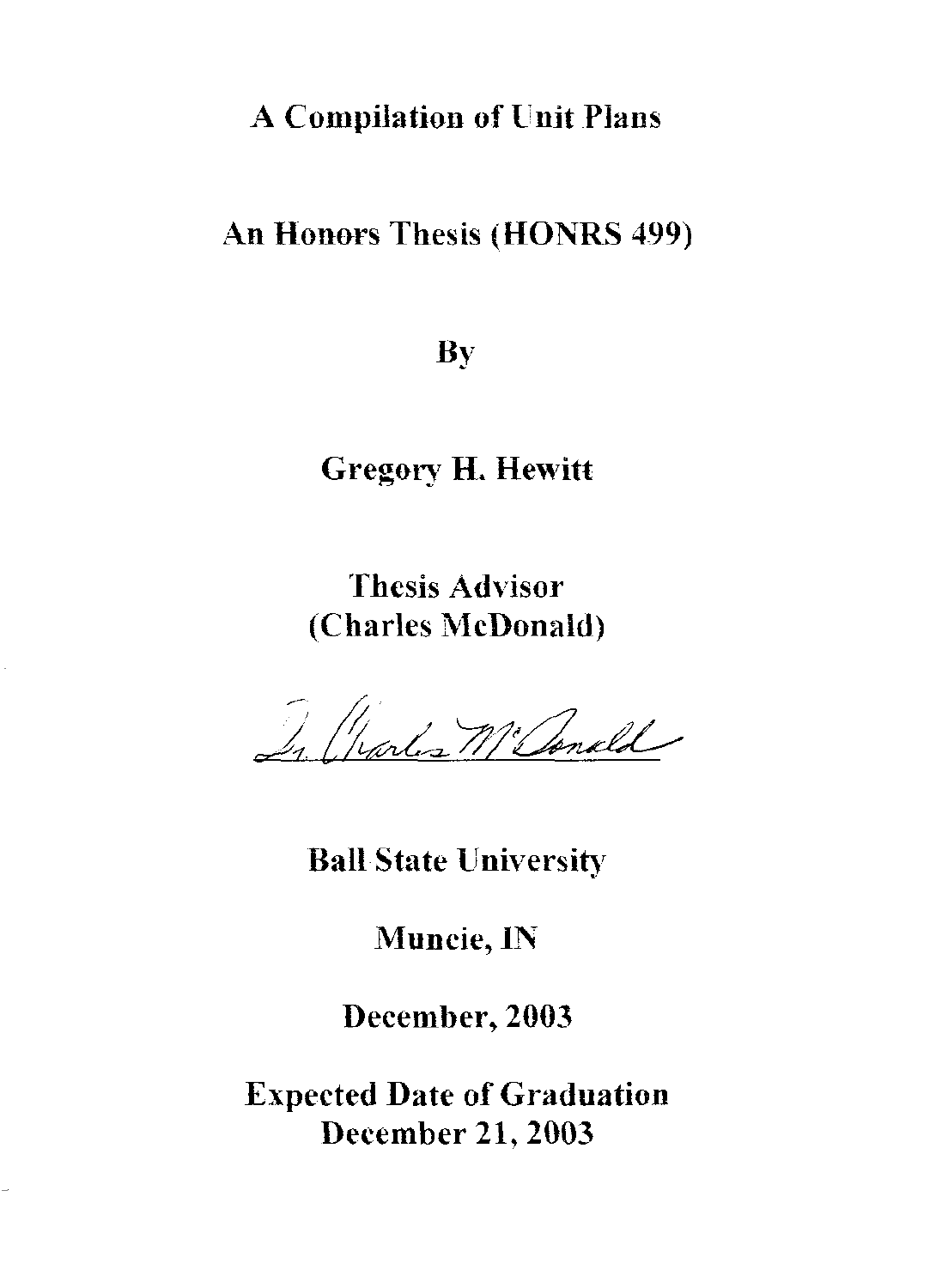#### Abstract

The subject for my senior honors thesis is four two-week unit plans dealing with American wars. There were a number of reasons for which I chose to undertake a creative project for my thesis. The main reason for choosing to do unit plans was because it was *the* one thing that I felt 1 needed more work with. I had to *write* my fair share of lesson plans in the elementary education classes, however, they were all single lesson plans. I did not have to connect the plans with any others. In student teaching, I was required to submit a two-week unit plan, and it was the harder part of the student teaching experience because of my limited knowledge of how to do so.

Another reason that I chose to do two-week unit plans is that teachers are expected to be able to create unit plans more frequently than they used to. I understand that when principals are interviewing, they would like to see examples of unit plans. It is important for a future teacher to be able to tie lessons together, and not simply create a bunch of independent lesson plans. Students need to be able to use things that they learned in previous lessons as background knowledge for future lessons.

The reason that T chose to do four unit plans based on American wars was because America is currently at war. Students need to be able to realize that America has been at war before, and that they have won before. I chose four wars that America was victorious in because that would give students a sense of pride for their country. With America being at war right now, students need to feel confident in their country. One of the best ways to do that is to show examples of America emerging victorious at war.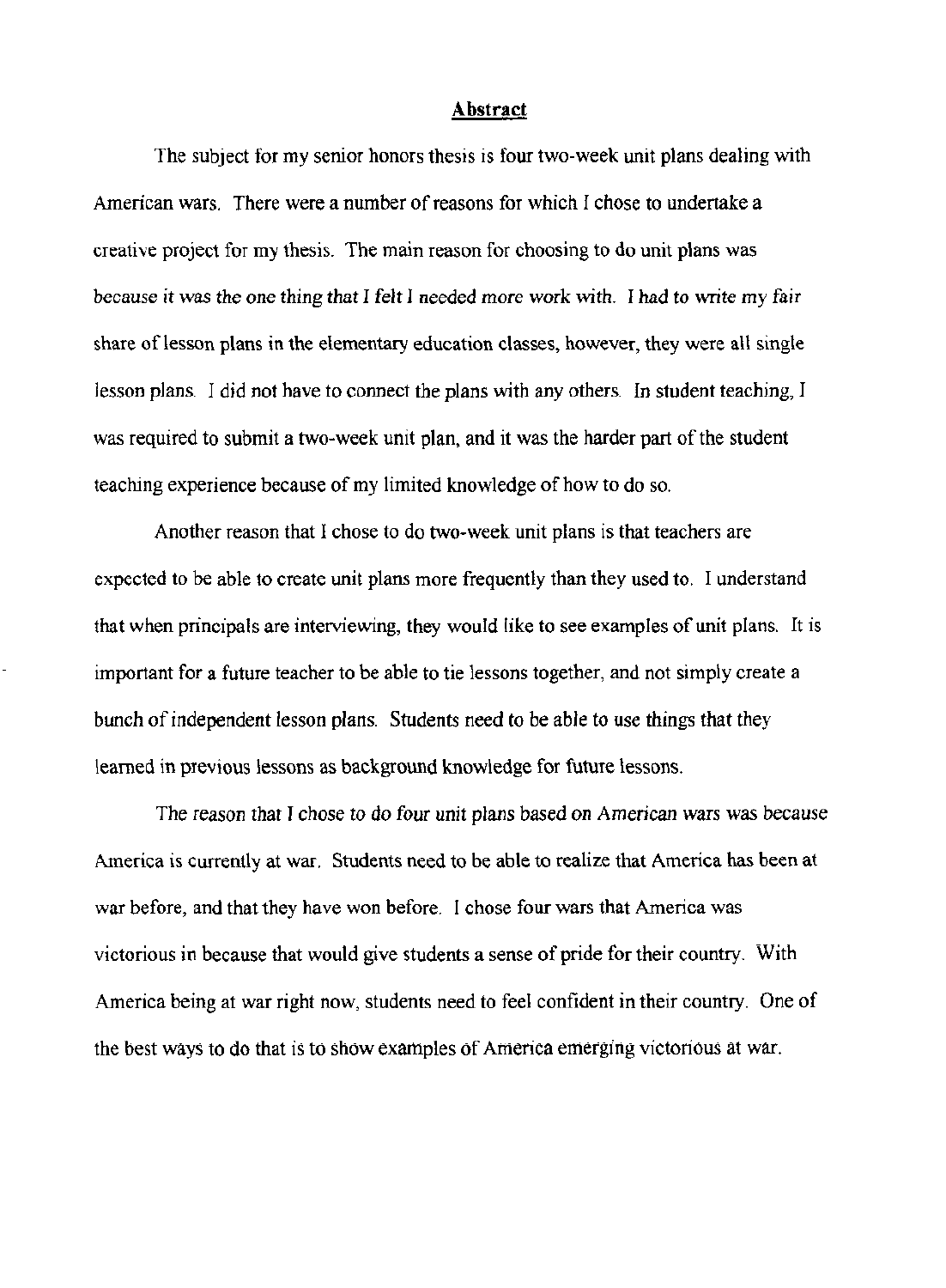#### **Acknowledgment**

Many thanks are due to my thesis advisor, Charles McDonald, for his help and support during the process of writing my thesis. He has allowed me to pursue a thesis that will help me grow as a teacher. Thank you, Mr. McDonald for your support as a professor and as an advisor.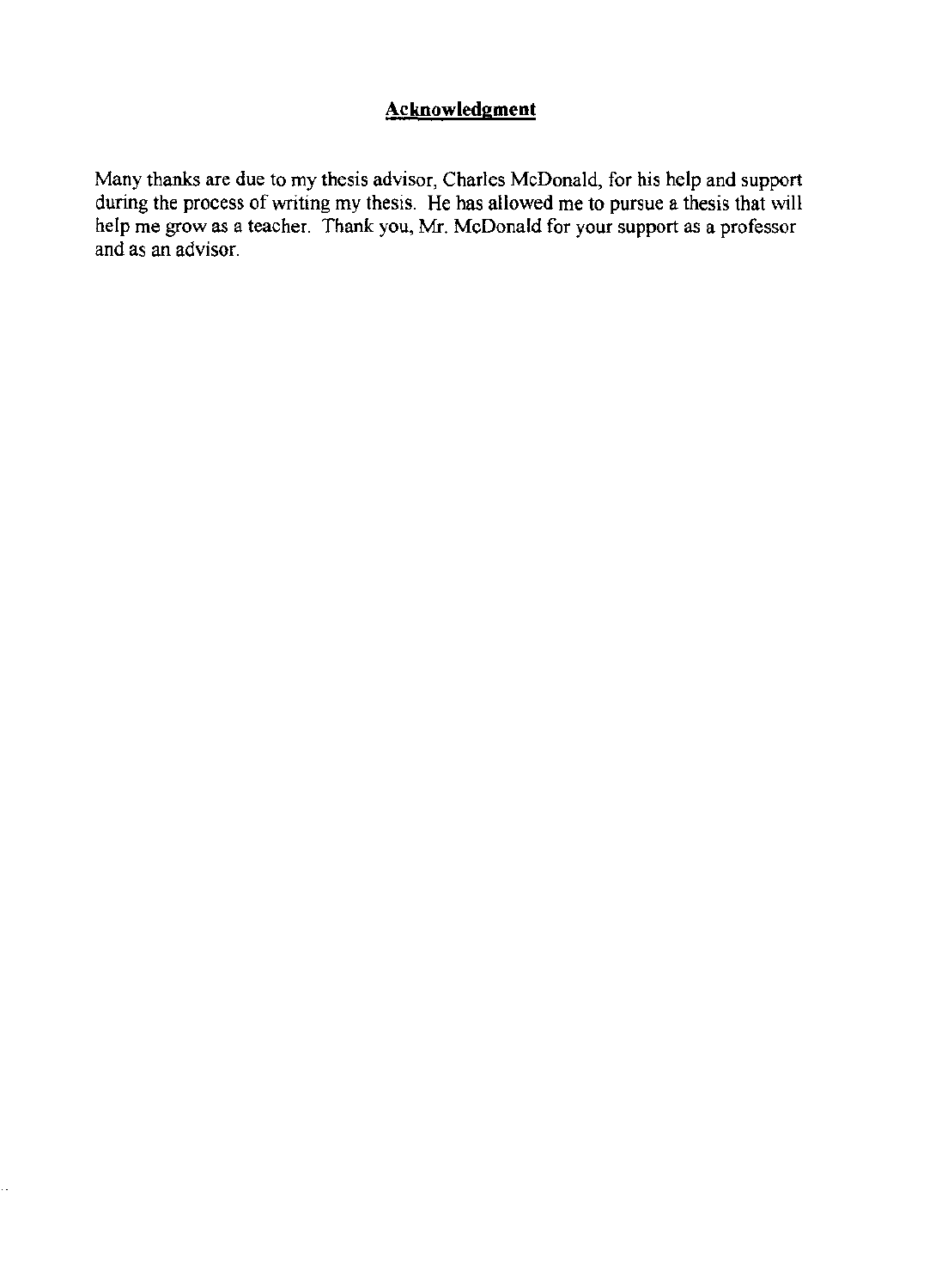# **The Revolutionary War**

Textbook used for unit: "The United States" by Pearson Education, Inc., copyright 2003, grade 5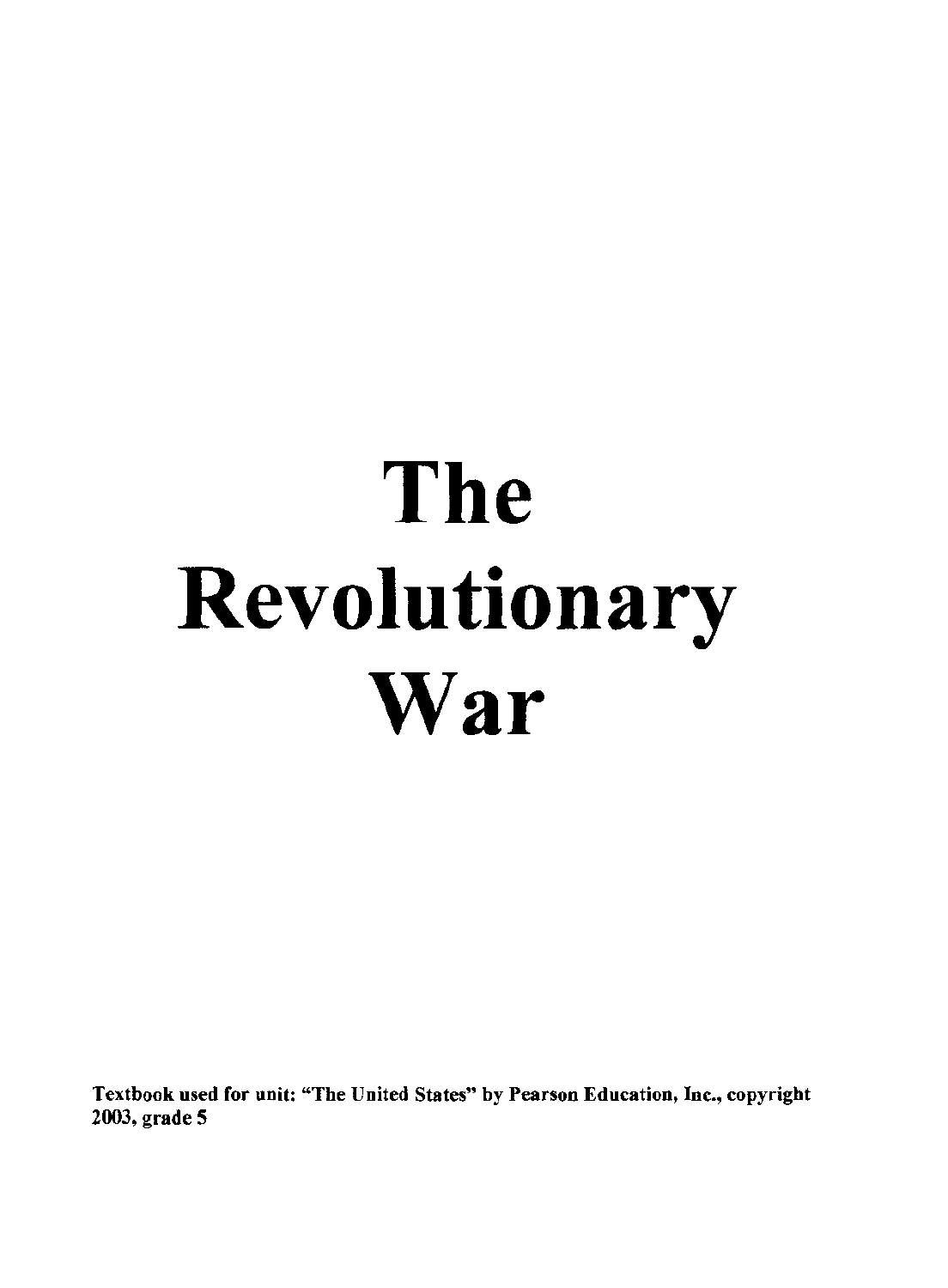#### $\mathbf{D}$ av 1

#### Standards:

- $\ge$  Culture
- $\triangleright$  Time, continuity and change
- $\triangleright$  Individual development and identity
- $\geq$  Individuals, groups and institutions
- $\geq$  Power, authority and governance
- $\triangleright$  Global connections

#### Purposes/Objectives:

- $\geq$  Students will learn about the different laws that angered the American colonists in the 1700's
- $\geq$  Students will write a paragraph discussing how the laws would have made them feel.

#### Materials/Tools:

- $\geq$  Social studies book
- $\ge$  Classroom rules
- $\triangleright$  Paper
- $\geq$  Pencil

#### Logistics:

- $\geq$  The students will complete the lesson in class.
- $\triangleright$  The lesson will take 30 minutes to complete.

#### Relationships:

- $\geq$  The students will work at their desks for the lesson.
- $\geq$  The teacher will facilitate during the lesson and make himself available for questions during the lesson.

#### Motivation:

- $\geq$  Take down the old set of classroom rules in front of the students. Hang up a set of 5 new rules. The new rules are as follows:
	- 1. Students cannot move from their seat for any reason whatsoever.
	- 2. Talking without permission will result in immediate detention.
	- 3. There will be at least two hours of homework every night.
	- 4. Students must hop on one foot when in the classroom.
	- 5. Students who answer incorrectly to a question automatically fail.
- $\geq$  Go over the rules with the students.
- $\geq$  Allow the students to talk about the new rules.
- $\triangleright$  Ask the students how they feel about the new rules.
- $\geq$  Lead them to say that the new rules are unfair.
- $\triangleright$  Tell the students that the rules are a lot like the laws that England passed for the American colonies in the 1700's.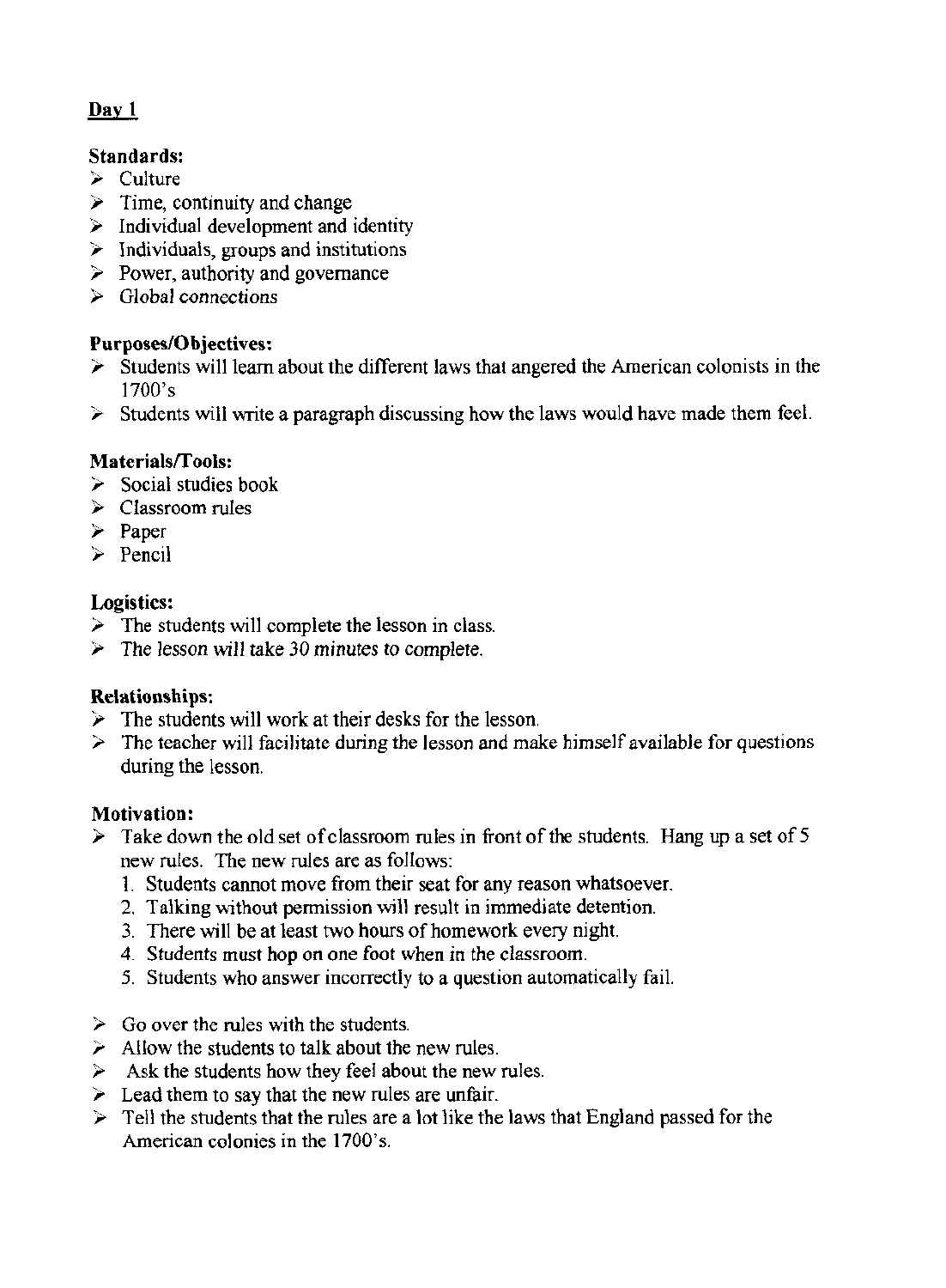#### **Procedure:**

- **". Have students take out their Social Studies books and open them to page** 268 .
- **EXECUTE:** Have the students read pages 268 to 275 on their own.
- **., Discuss the different laws that angered the people** of the **American colonies:** 
	- **./ Navigation Acts** of the **1600's**
	- $\checkmark$  Hat Act of 1732
	- $\checkmark$  Molasses Act of 1733
	- $\checkmark$  Iron Acts of 1750 and 1757
	- $\checkmark$  The Sugar Act of 1764
	- $\checkmark$  The Stamp Act of 1765
	- $\checkmark$  The Quartering Act of 1767
	- $\checkmark$  The Townshend Act of 1767
	- $\checkmark$  The Tea Act of 1773
- **EXECUTE:** Discuss the importance of these laws towards leading to the revolutionary war.

#### **Assessment:**

**EXECUTE:** Have the students write a paragraph (at least 5 sentences) about how they would have **felt about all** of the **laws and how they would have dealt with their feelings.**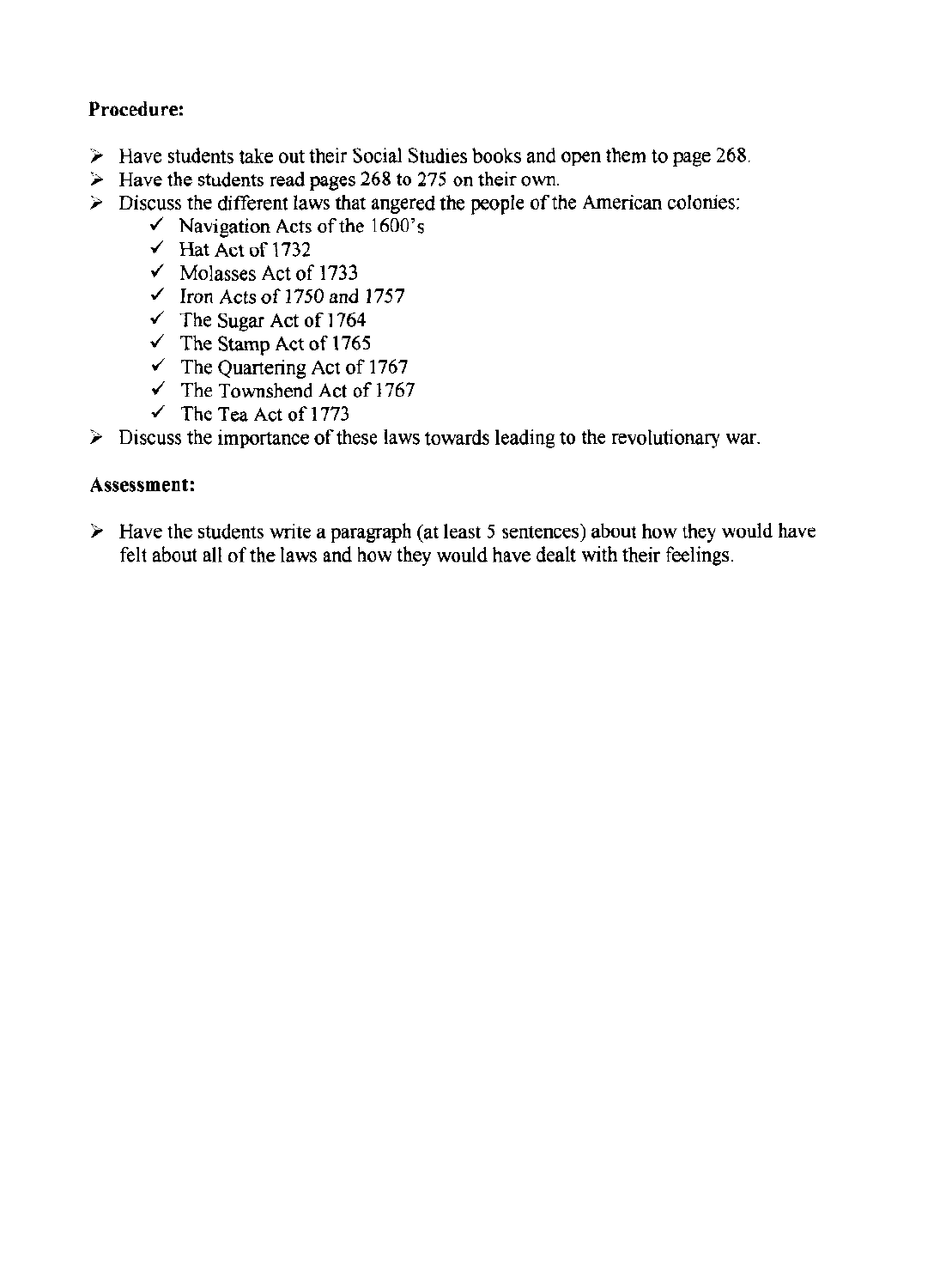#### Standards:

- $\geq$  Culture
- $\geq$  Power, authority and governance

#### Purposes/Objectives:

- $\geq$  The students will get an introduction to the Boston Tea Party
- $\triangleright$  The students will get an introduction to Paul Revere's famous ride.

#### Materials/Tools:

- $>$  5 copies of the book "Yankee Doodle" by Gary Chalk
- $\triangleright$  A CD with the song Yankee Doodle Dandy on it
- $\geq$  Cut up magazine covers

#### Logistics:

 $\geq$  The students will finish the lesson in one 30-minute class period

#### Relationships:

- $\geq$  The students will work in 5 groups of four to complete this lesson.
- $\geq$  The teacher will make sure that all groups are staying on task.

#### Motivation:

- $\blacktriangleright$  Play the CD with Yankee Doodle Dandy on it for the class to hear.
- $\geq$  *Have the class sing along to the CD.*
- $\geq$  Explain to the students that this is a song about the American Revolution.

#### Procedure:

- $\triangleright$  Hand out a piece of cut up magazine cover to each student.
- $\geq$  Have the students match up their piece of magazine cover with three other students.
- $\geq$  The four students with matching magazine covers are a group.
- $\geq$  Hand out a copy of "Yankee Doodle" to each group.
- $\geq$  Have the groups read the story together.
- $\geq$  Discuss the story as a class after the students are done reading the story.

#### Assessment:

 $\geq$  The students will be informally assessed according to how well they remain on task during group work.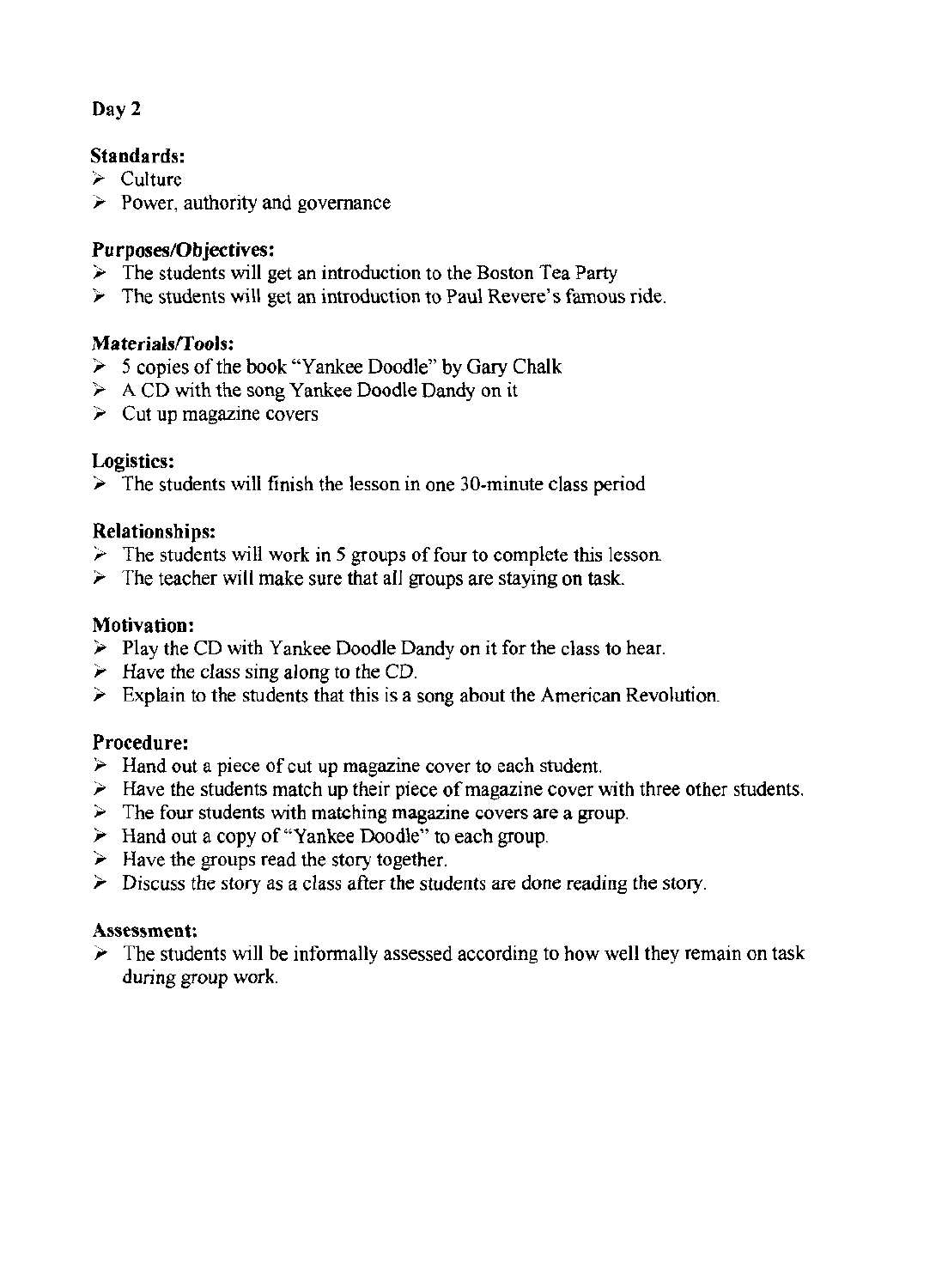#### Standards:

- $\geq$  Power, authority and governance
- $\triangleright$  Science, technology and society

#### Purposes/Objectives:

*y* The students will gain an understanding of the major wars of the Revolutionary War

#### Materials/Tools:

- $\triangleright$  PowerPoint presentation
- $\geq$  Graphic organizer for students to take notes on

#### Logistics:

 $\geq$  The lesson will take 40 minutes to complete

#### Relationships:

- $\geq$  The students will work independently at their desks to complete the graphic organizer
- $\geq$  The teacher will present a PowerPoint on the major battles of the Revolutionary War

#### Motivation:

- $\geq$  Ask students what they know about war.
- $\geq$  Accept all students' answers and then tell the students that they are going to learn about the major battles of the Revolutionary War.

#### Procedure:

- $\geq$  Hand out the graphic organizer to each child.
- $\geq$  Tell the students that they need to take notes on each of the battles that the PowerPoint covers (Battle of Bunker Hill. Battle of Saratoga, Battle of Yorktown).
- $\geq$  Go over the PowerPoint presentation, asking questions for the students to think about.

#### Assessment:

- $\geq$  Check the student's notes and make sure that all of the information is recorded.
- $\geq$  The students will either get full credit or no credit for the assignment.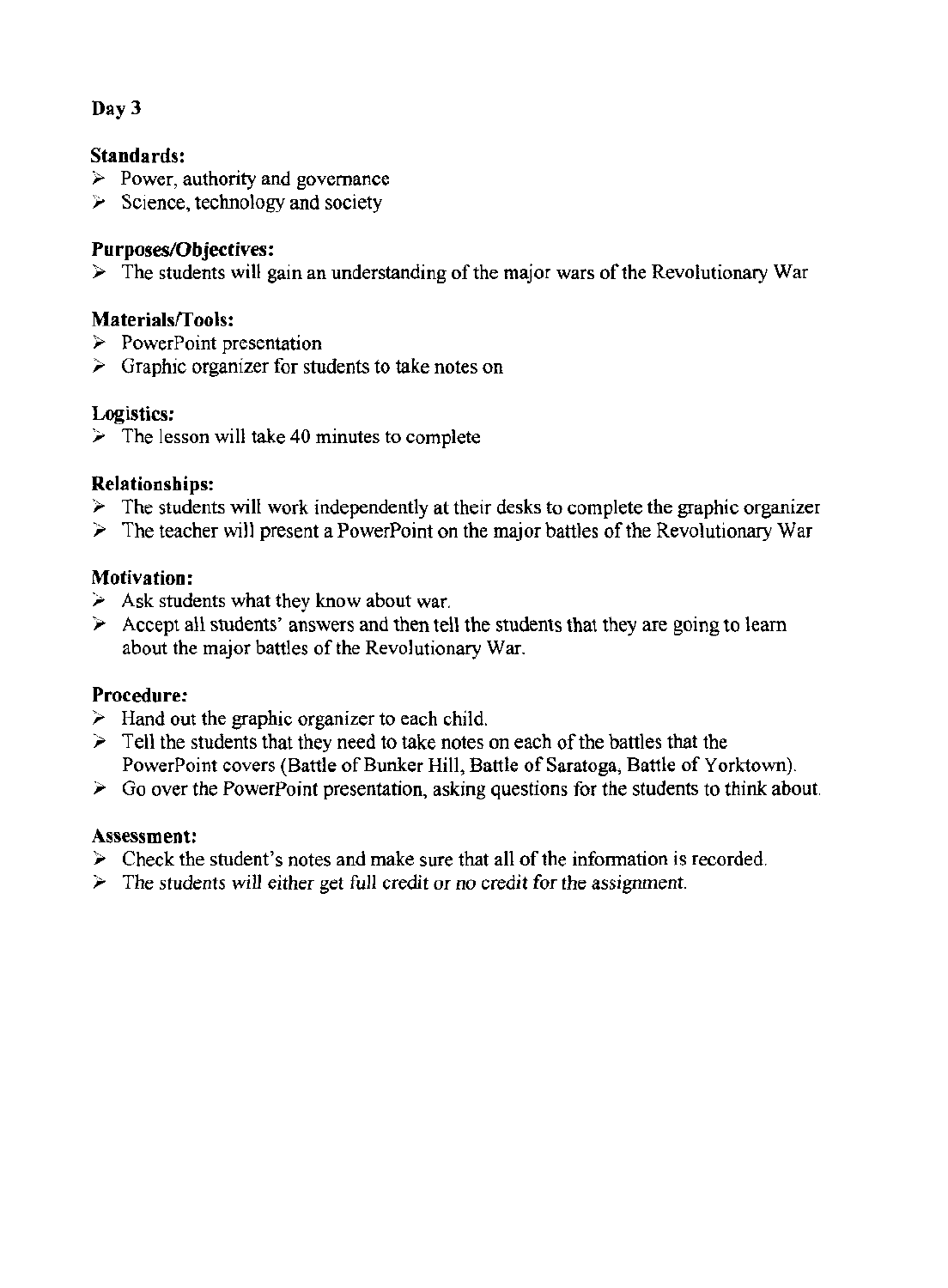#### Standards:

 $\triangleright$  Power, authority and governance

#### Purposes/Objectives:

- $\geq$  The students will learn about the Declaration of Independence
- $\triangleright$  The students will learn about the American Constitution

#### Materials/Tools:

 $\geq$  Social Studies Text

#### Logistics:

 $\geq$  The students will have 30 minutes to complete the lesson

#### Relationships:

- -, The students will work with partners to complete *the* lesson
- $\geq$  The teacher will facilitate discussion after the lesson

#### Motivation:

- $\geq$  Ask the students what rights they have as Americans.
- $\geq$  Accept all of the students answers
- $\geq$  Ask the students where they got these rights.
- $\geq$  Tell the students that there are two major documents that show us the rights that we have, and that we are going to learn about those today,

#### Procedure:

- $\geq$  Have the students take out their social studies books and open them to page 296.
- $\geq$  Have the students read pages 296 to 302 with a partner.
- $\triangleright$  Discuss as the reading as a class.
- $\blacktriangleright$  Have the students answer the questions at the end of the lesson for homework.

#### Assessment:

 $\triangleright$  The students will be graded on their answers to the questions.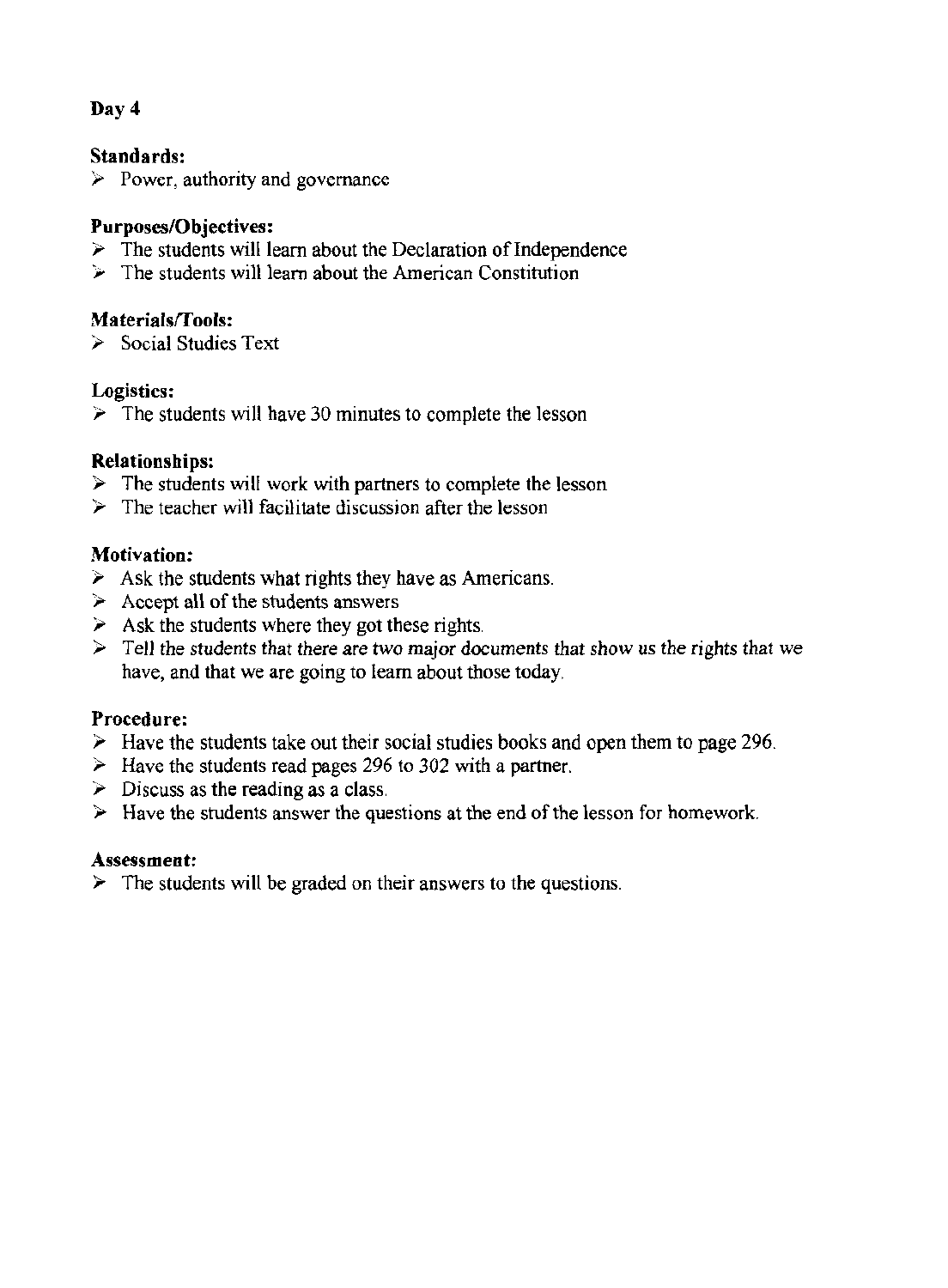#### Day  $5 & 6$

#### Standards:

- $\geq$  Time, continuity and change
- $\geq$  Science, technology and society

#### **Purposes/Objectives:**

- $\triangleright$  The students will use the Internet for looking up different facts about the Revolutionary War
- $\triangleright$  The students will use the information from the Internet to answer questions about the Revolutionary War from a web site.

#### Materials/Tools:

- $\geq$  Computer with Internet capabilities
- $\geq$  http: mrspskids.tripod.com rwhunt.html
- $\ge$  pencil

#### Logistics:

 $\triangleright$  The students will have two days, a half-hour each day, to complete the assignment. There are 34 questions to be answered.

#### **Relationships:**

- $\triangleright$  The students will work independently when completing this lesson.
- $\geq$  The teacher will walk around the room and answer questions as well as make sure the students are remaining on task.

#### **Motivation:**

- $\geq$  Ask the students if they know what a scavenger hunt is.
- $\triangleright$  Tell the students that a scavenger hunt is having to search for a number of different things.
- $\geq$  Tell the students that they are going to be doing a different type of scavenger hunt. Their scavenger hunt is going to be on the Internet.

#### Procedure:

- $\triangleright$  Take the students down to the school's computer lab.
- $\triangleright$  Have the students open up the Internet on their computers.
- > Have the students type in the address http://mrspskids.tripod.com/rwhunt.html.
- $\triangleright$  Give each student a copy of the questions so they can record their answers.
- $\triangleright$  Tell the students that the first two students who finish with all of the correct answers will receive 5 extra point on the assignment.
- $\triangleright$  Tell the students to begin looking for the answers on the web site.

#### Assessment:

 $\triangleright$  The students will be graded by having their answer sheets graded. One point will be given to each correct answer and a total of 34 points are possible. Two students will receive 39 points because of the extra credit. The grading scale is as follows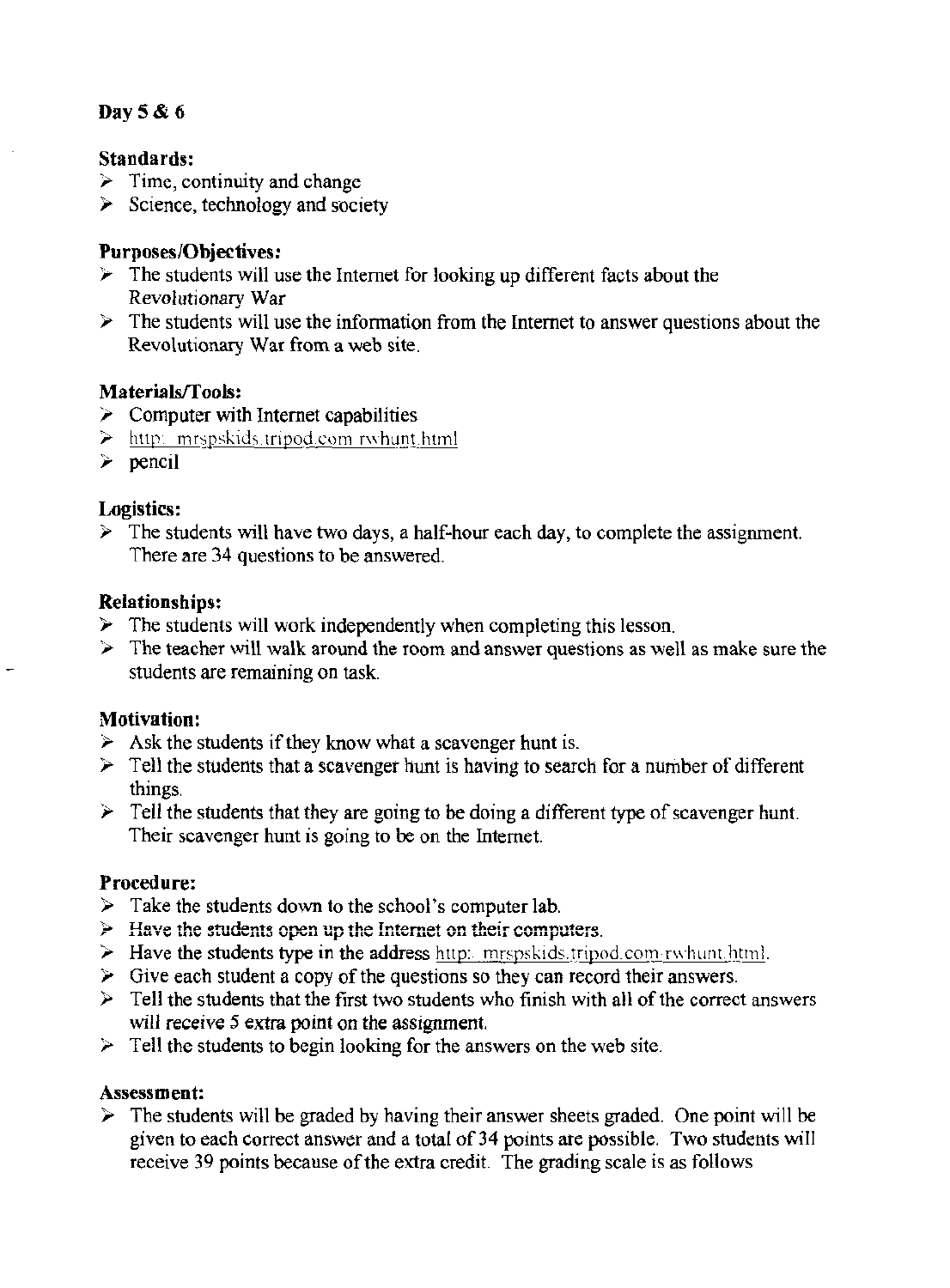$31-34=A$  $27 - 30 = B$  $24 - 26 = C$  $20 - 23 = D$  $\downarrow$ 20 =F

 $\overline{\phantom{a}}$ 

÷,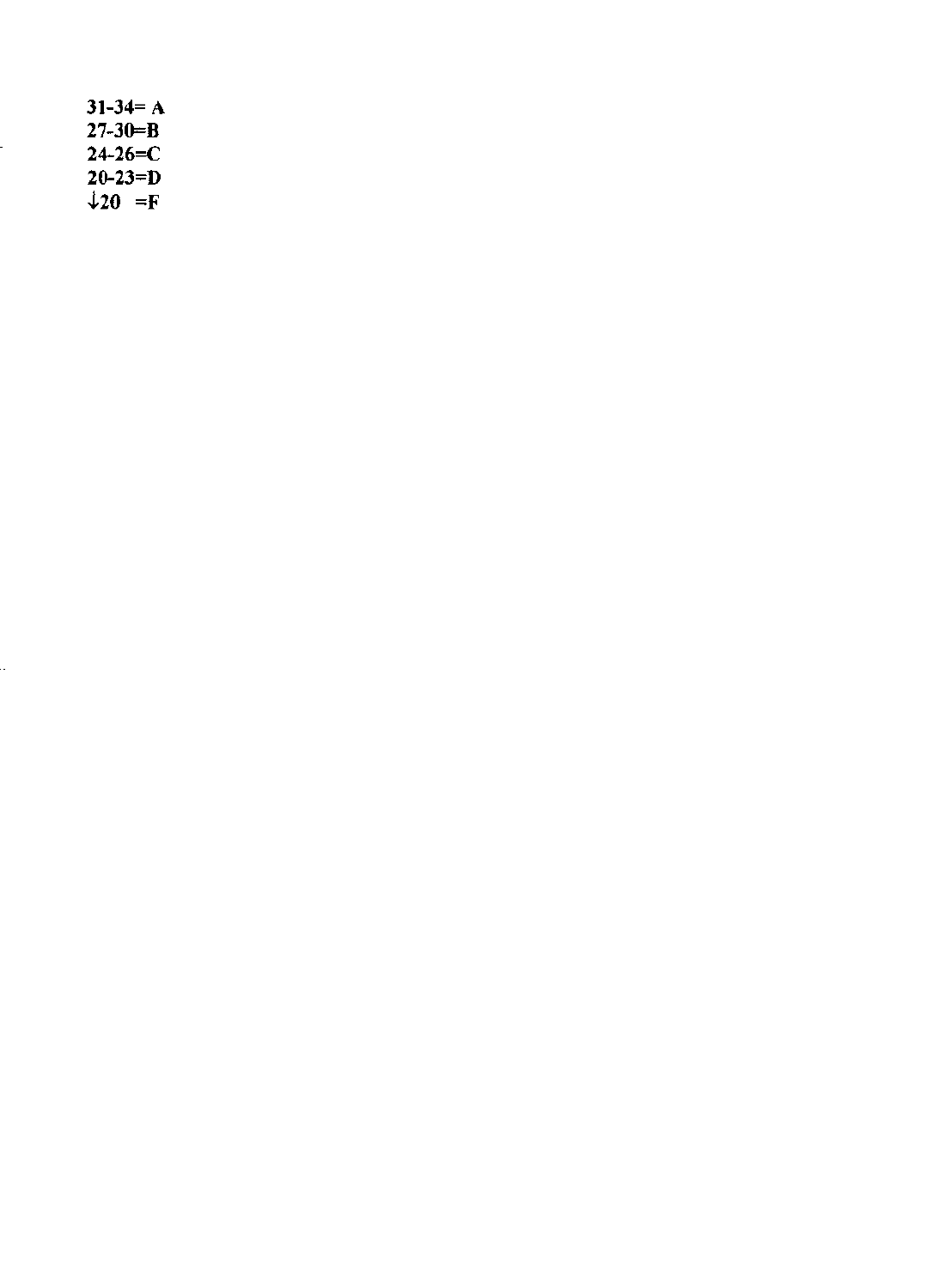#### Day 7, 8 & 9

#### Standards:

- $\geq$  Time, continuity and change
- $\geq$  Science, technology and society

#### Purposes/Objectives:

- $\geq$  The students will research information for a power point presentation about the Revolutionary War using several sources including Internet, encyclopedias, and trade books
- $\geq$  The students will make a power point presentation describing the main points of the Revolutionary war.

#### Materials/Tools:

- $\geq$  Computers with Internet capabilities
- $\blacktriangleright$  Encyclopedias
- $\triangleright$  Trade books about the revolutionary war

#### Logistics:

- $\geq$  The students will have two class periods to do the research and put their slides together.
- $\geq$  Each class period will be 45 minutes long.

#### Relationships:

- $\geq$  The students will work in groups of two to complete this assignment. There are twenty students in the class, so there will be ten pairs of students.
- $\geq$  The teacher will walk around the room and provide assistance with the students working on their power point slides.

#### Motivation:

- $\geq$  Show a small power point presentation about the revolutionary war.
- $\geq$  Tell the students that they will be doing a similar power point presentation about the main points of the revolutionary war. Tell the students that they will also present their slides to the class, so they should feel free to be creative.

#### Procedure:

- $\geq$  Hand out a rubric for the power point presentation, and go over it with the students.
- $\geq$  Tell the students that they will have two class periods to put the power point presentation together.
- $\triangleright$  Let the students research the revolutionary war using different trade books, textbook, and encyclopedias.
- ,. Once the students can show that they have enough information for the power *point,*  they will be able to put the slides together.
- \* The students have worked extensively with the power point program, so no instruction is necessary

#### Assessment:

 $\triangleright$  The students will be assessed according to the attached rubric.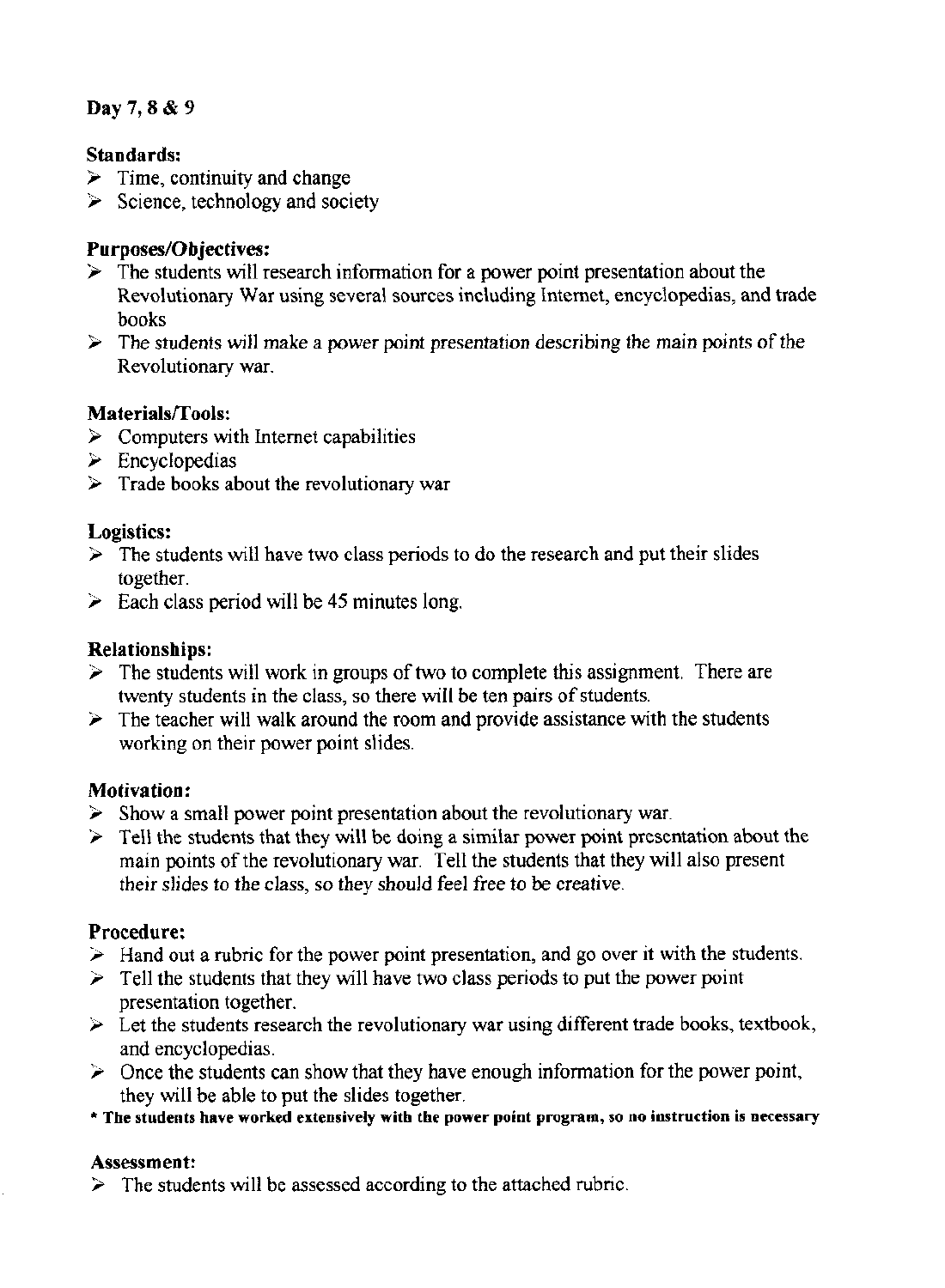#### Standards:

- $\geq$  Time, continuity and change
- $\geq$  Science, technology and society

#### Purposes/Objectives:

 $\geq$  The students will present their power point slides on the revolutionary war.

#### Materials/Tools:

 $\geq$  Computers with power point

#### Logistics:

 $\geq$  The students will finish the presentations in one 40-minute class period.

#### Relationships:

- $\geq$  The students will work in the pairs that they had worked in to prepare the power point slides.
- $\triangleright$  The teacher will facilitate the presentations and ask questions when presenters have finished.

#### Motivation:

- $\geq$  One student from each group will pick a stick from a jar.
- $\ge$  The stick will have a number from 1-10.
- $\geq$  The numbers correspond to when the students will present their slides.

#### Procedure:

- $\triangleright$  Students will present their slides to the rest of the class.
- $\geq$  Questions will be asked at the end of each presentation.

#### Assessment:

 $\geq$  Students will be assessed according to the attached rubric.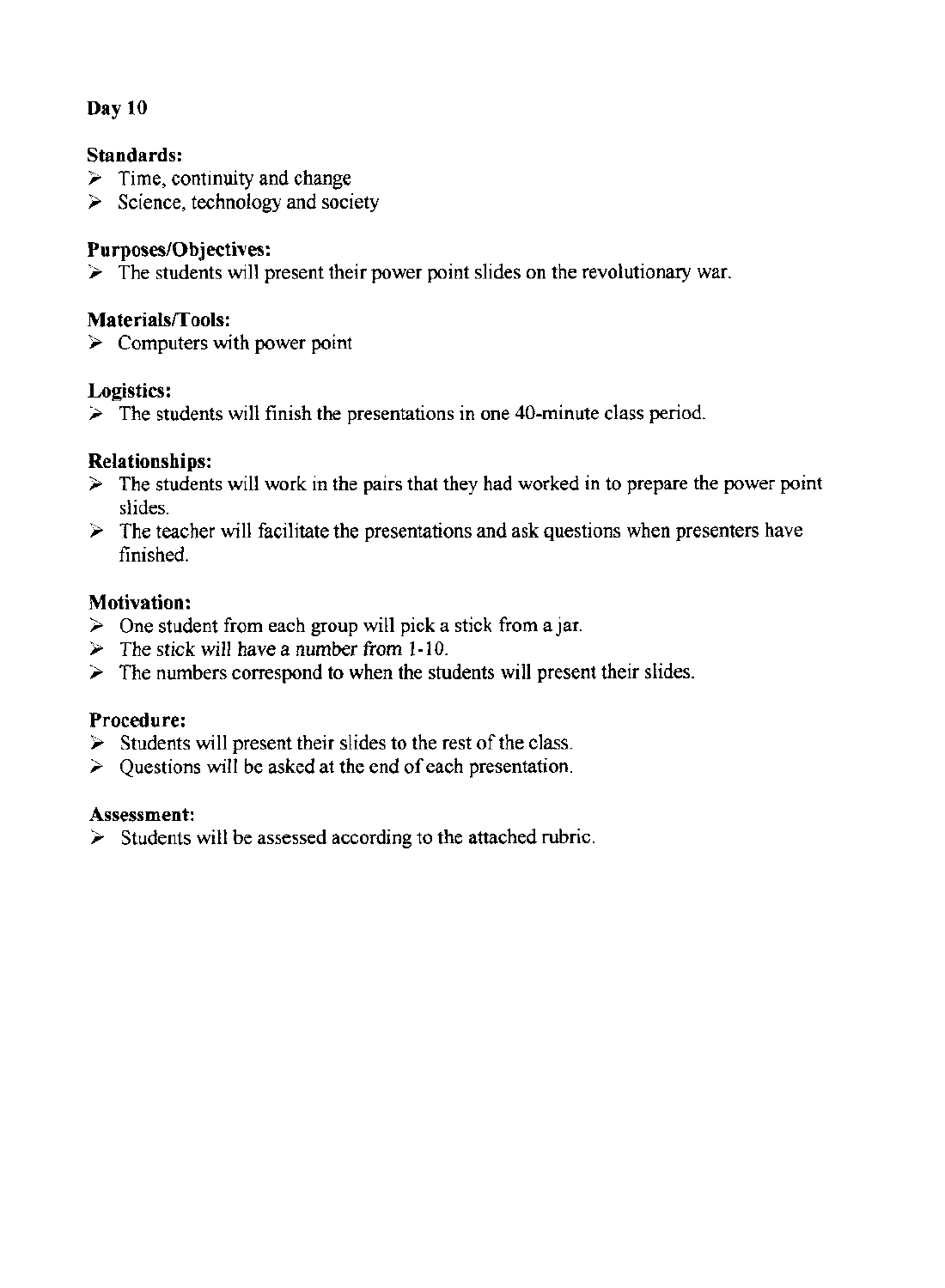#### Revolutionary War PowerPoint

| <b>CATEGORY</b>                    | k                                                                                                                                                                     | I3                                                                                                                               |                                                                                                                     |                                                                                                                                    |
|------------------------------------|-----------------------------------------------------------------------------------------------------------------------------------------------------------------------|----------------------------------------------------------------------------------------------------------------------------------|---------------------------------------------------------------------------------------------------------------------|------------------------------------------------------------------------------------------------------------------------------------|
| Content - Accuracy                 | All content throughout<br>the presentation is<br>accurate. There are no<br>lfactual errors.                                                                           | Most of the content is<br>accurate but there is<br>one piece of<br>information that might<br>lbe inaccurate.                     | The content is<br>generally accurate, but<br>one piece of<br>information is clearly<br>flawed or inaccurate.        | Content is typically<br>confusing or contains<br>more than one factual<br>lerror.                                                  |
| Sequencing of<br>Information       | Information is<br>organized in a clear,<br>logical way. It is easy<br>to anticipate the type of or item of information<br>material that might be<br>on the next card. | Most information is<br>organized in a clear,<br>logical way. One card<br>seems out of place.                                     | Some information is<br>logically sequenced.<br>An occassional card or<br>item of information<br>seems out of place. | There is no clear plan<br>for the organization of<br>linformation.                                                                 |
| Text - Font Choice &<br>Formatting | Font formats (e.g.,<br>color, bold, italic) have carefully planned to<br>been carefully planned<br>to enhance readability<br>land content.                            | Font formats have been Font formating has<br>enhance readability.                                                                | been carefully planned<br>to complement the<br>content. It may be a<br>llittle hard to read.                        | Font formatting makes<br>it very difficult to read<br>lthe material.                                                               |
| Spelling and Grammar               | Presentation has no<br>misspellings or<br>grammatical errors.                                                                                                         | Presentation has 1-2<br>misspellings, but no<br>grammatical errors.                                                              | Presentation has 1-2<br>grammatical errors but<br>no misspellings.                                                  | Presentation has more<br>than 2 grammatical<br>and/or spelling errors.                                                             |
| Originality                        | Presentation shows<br>lconsiderable<br>originality and<br>anventiveness. The<br>content and ideas are<br>presented in a unique<br>and interesting way.                | Presentation shows<br>some originality and<br>inventiveness. The<br>content and ideas are<br>presented in an<br>interesting way. | Presentation shows an<br>attempt at originality<br>and inventiveness on<br>$1-2$ cards.                             | Presentation is a rehash<br>of other people's ideas<br>and/or graphics and<br>shows very little<br>attempt at original<br>thought. |

-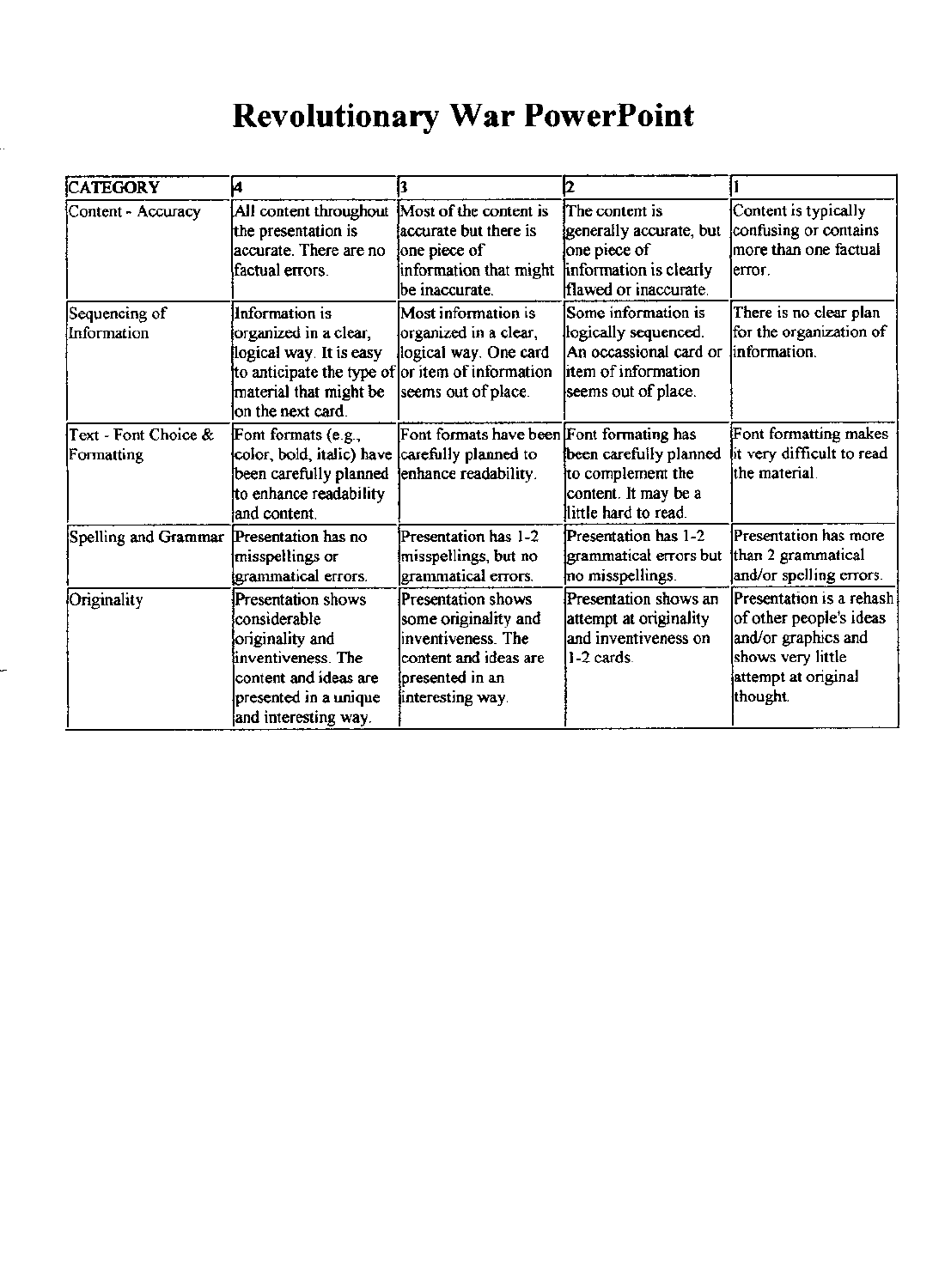# Revolutionary War Battles

أكاست التابك فالمراريخ والجارف بالرهاف فرقيته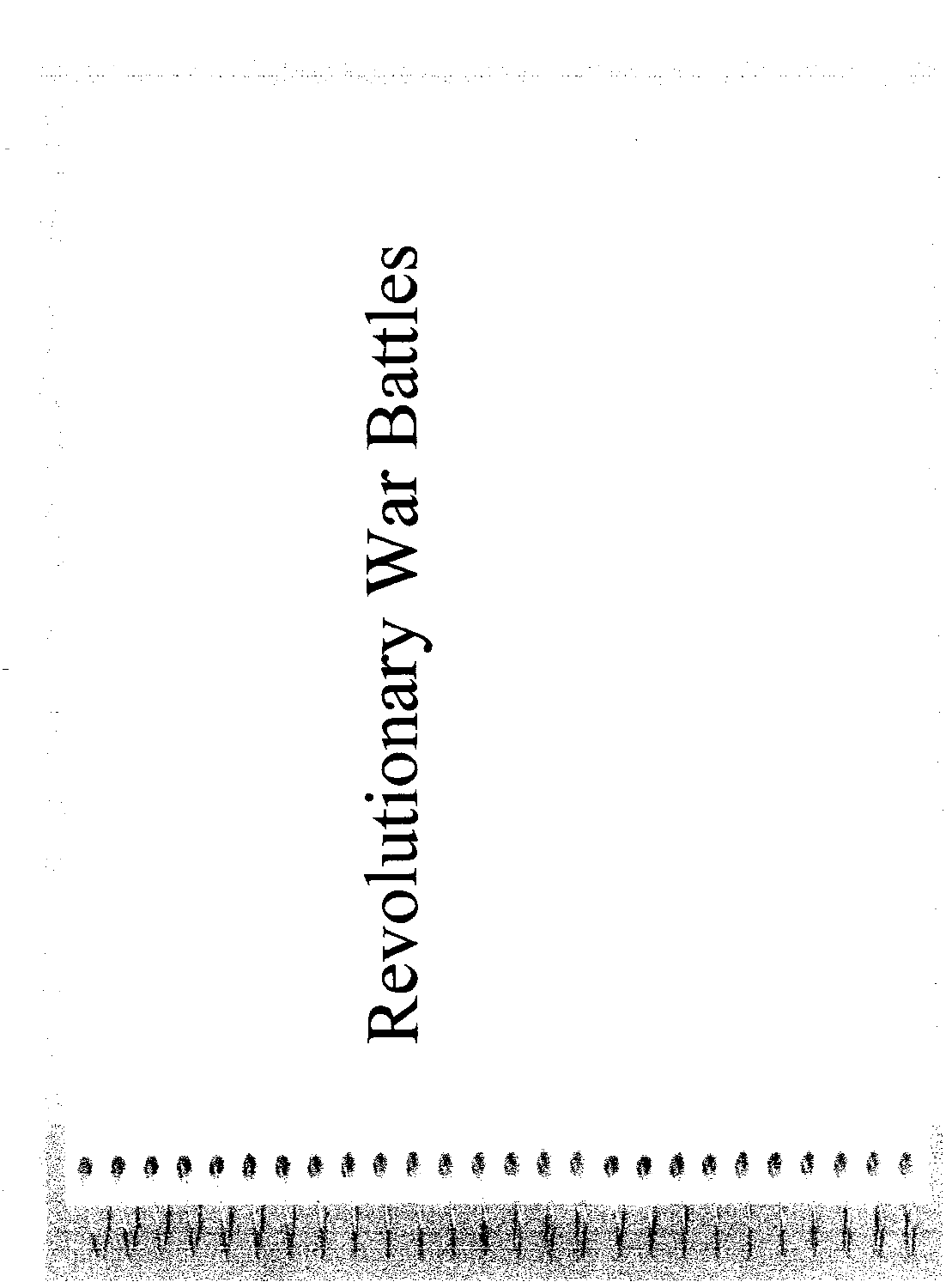# **Battle of Bunker Hill**

 $\mathcal{L}^{\text{max}}_{\text{max}}$  , the following properties of  $\mathcal{L}^{\text{max}}_{\text{max}}$ 

- The Battle of Bunker Hill occurred on June 17, 1775
- The British attacked the American forces twice without inflicting much damage.
- On their third attempt, the British were able to take Bunker Hill and force the Americans back to the mainland.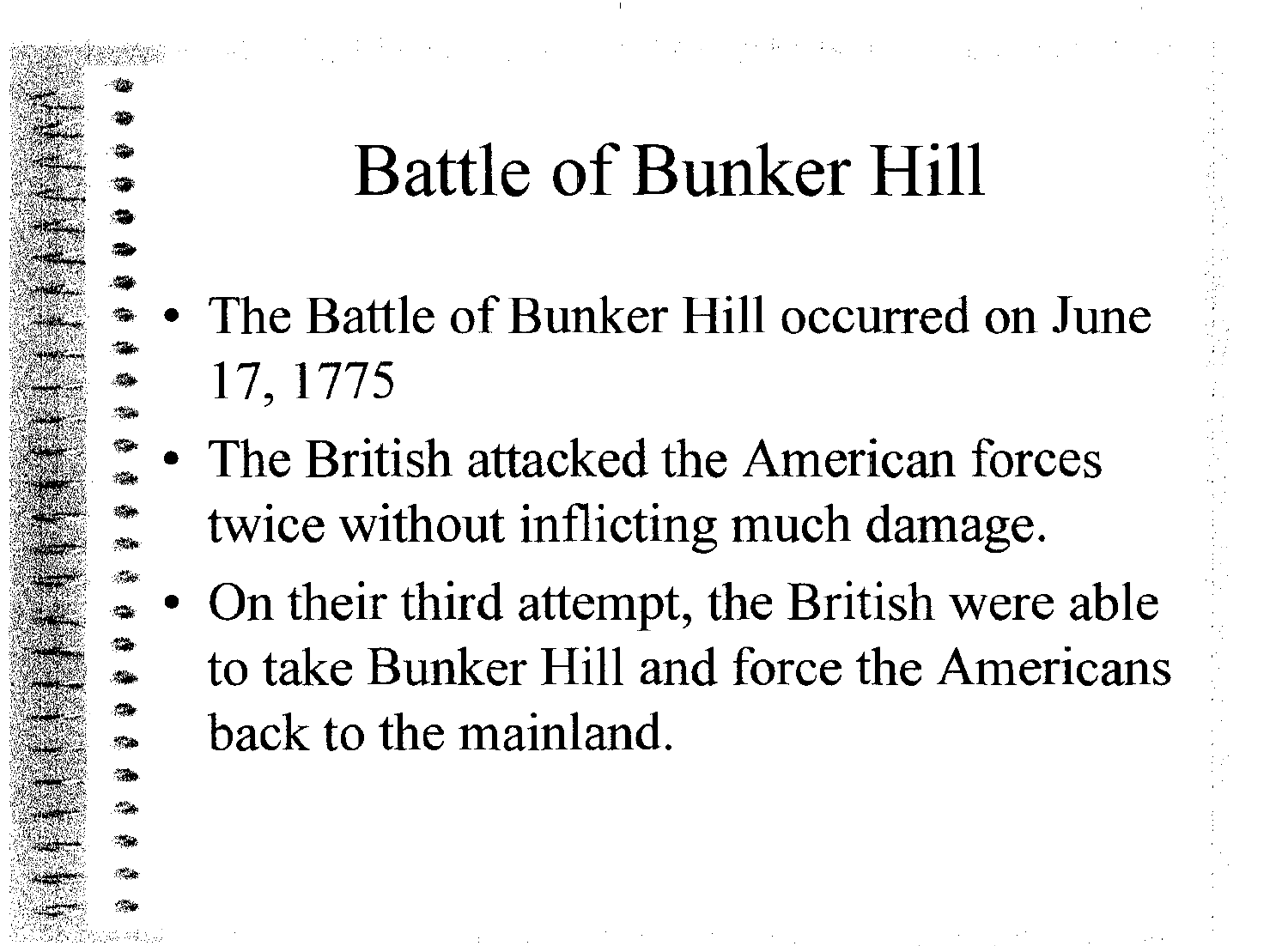### **Battle of Saratoga**

The Saratoga campaign lasted for a year, from May 1776-May 1777.

医单元 机活塞 计分类

- The Battle of Saratoga was won by the Continental Army.
- The Battle of Saratoga was the first win by the Continental Army when they used European war tactics.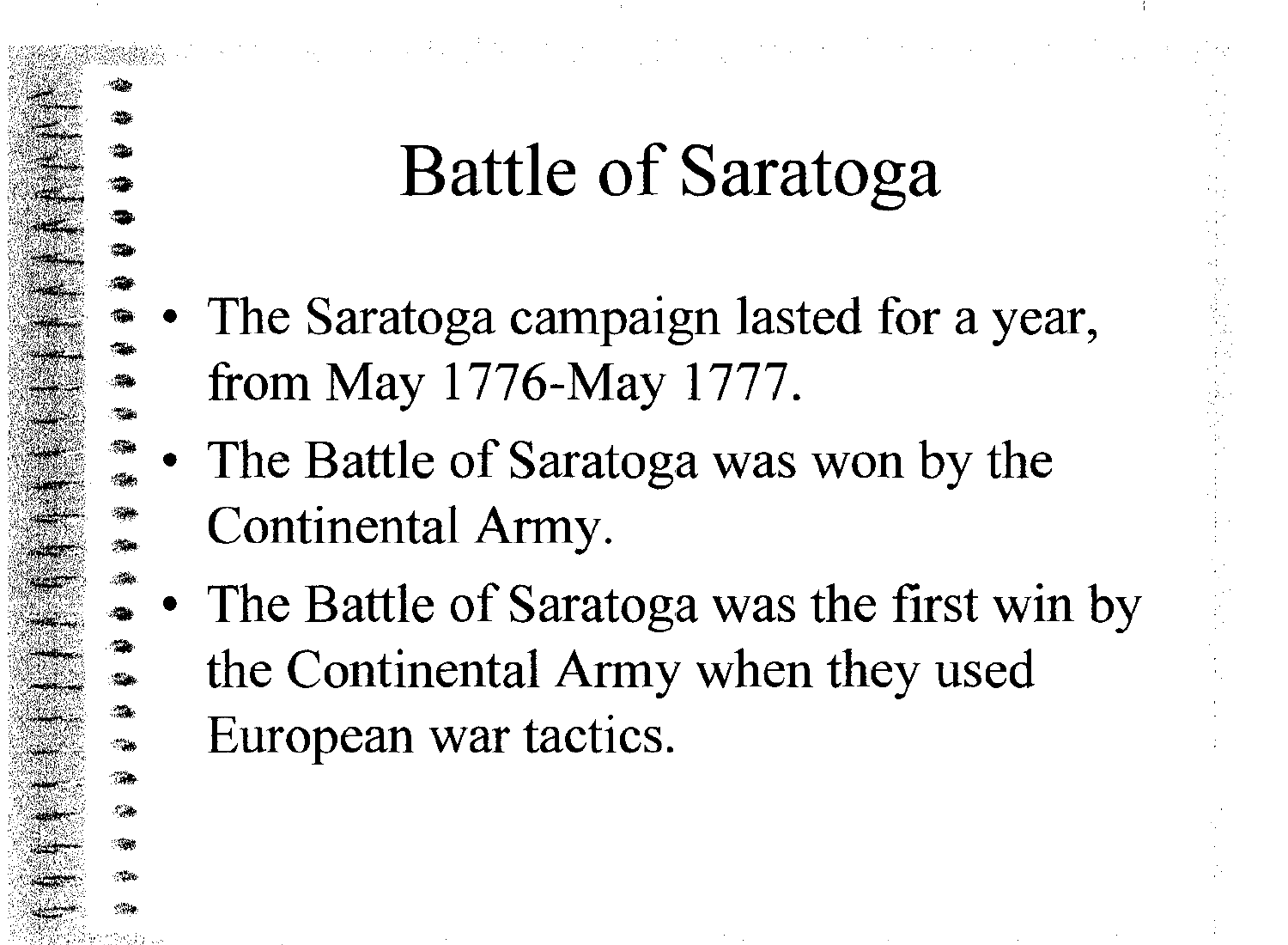# 使用的现在分词 医心包 医心包的 医无线性 医心包 医心包 医心包的

## **Battle of Yorktown**

- .. **(参考)** - ' .  $...$   $\frac{1}{2}$   $\frac{1}{2}$ • '. - George Washington led a troop of American and French soldiers to Yorktown on October 14, 1781.
	- They captured two British redoubts.

'iii> **等** ::ill> • . '

..

<sup>1</sup>'110

 $\bullet$ 

- $\sim$ • The British offered to surrender on October ,. lilt  $\frac{1}{\sqrt{2}}$ 17, and the papers were signed on October 19.
- $\;$   $\;$ '1li> ·I~- ,~ This was the last major battle of the Revolutionary War.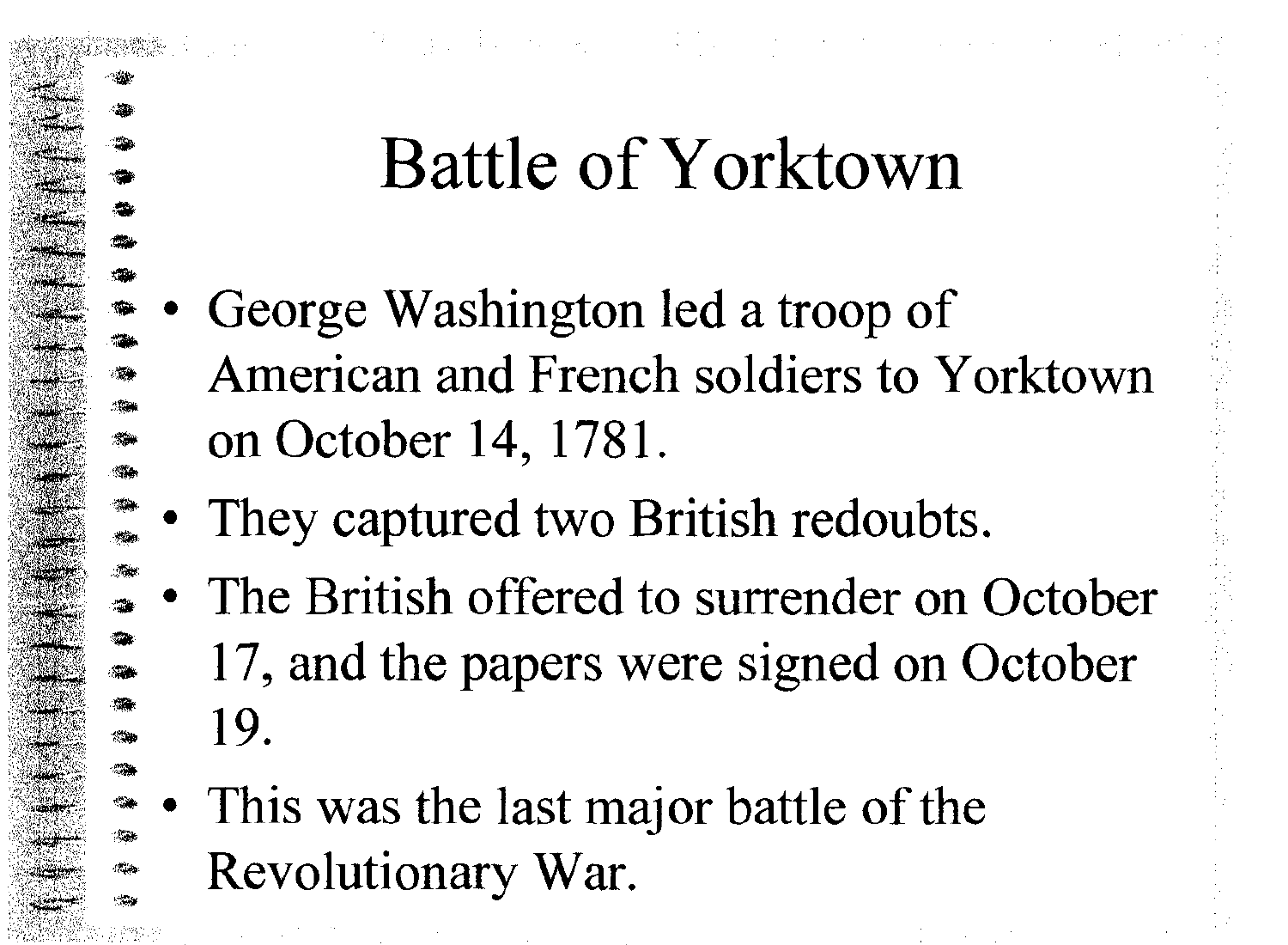# **The Civil War**

Textbook used for unit: '"The United States" by Pearson Education, Inc., copyright 2003, grade 5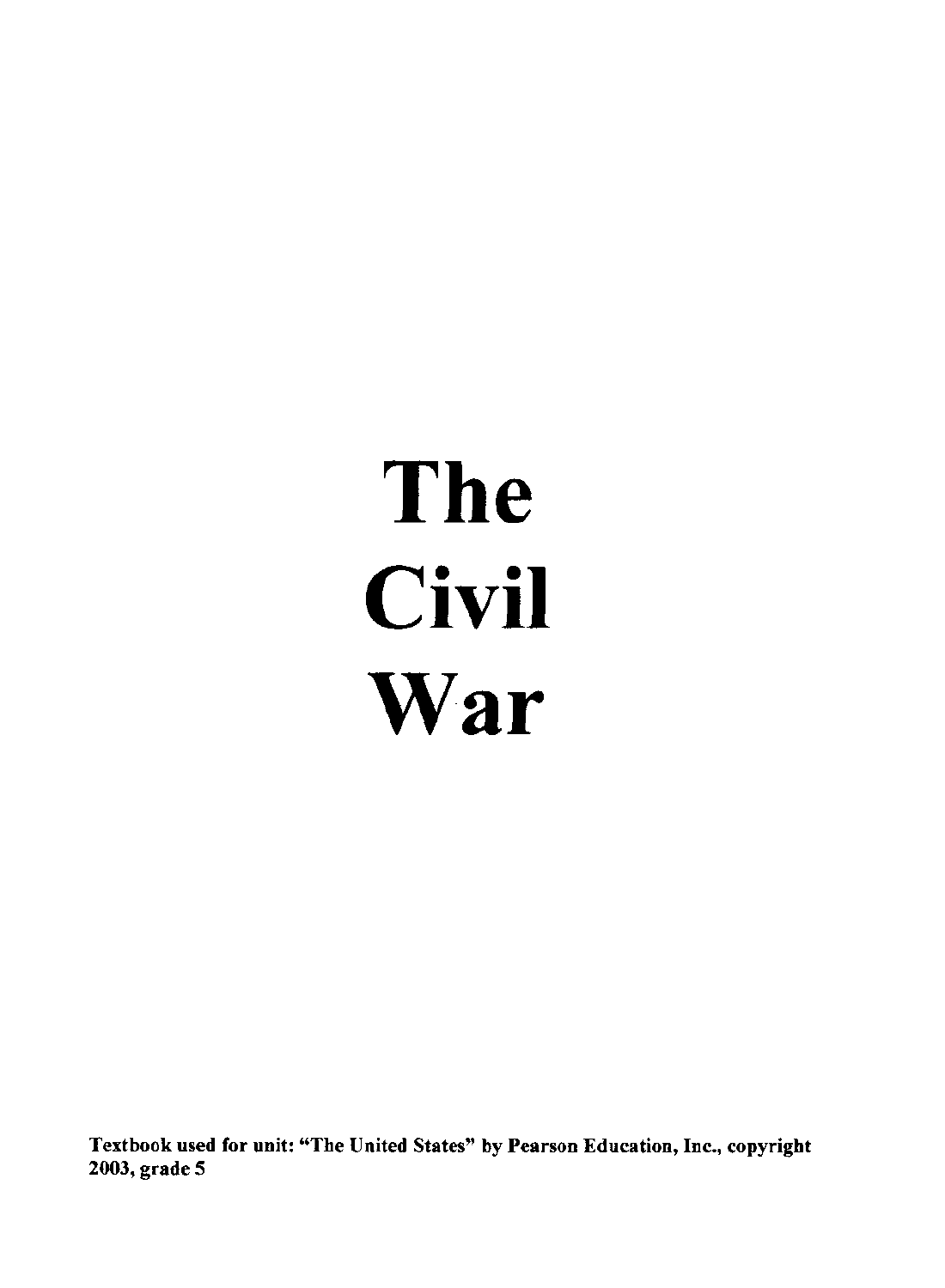#### **Standards:**

- $\geq$  Time, continuity and change
- $\geq$  Power, authority and governance
- $\geq$  Global connections

#### **Purposes/Objectives:**

 $\triangleright$  The students will learn about the major reasons for the Civil War.

#### **Materials/Tools:**

- $\geq$  Social Studies text books
- > Paper
- >- Pencil

#### **Logistics:**

 $\geq$  The students will have 35 minutes to complete the lesson.

#### **Relationships:**

- $\triangleright$  The students will work independently on the lesson.
- $\geq$  The teacher will act as a facilitator for the lesson.

#### **Motivation:**

- $\geq$  Ask the students what causes them to fight with their siblings.
- $\geq$  Ask the students if that would make them go to war with their siblings.
- $\geq$  Tell the students that certain things made brothers go to war against each other in the 1800's,

#### **Procedure:**

- $\geq$  Have the students open their social studies books to page 464.
- $\geq$  Let the students read pages 464 to 467 on their own.
- $\geq$  Talk about the different reasons that the Civil War was to take place.
- $\geq$  Have the students write a paragraph discussing the reasons for the Civil War. The students should include the reason, why it was important, and why it would lead to war.

#### **Assessment:**

- $\geq$  The students will have their paragraphs graded.
- $\geq$  One point will be taken off the grade for each item that is omitted from the paragraph.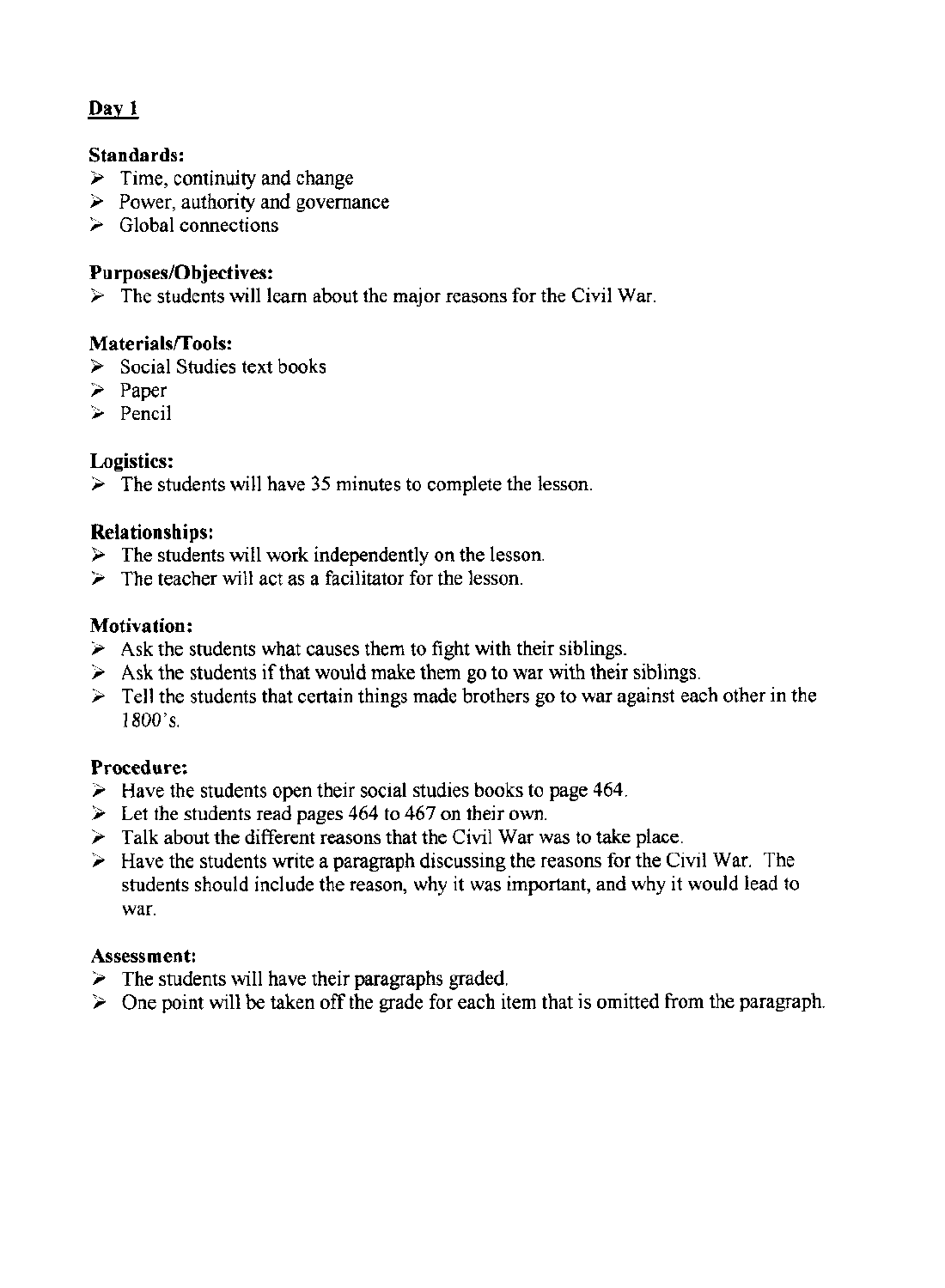#### Day 2 & 3

#### Standards:

- $\geq$  Time, continuity and change
- $\geq$  People, places and environments
- $\triangleright$  Power, authority and governance

#### Purposes/Objectives:

- $\triangleright$  The students will gain a better understanding of how slavery led to the Civil War.
- $\triangleright$  The students will learn about the Underground Railroad

#### Materials/Tools:

- > Movie "Roots of Resistance: a story of the Underground Railroad"
- $\geq$  Writing Journals

#### Logistics:

 $\triangleright$  This lesson will be split up between two 40-minute class periods.

#### Relationships:

- $\geq$  The students will work independently during this lesson
- $\geq$  The teacher will make sure that all students are staying on task.

#### Motivation:

- $\triangleright$  Review the fact that slavery was a big part in leading to the Civil War.
- *y* Ask the students to discuss how slavery played a part in the Civil War.
- $\geq$  Tell the students that they are going to watch a movie about slavery and the Underground Railroad".

#### Procedure:

- $\geq$  Show the students the movie "Roots of Resistance: a story of the Underground Railroad".
- $\geq$  Tell the students to take notes if they want to, because there will be a writing assignment based on the movie.
- $\triangleright$  Discuss the movie after it is finished as a class.
- $\geq$  Have the students take out their writing journals.
- $\geq$  Have the students write about how it must have felt like to be a slave on the Underground Railroad.

#### Assessment:

 $\geq$  Students will be assessed according to their responses on the paragraph. If a student's response shows thoughtfulness and their writing is correct, they will get full credit of 5 points. If response is not well thought out and writing is poor, the student will get  $0$ points.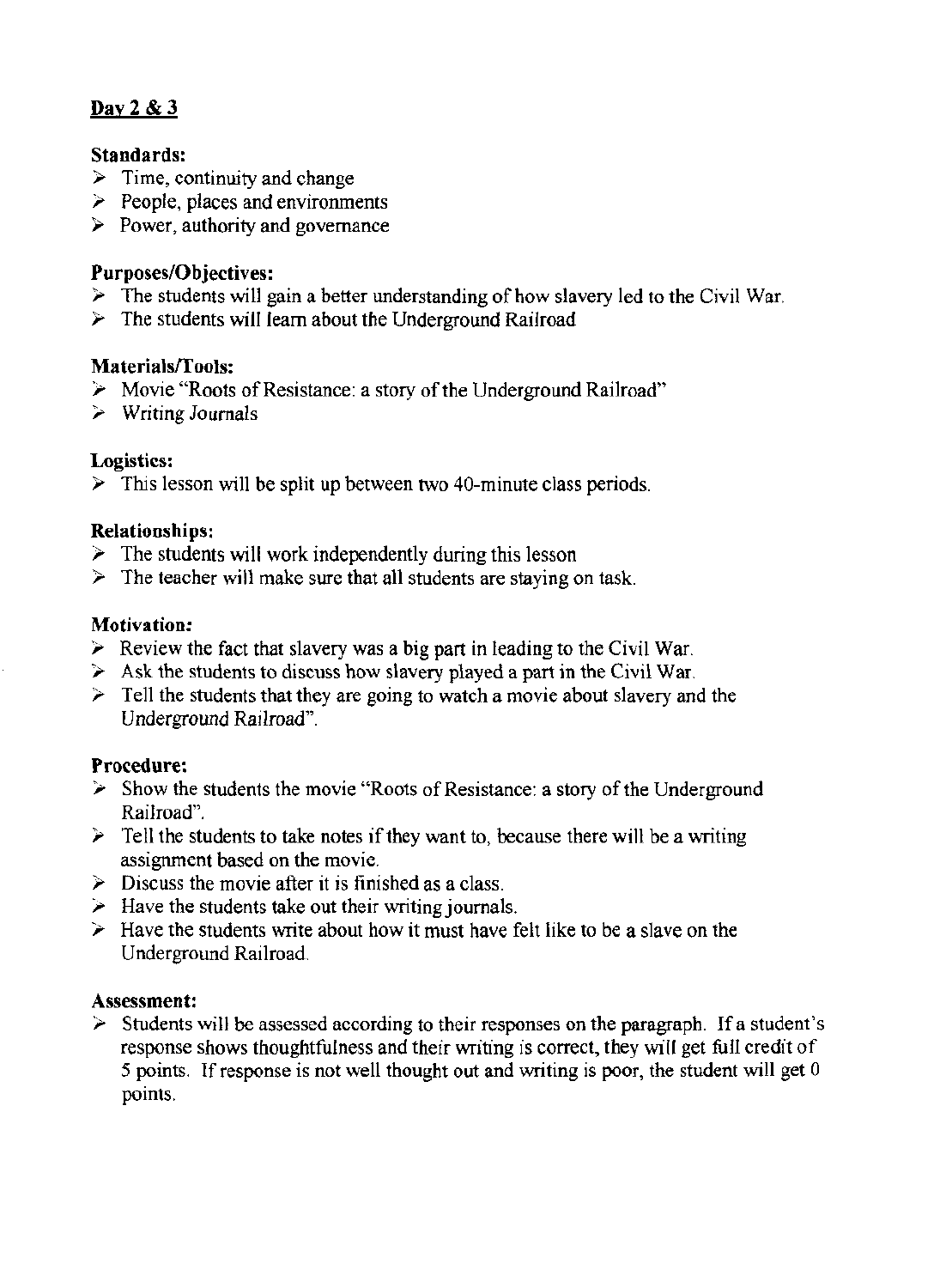#### Day 4 & 5

#### Standards:

- $\geq$  People, places and environments
- $\geq$  Individuals, groups and institutions
- $\geq$  Power, authority and governance
- $\geq$  Global connections

#### Purposes/Objectives:

- $\triangleright$  The students will learn about what states made up the Union and confederacy
- $\triangleright$  The students will learn about what beliefs the Union had that differed from the **Confederacy**

#### Materials/Tools:

- $\geq$  Social studies text books
- $\geq$  Graphic organizer

#### Logistics:

 $\geq$  The students will have two 30 minute class periods to complete the lesson.

#### Relationships:

- $\geq$  The students will work independently to complete the lesson.
- $\geq$  The teacher will work with the students to complete the lesson.

#### Motivation:

- $\geq$  Ask the students to choose their favorite color between blue and red.
- $\geq$  Have the blue group go to one side of the room and the red group go to the other side.
- $\geq$  Tell the students that the Civil War worked the same way with the country divided like the class was divided.
- $\geq$  Tell the students that the two sides of the country were called the Union and the **Confederacy**

#### Procedure:

- $\geq$  Hand out a graphic organizer to each student.
- $\geq$  Tell the students that after reading the lessons, they will have to fill out the graphic organizer to contrast the views of the Union and Confederacy.
- $\geq$  Have the students take out their textbooks and open them to page 492.
- $\geq$  Read pages 492 to 496 aloud as a class.
- $\triangleright$  Discuss the main points of the lesson while reading.
- $\triangleright$  Have the students fill out the graphic organizer.
- $\geq$  The students will fill out the Union side on the first day and the Confederacy side on the second day.

#### Assessment:

 $\triangleright$  The students will be assessed by their graphic organizers.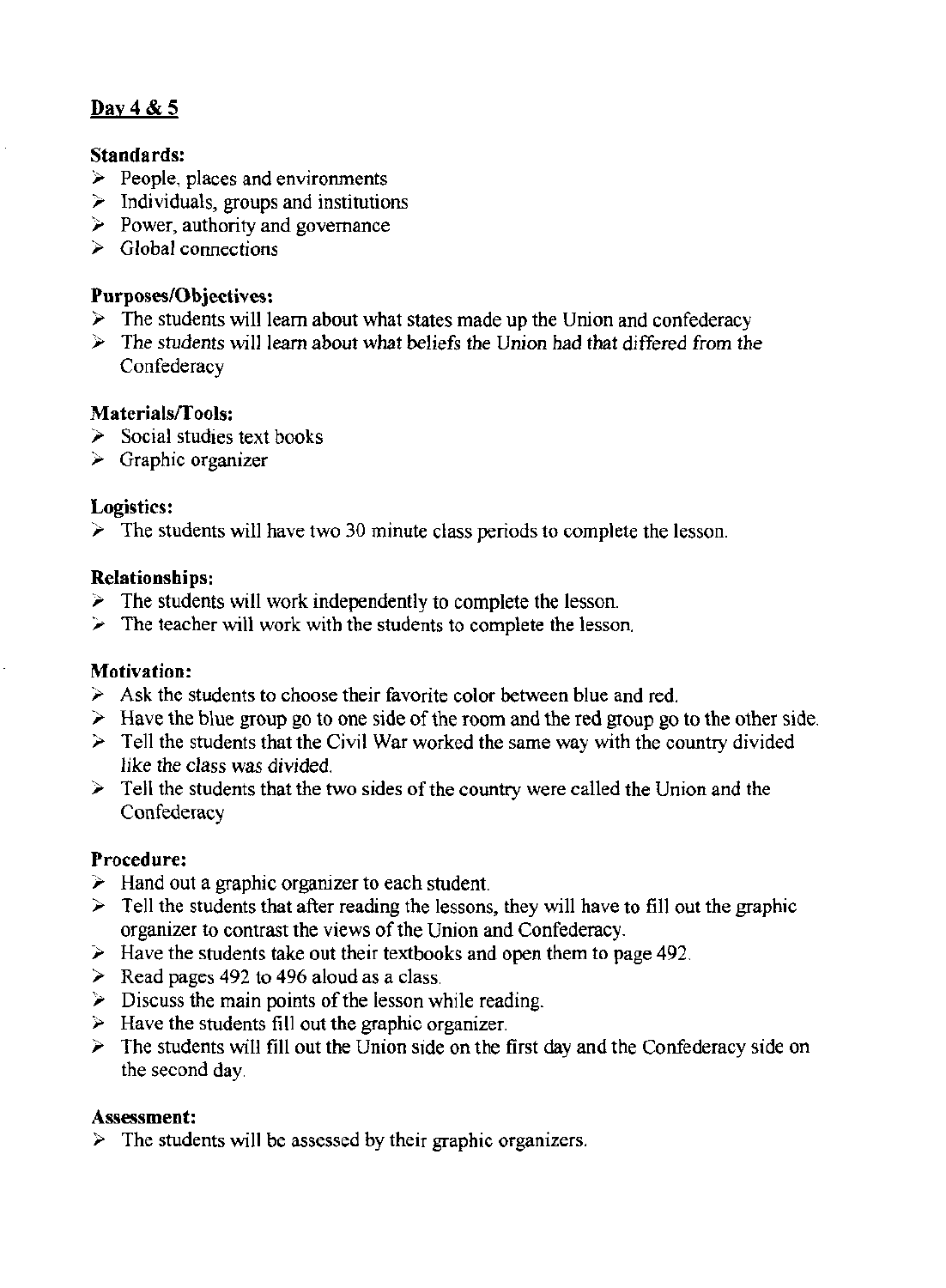#### Dav 6

#### Standards:

- $\geq$  Science, technology and society
- $\geq$  Global connections

#### Purposes/Objectives:

- $\geq$  The students will gain an understanding of the major battles of the Civil War (Battles of Bull Run, Battle of Fort Sumter, Battle of Gettysburg).
- $\geq$  The students will learn who won the Civil War.

#### Materials/Tools:

 $\triangleright$  PowerPoint presentation

#### Logistics:

 $\geq$  The lesson will be completed in one 45-minute class period.

#### Relationships:

- $\geq$  The students will work independently during the lesson.
- $\triangleright$  The teacher will be the presenter of the PowerPoint.

#### Motivation:

- $\geq$  Ask the students if they have heard of any of battles of the Civil War.
- ,. Tell the students that they will be learning about all of the major battles of the *Civil*  War through a PowerPoint presentation.

#### Procedure:

- $\geq$  Show the students that PowerPoint presentation.
- $\geq$  Ask questions throughout the presentation to make sure the students are comprehending the information,

#### Assessment:

 $\geq$  Students will be informally assessed according to how well they stay on task throughout the presentation.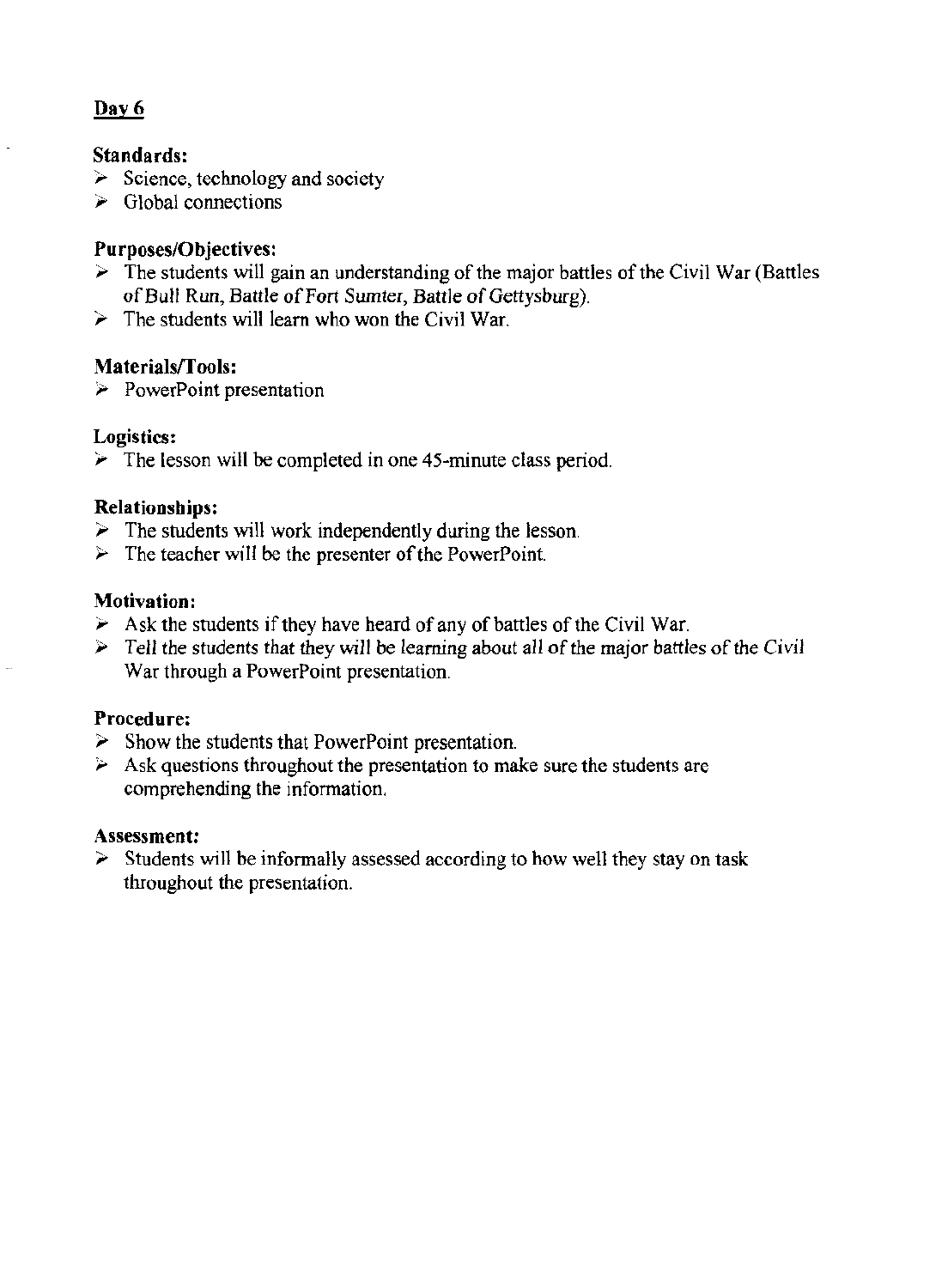#### Standards:

- $\geq$  Culture
- $\geq$  Time, continuity and change
- $\geq$  Individual development and identity

#### Purposes/Objectives:

- $\triangleright$  Students will read about a selected person in the book "Bury Me Not in a Land of Slaves: African Americans in the Time of Reconstruction" .
- $\triangleright$  Students will describe to the class what they learned about reconstruction from the reading

#### Materials/Tools:

 $\geq$  Copies of stories from "Bury Me Not in a Land of Slaves: African Americans in the Time of Reconstruction".

#### Logistics:

- $\geq$  Students will complete the lesson in the classroom.
- $\geq$  Students will have 25 minutes to read and discuss the book and 10-15 minutes to share with the class.

#### Relationships:

- $\geq$  The students will work in pairs to complete the lesson.
- $\triangleright$  The teacher will make herself/himself available for answering questions and keeping students on task.

#### Motivation:

- $\geq$  Read a small portion of the book to the entire class.
- $\geq$  Discuss with the class what they have just heard.
- $\geq$  Tell them that they will now read more of the book and discuss it with the class.

#### Tasks:

- $\geq$  Hand out a section of the book to each pair of students.
- $\ge$  Tell students to read the section within their pairs.
- $\triangleright$  Give student a paper with discussion questions on it. (The questions pertain to what students will learn about reconstruction.)
- $\geq$  Have each pair of students discuss their answers to the questions with the rest of the class.
- > Discuss class results (similarities and differences).

#### Assessment:

 $\geq$  Students will be informally assessed based on validity and thoughtfulness of their responses.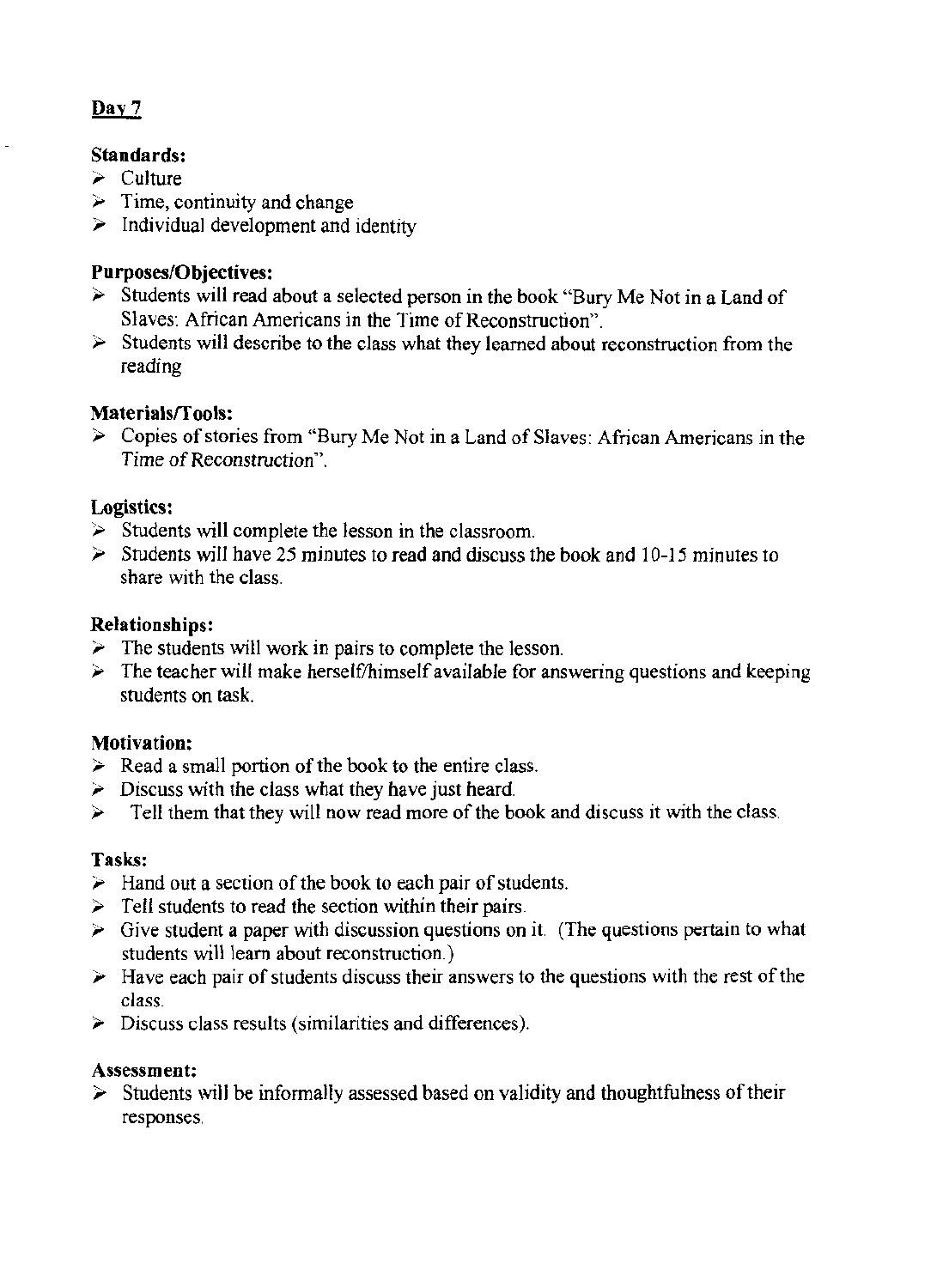#### Day 8, 9 &10

#### Standards:

 $\geq$  Time, continuity and change

#### Purposes/Objectives:

 $\triangleright$  The students will create a book that tells the story of the Civil War.

#### Materials/Tools:

- $\geq$  Social Studies book
- $\geq$  All work done throughout the lesson
- $\geq$  Paper
- $\triangleright$  Colored pencils
- $\ge$  Pencil

#### Logistics:

 $\geq$  The students will have three 30 minute class periods to complete the assignment

#### Relationships:

- $\triangleright$  The students will complete the assignment individually.
- $\geq$  The teacher will be responsible for helping the students in the class.

#### Motivation:

 $\triangleright$  Tell the students that they will be making a book that is to be displayed in the hallway about the events of the Civil War.

#### Procedure:

- $\geq$  Hand out a rubric to each student and go over the different components for the rubric with the class.
- $\geq$  The students need to make an outline of the things that they are going to include in their book.
- $\geq$  The students must show the teacher the outline before they can create the book.
- $\geq$  The students will be given paper and will have to write the text for the book first.
- $\geq$  After the text has been written the students will be required to add pictures.
- $\geq$  After the pictures have been completed, the teacher will put the book together, and the student will then illustrate the cover of their book.
- $\geq$  When the books are finished they are to be turned into the teacher.

#### Assessment:

 $\geq$  The students will be assessed by a rubric for their book The rubric is attached.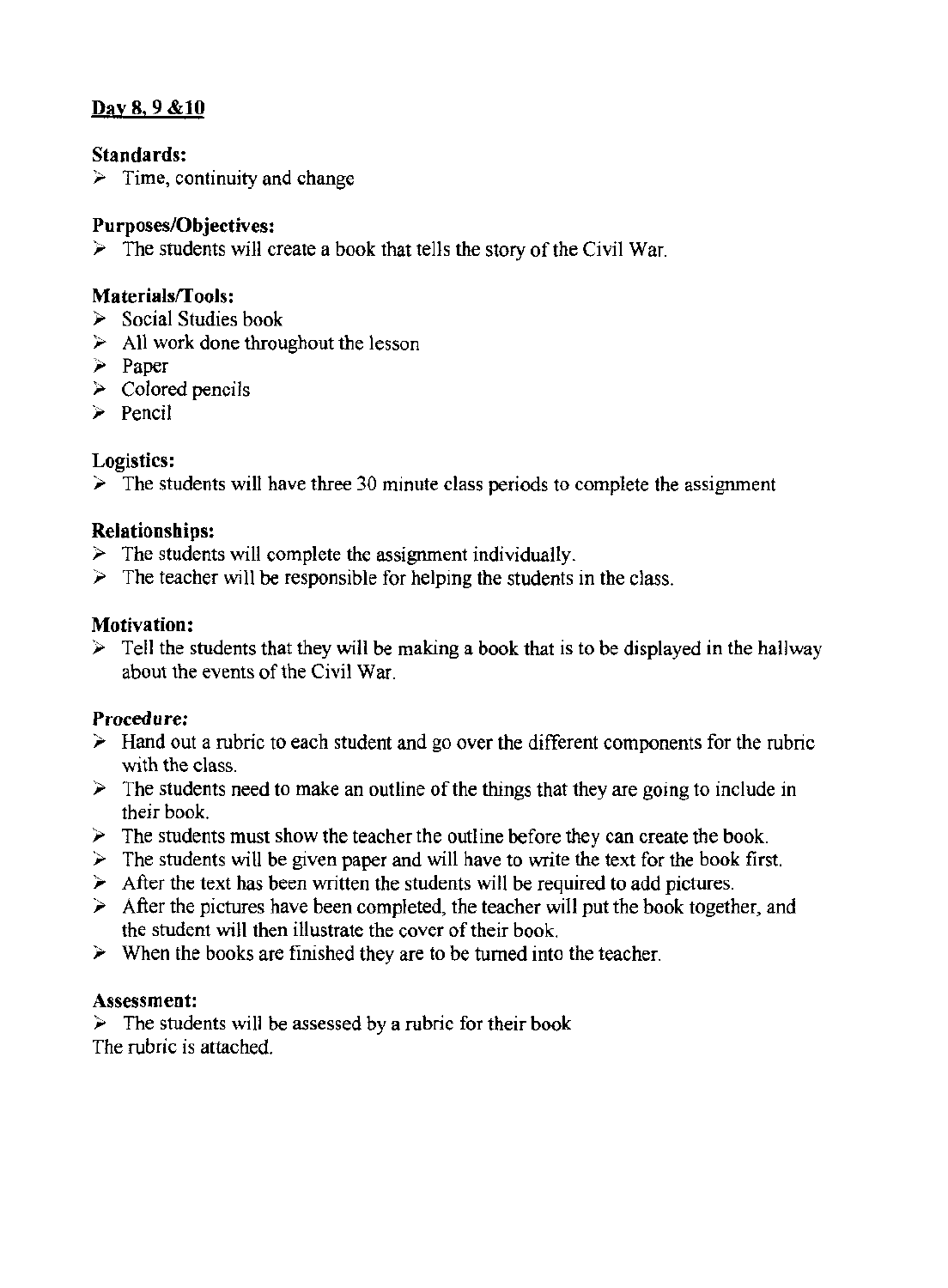#### Civil War Book

| <b>CATEGORY</b>                            |                                                                                                |                                                                                                                                                   |                                                                                                               |                                                                                                                       |
|--------------------------------------------|------------------------------------------------------------------------------------------------|---------------------------------------------------------------------------------------------------------------------------------------------------|---------------------------------------------------------------------------------------------------------------|-----------------------------------------------------------------------------------------------------------------------|
| Amount of Information All topics are       | addressed and all<br>questions answered<br>with at least 2<br>sentences about each.            | All topics are<br>addressed and most<br>questions answered<br>with at least 2<br>sentences about each.                                            | All topics are<br>addressed, and most<br>questions answered<br>with 1 sentence about<br>leach.                | One or more topics<br>were not addressed.                                                                             |
| Quality of Information Information clearly | relates to the main<br>topic. It includes<br>several supporting<br>details and/or<br>examples. | Information clearly<br>relates to the main<br>topic. It provides 1-2<br>supporting details<br>and/or examples.                                    | Information clearly<br>relates to the main<br>topic. No details and/or the main topic.<br>examples are given. | Information has little<br>or nothing to do with                                                                       |
| Mechanics                                  | No grammatical,<br>spelling or punctuation (grammatical, spelling<br>errors.                   | Almost no<br>or punctuation errors                                                                                                                | A few grammatical<br>spelling, or<br>punctuation errors.                                                      | Many grammatical,<br>spelling, or<br>punctuation errors.                                                              |
| Diagrams $\&$<br>Illustrations             | Diagrams and<br>illustrations are neat,<br>reader's understanding<br>of the topic.             | Diagrams and<br>illustrations are<br>accurate and add to the accurate and add to the land accurate and<br>reader's understanding<br>of the topic. | Diagrams and<br>lillustrations are neat<br>sometimes add to the<br>reader's understanding<br>of the topic.    | Diagrams and<br>illustrations are not<br>accurate OR do not add<br>Ito the reader's<br>understanding of the<br>topic. |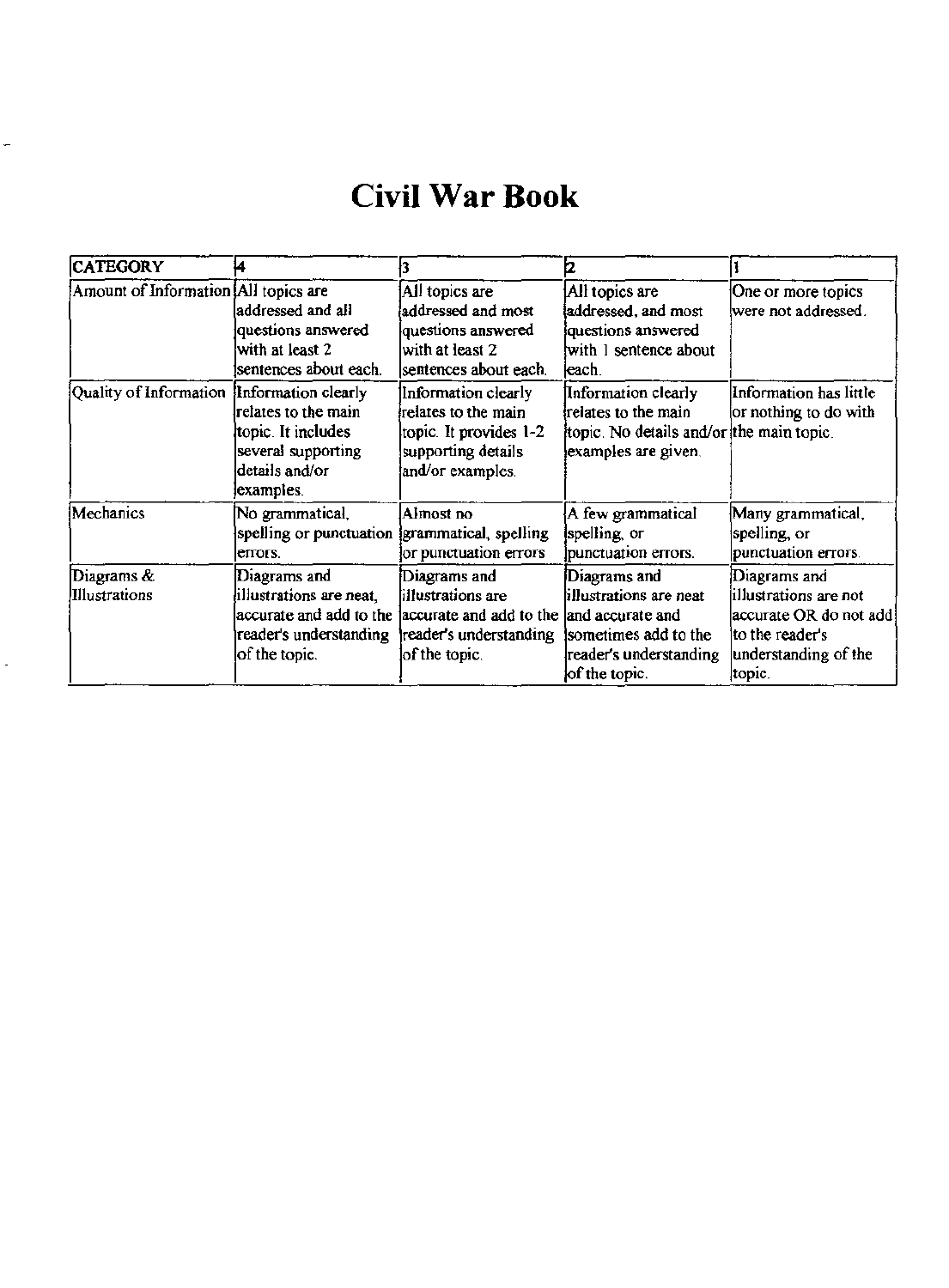

# Battles of the CIVII War

 $\frac{1}{1}$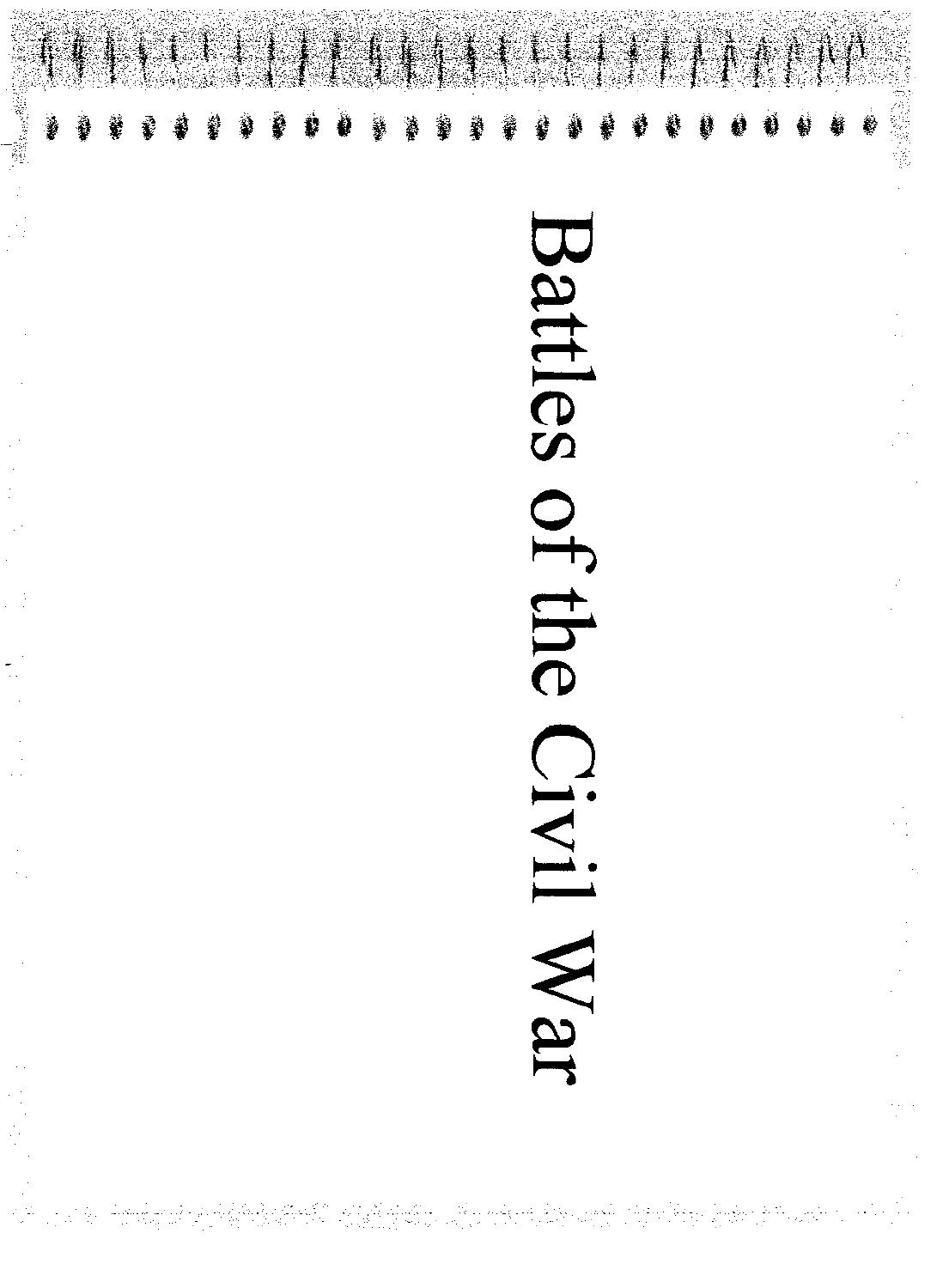# **Battle of Bull Run**

- The first Battle of Bull Run was on July 21, 1861
- This was the first real battle of the Civil War
- The battle lasted 5 hours.
- "Stonewall" Jackson led the Confederate troops to victory.

 $\frac{1}{2} \sum_{i=1}^n \frac{1}{2} \sum_{i=1}^n \frac{1}{2} \sum_{i=1}^n \frac{1}{2} \sum_{i=1}^n \frac{1}{2} \sum_{i=1}^n \frac{1}{2} \sum_{i=1}^n \frac{1}{2} \sum_{i=1}^n \frac{1}{2} \sum_{i=1}^n \frac{1}{2} \sum_{i=1}^n \frac{1}{2} \sum_{i=1}^n \frac{1}{2} \sum_{i=1}^n \frac{1}{2} \sum_{i=1}^n \frac{1}{2} \sum_{i=1}^n \frac{1}{2} \sum_{i=$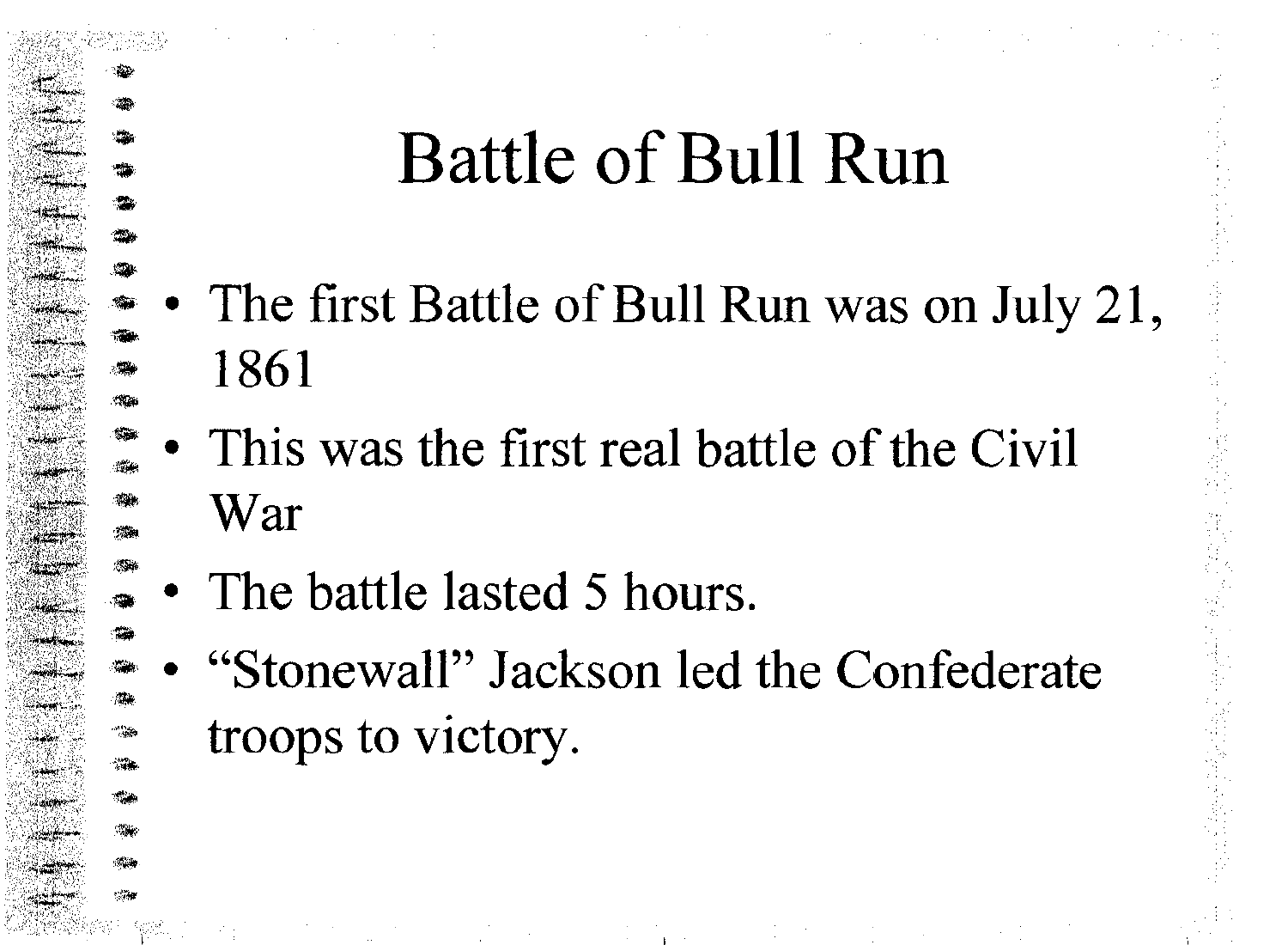# **Battle of Fort Sumter**

- On April 10, 1861, confederate troops demanded the surrender of Fort Sumter.
- On April 12, the battle began
- The Union surrendered the fort on April 13.
- The confederates took the first battle of the Civil War, although no one was killed during battle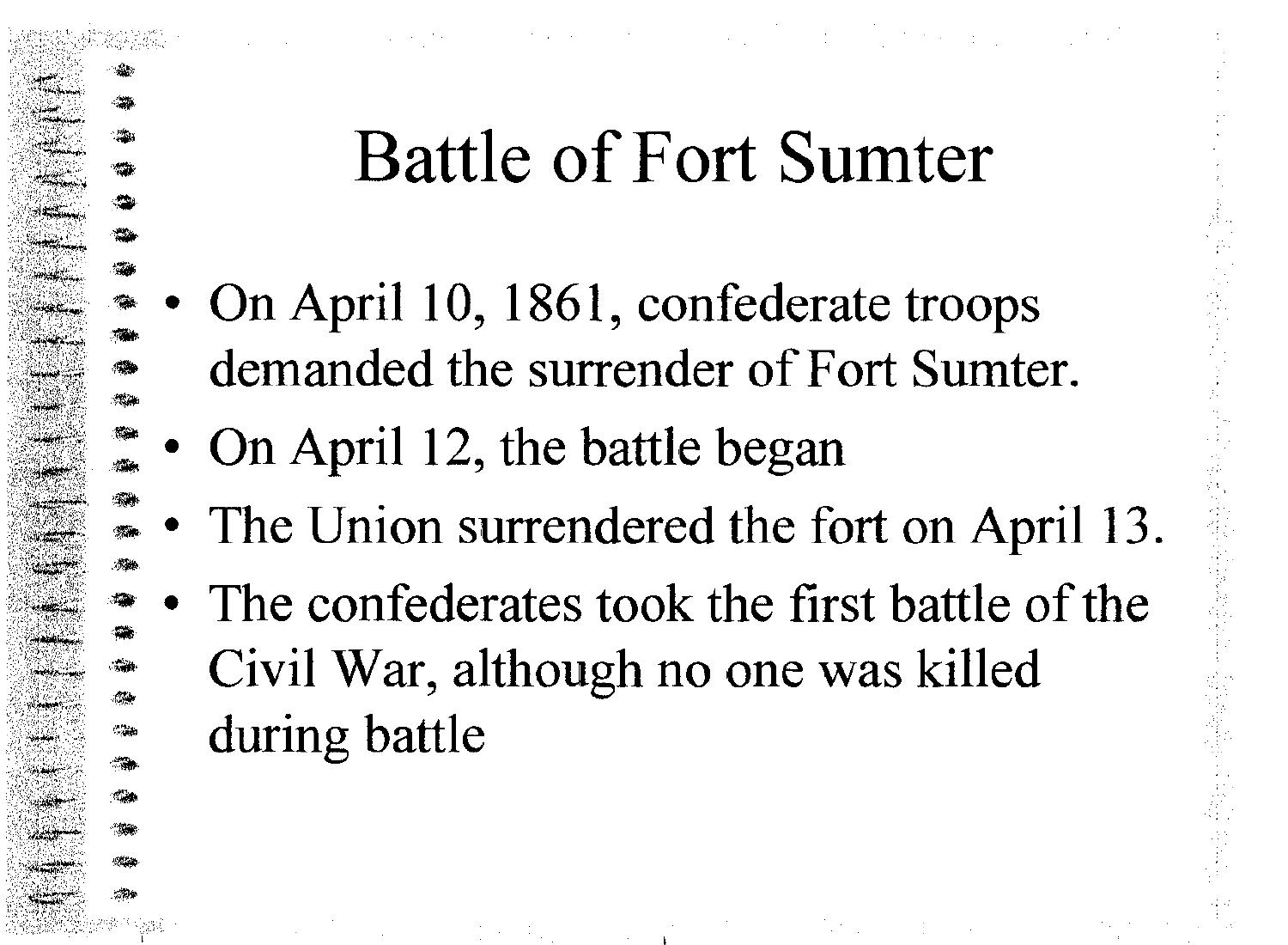# **Battle of Gettysburg**

- The battle began on July 1, 1863
- Day one of the battle ended with a Confederate victory, but the Union still held some ground
- After the third day of fighting, the battle was over and the Union won
- There are an estimated 43,000-51,000 dead after the Battle of Gettysburg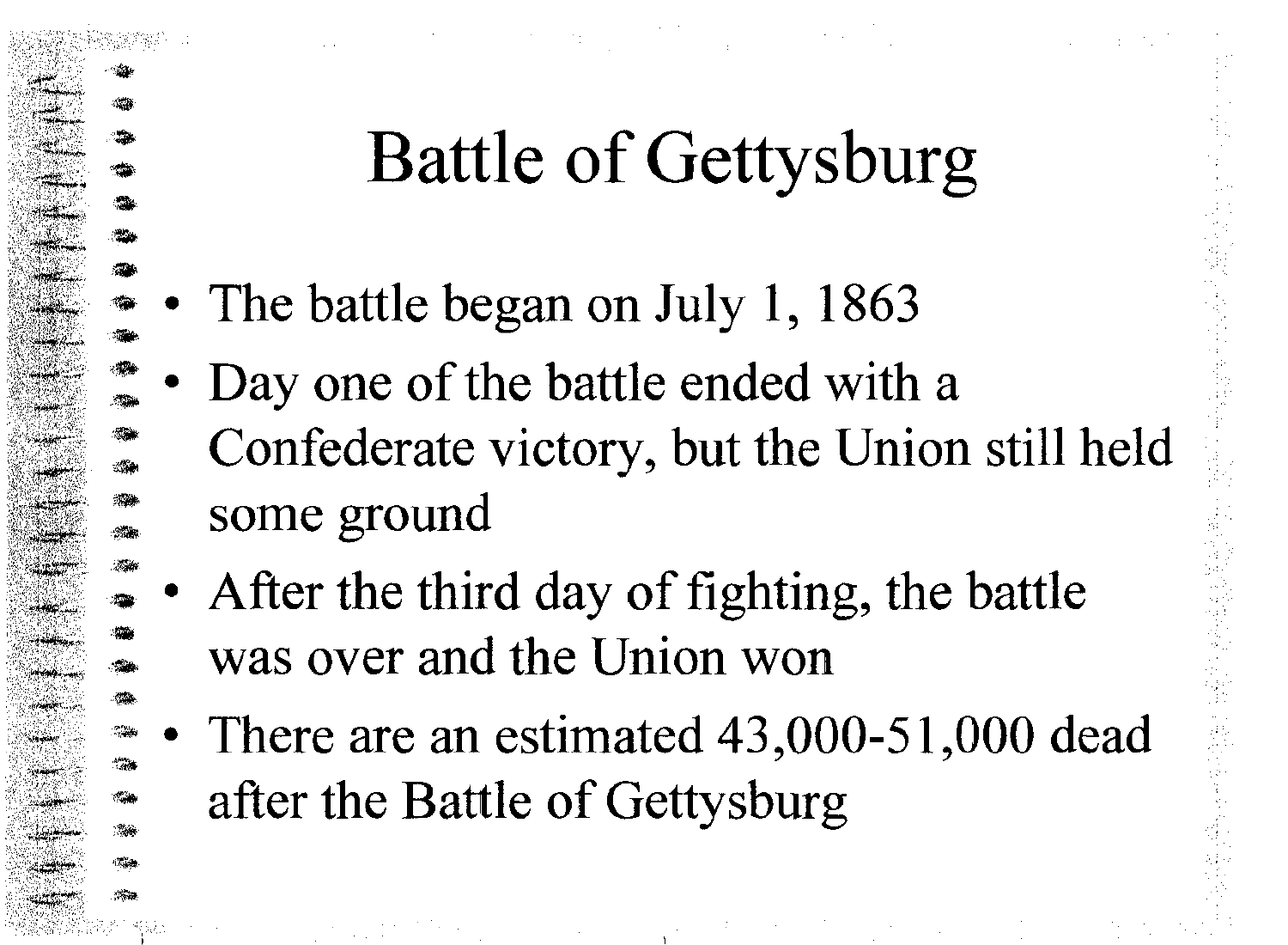# **World War**  I

**Textbook used for unit: "Our United States" by Silver Burdett Ginn, copyright**  1997, grade 5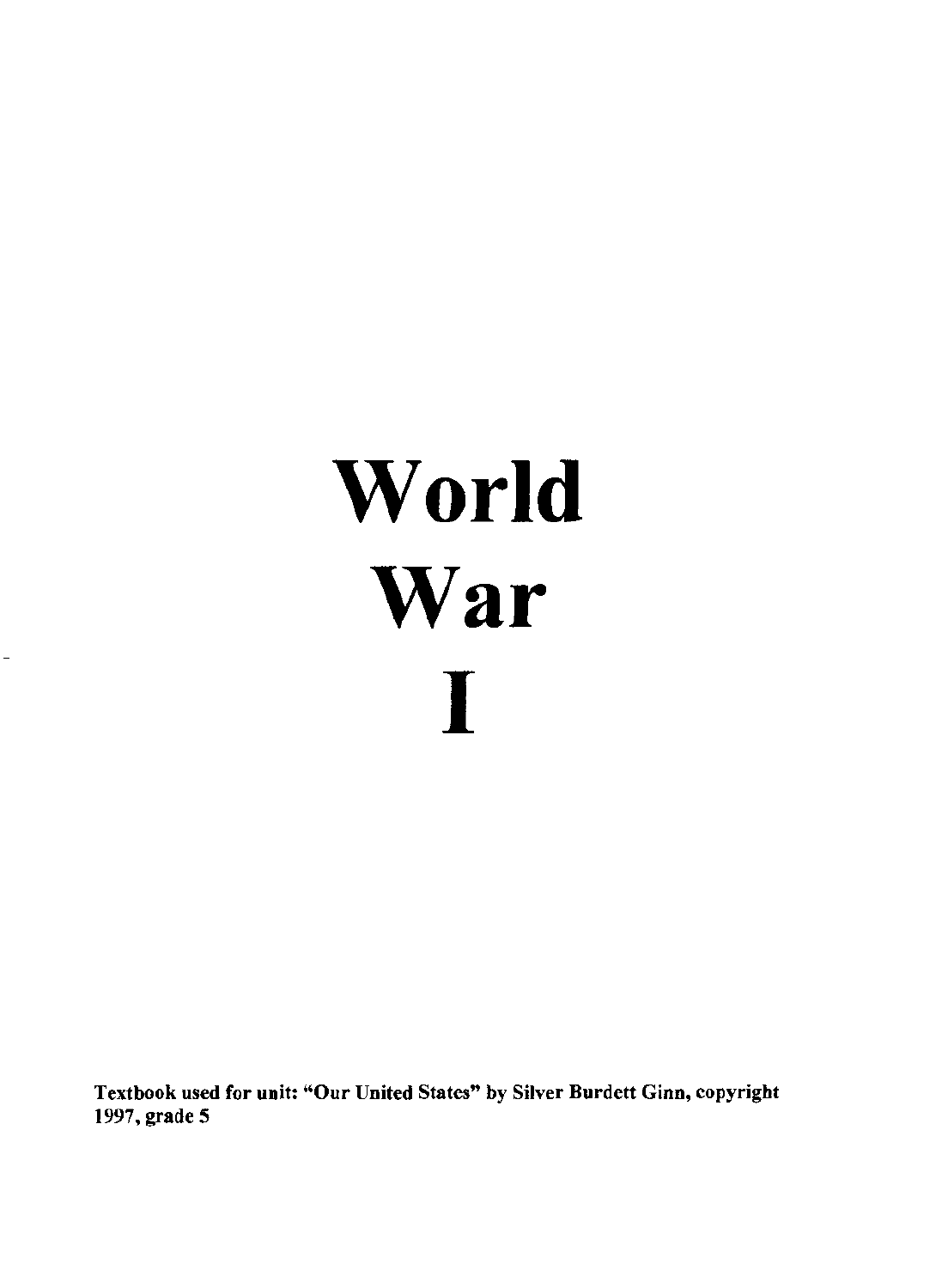#### Dav 1

#### Standards:

- $\geq$  Culture
- $\geq$  Time, continuity and change
- $\geq$  People, places and environments

#### Purposes/Objectives:

 $\geq$  The students will learn how and why World War I started.

#### Materials/Tools:

 $\geq$  Social studies text book

#### Logistics:

 $\geq$  The students will have 40 minutes to complete the lesson.

#### Relationships:

- $\geq$  The students will work independently to complete the lesson.
- $\triangleright$  The teacher will work as a facilitator during the lesson.

#### Motivation:

- $\geq$  Ask students to think of a time when two people that they knew had an argument, and they remained neutral.
- $\geq$  Ask for the reasons that they remained neutral.
- $\blacktriangleright$  Ask how easy it was for them to remain neutral.
- $\geq$  Explain to the students that the United States decision to remain neutral in WWI was not easy.

#### Procedure:

- $\blacktriangleright$  Have the students open up their social studies books to page 380.
- $\geq$  Ask the students to read pages 380-385 on their own.
- $\triangleright$  Have the students answer the "Refocus" questions and do the "Think About It" on page 385.

#### Assessment:

- $\geq$  The students will be assessed by having their questions graded.
- $\triangleright$  The students' responses to the questions will be graded on accuracy, and the "Think" About It" question will be graded on thoughtfulness of the response.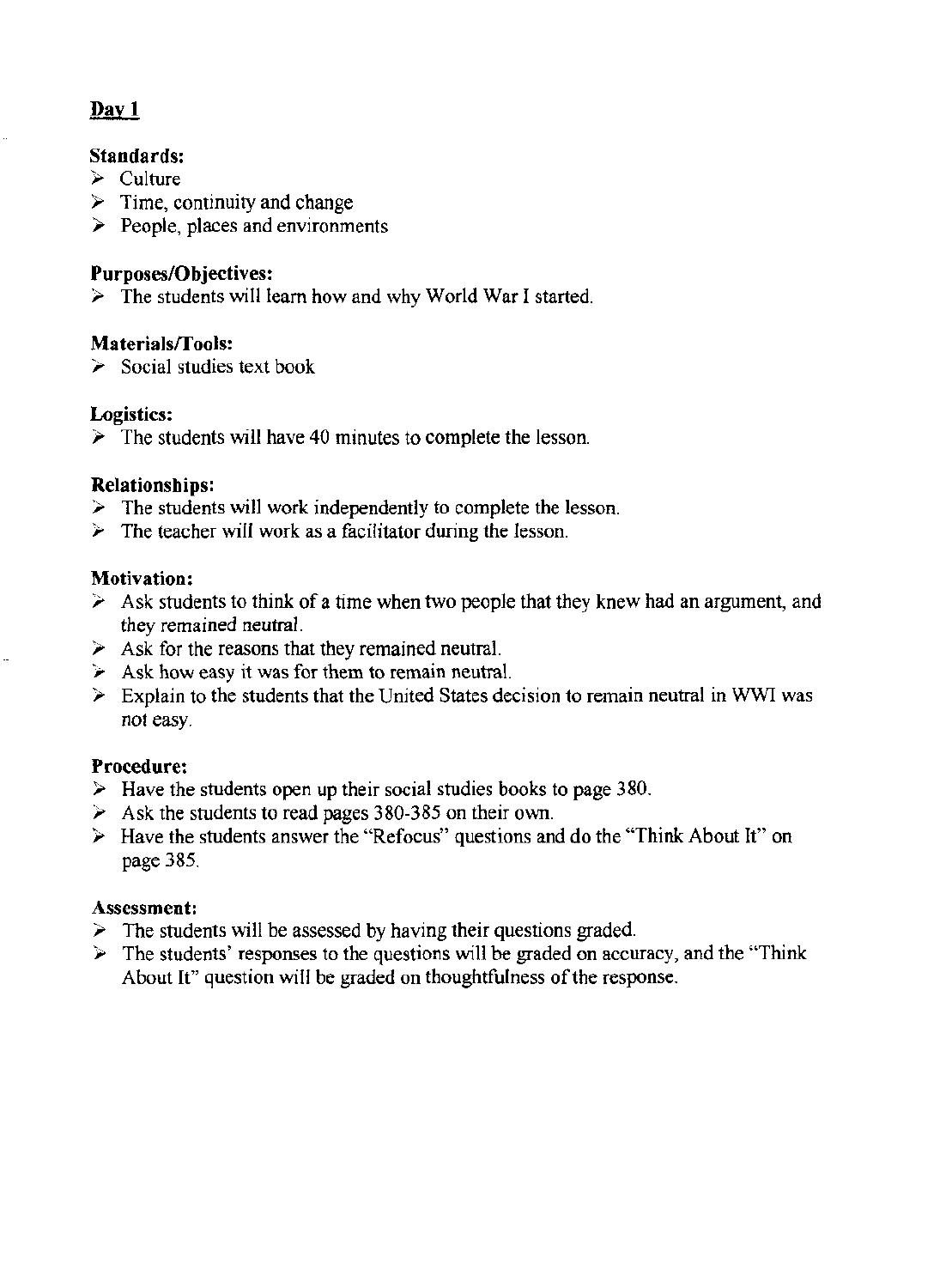#### Standards:

- $\ge$  Culture
- $\geq$  Power, authority and governance
- $\geq$  Global connections

#### **Purposes/Objectives:**

 $\geq$  The students will understand some of the major events that were occurring during World War I.

#### Materials/Tools:

 $\geq$  Social studies text book

#### Logistics:

 $\geq$  The students will have one 30-minute class period to finish the lesson.

#### Relationships:

- $\geq$  The students will work as a class to complete the lesson.
- $\geq$  The teacher will lead the discussion for the lesson.

#### Motivation:

- $\triangleright$  Ask the students if they know of anything else that was happening in the world during World War I.
- $\ge$  Point out the focus statement on page 386 of the textbook.
- $\geq$  Explain that there were a number of other things that happened around the world during World War 1.

#### Procedure:

- $\geq$  Read pages 386 and 387 together as a class.
- $\triangleright$  Discuss each of the different topics (Assassination in Bosnia, The Russian Revolution, Declaring War, The Flu Pandemic, and Peace Returns).
- $\triangleright$  Have the students write a paragraph that will summarize what was going on around the world during World War L

#### Assessment:

- $\geq$  The students will have their paragraphs graded as an assessment.
- $\geq$  If all of the information is present, full credit will be given.
- $\triangleright$  For each major piece of information that is absent, the students will lose 1 point.
- $\triangleright$  The assignment is worth five points.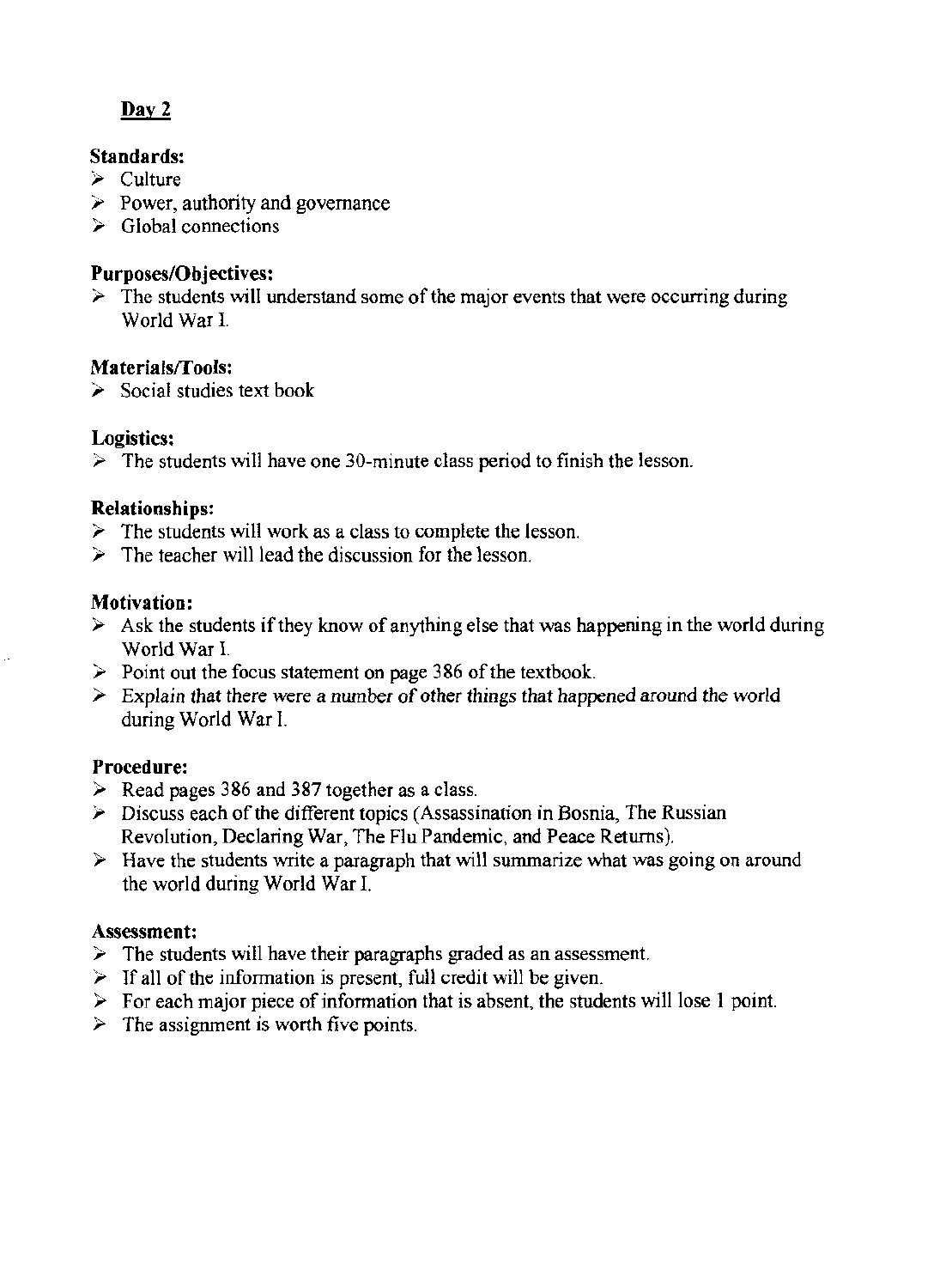#### **Standards:**

- $\geq$  Culture
- $\geq$  Individual development and identity
- $\geq$  Individuals, groups and institutions
- $\geq$  Power, authority and governance
- $\geq$  Production, distribution and consumption

#### **Purposes/Objectives:**

 $\geq$  The students will understand how American civilians helped out the war effort from home.

#### **Materials/Tools:**

- $\geq$  Social studies text book
- $\geq$  Paper
- $\ge$  Pencil
- $\triangleright$  Overhead projector

#### **Logistics:**

 $\geq$  The students have one 40-minute class period to complete the lesson.

#### **Relationships:**

- $\triangleright$  The students will work with a partner to complete the lesson.
- $\geq$  The teacher will make sure all students remain on task throughout the lesson.

#### **Motivation:**

- $\geq$  Have the students open up their social studies books to page 388.
- $\geq$  Point out the focus statement at the top of page 388.
- $\geq$  Ask students what they think the statement means.
- $\geq$  Discuss their answers and tell them that they will find out about the statement by reading the lesson.

#### **Procedure:**

- $\geq$  Have the students read pages 388-391 with a partner.
- $\blacktriangleright$  Have the students take notes about what they are reading.
- $>$  Have the students pay close attention to how Americans at home helped out the war overseas.
- $\triangleright$  After all students are finished, write down some of the important notes on the overhead .
- $\geq$  Tell the students that if they do not have some of the notes, they need to put them on their notes so they can study better for a test.

#### **Assessment:**

 $\triangleright$  The students will be informally assessed on how well they remain on task during the lesson.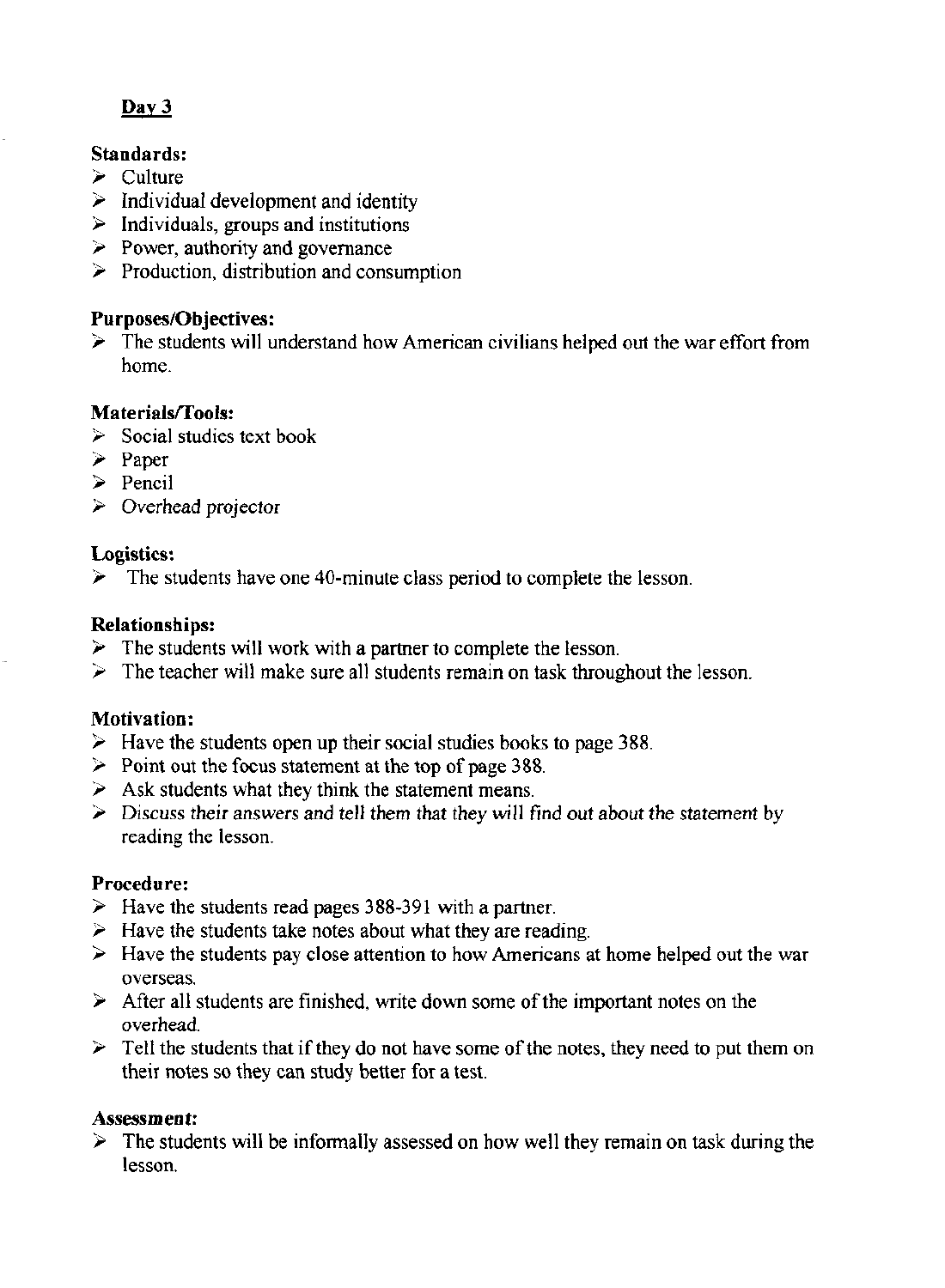#### Standards:

 $\geq$  Science, technology and society

#### Purposes/Objectives:

 $\triangleright$  The students will explain how technology changed World War L

#### Materials/Tools:

- $\geq$  Social studies text book
- $\geq$  Paper
- $\geq$  Pencil

#### Logistics:

 $\geq$  The students will have one 40-minute class period to complete this lesson.

#### Relationships:

- $\geq$  The students will work independently to complete the lesson.
- $\geq$  The teacher will act as facilitator for the lesson.

#### Motivation:

- $\geq$  Ask students for ways that technology has changed from the past to the present.
- $\triangleright$  Ask if these changes make things better or worse.
- $\geq$  Explain that during World War I, some of the weapons that were used were new technology and that the technology helped change the way wars were fought.

#### Procedure:

- $\geq$  Have the students take out their social studies books and open them to page 392.
- $\geq$  Have the students read pages 392-393.
- $\triangleright$  Discuss as a class what the students read about.
- $\geq$  Have the students answer the "Refocus" questions on page 393.

#### Assessment:

- $\blacktriangleright$  Having their questions graded will assess the students.
- $\triangleright$  The questions will graded for accuracy.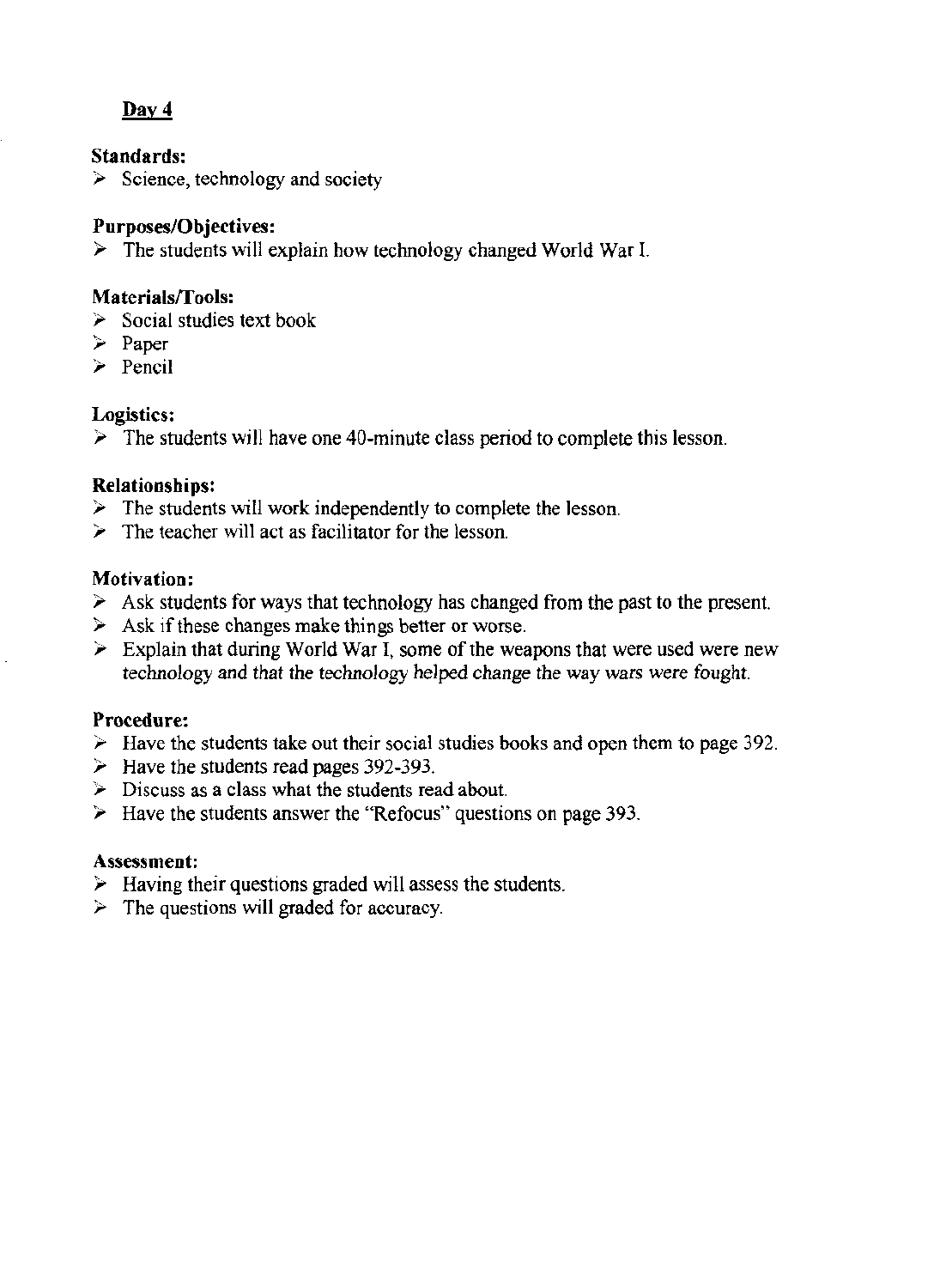#### Standards:

- $\geq$  Time, continuity and change
- $\geq$  People, places and environments
- $\triangleright$  Individual development and identity
- $\triangleright$  Civil ideals and practices

#### Purposes/Objectives:

 $\triangleright$  The students will better understand the changes the United States went through after the war.

#### Materials/Tools:

 $\ge$  Social studies text books

#### Logistics:

 $\triangleright$  The students will have one 35-minute class period to complete the lesson.

#### Relationships:

- $\geq$  The students will work independently to complete the lesson.
- $\triangleright$  The teacher will make sure all students remain on task throughout the lesson.

#### Motivation:

- $\geq$  Have the students open up their social studies textbooks to page 394.
- $\geq$  Read the focus statement at the top of the page aloud.
- $\geq$  Discuss the statement and try to figure out some of the changes the United States went through.

#### Procedure:

- $\blacktriangleright$  Have the students read pages 394-399 on their own.
- $\triangleright$  After all students have finished reading, discuss some of the main points as a class.
- $\triangleright$  Have the students answer the "Refocus" questions for homework.

#### Assessment:

- $\triangleright$  The students will be assessed by having their questions graded.
- $\triangleright$  The questions will be graded for accuracy.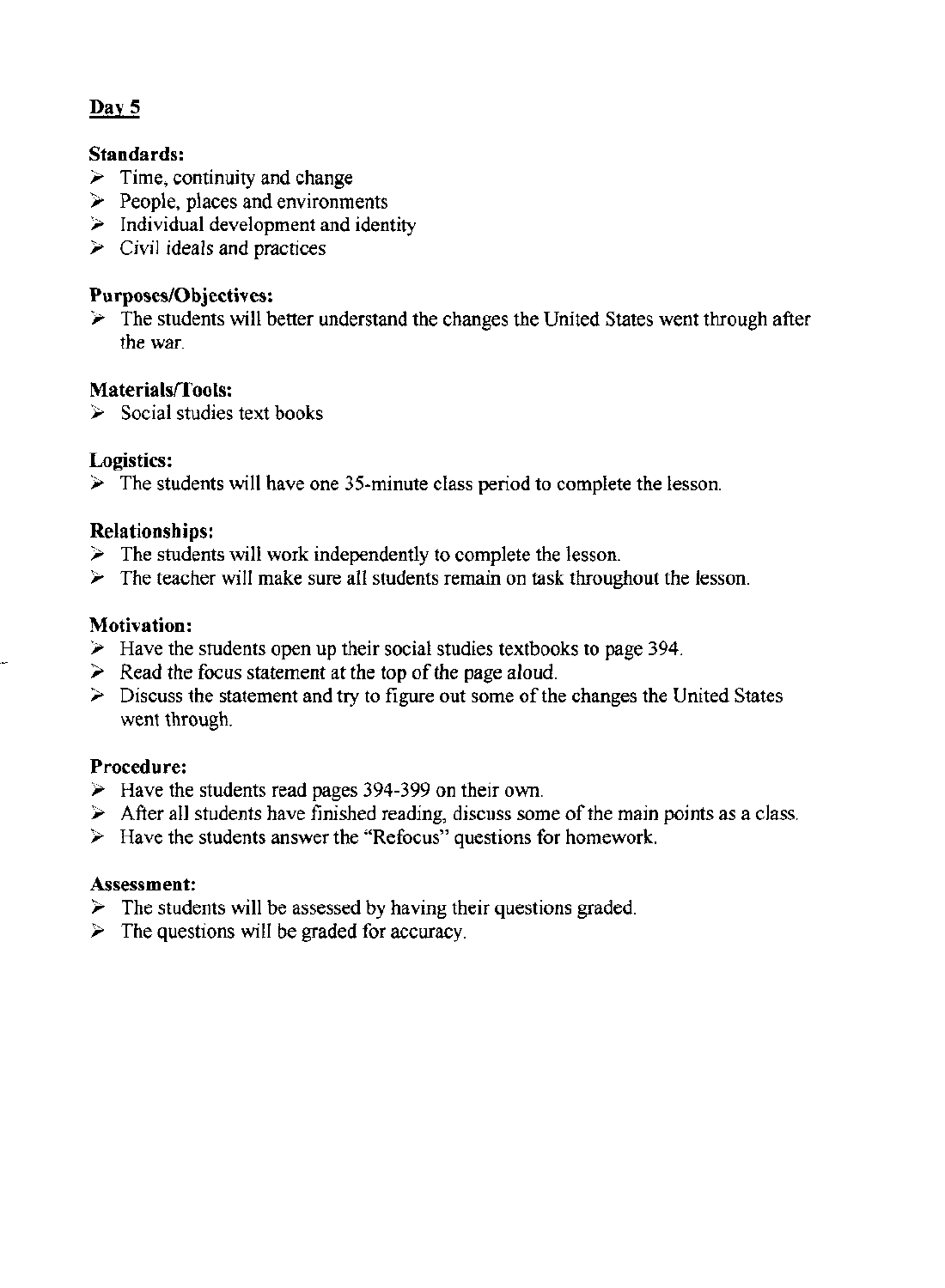#### Day 6, 7 & 8

#### Standards:

- $\geq$  Time, continuity and change
- $\geq$  Science, technology and society

#### Purposes/Objectives:

 $\geq$  The students will create a timeline outlining the major points of World War I.

#### Materials/Tools:

- $\geq$  Social studies text book
- $\geq$  "World War I" by Tom McGowen
- $\geq$  Computers with Internet capabilities
- $\geq$  Poster boards
- $\triangleright$  Markers

#### Logistics:

 $\triangleright$  The students will have three 40-minute class periods for this lesson

#### Relationships:

- $\geq$  The students will work in groups of 4 to complete the lesson.
- $\geq$  The teacher will make sure all students stay on task and answer any questions that arise.

#### Motivation:

- $\triangleright$  Show students a timeline of my life.
- $\triangleright$  Tell the students that all of the important events of my life are on the timeline.
- $\triangleright$  Tell the students that they will be making a timeline similar to this one, but it is going to be about World War I.

#### Procedure:

- $\triangleright$  Hand out a rubric to each student.
- $\triangleright$  Go over the information on the rubric, which details what is needed on the timeline.
- $\geq$  Have the students count off by 5's. This will make five groups of 4.
- *i*-Hand out a copy of "World War 1" to each group.
- $\geq$  Tell the students that they can use the computers, their textbooks, and "World War 1" to find information on the war.
- $\geq$  Tell the students that they need to make a rough draft of the timeline on a piece of paper and show it to the teacher before they begin their real timelines.
- $\triangleright$  After the students show their rough draft, give the group a poster board and pack of markers.
- $\geq$  On the last day of the lesson, the students will present their timeline to the class and hang it in the hall outside the classroom.

#### Assessment:

 $\triangleright$  The students will have a rubric that will be used for assessing the timelines.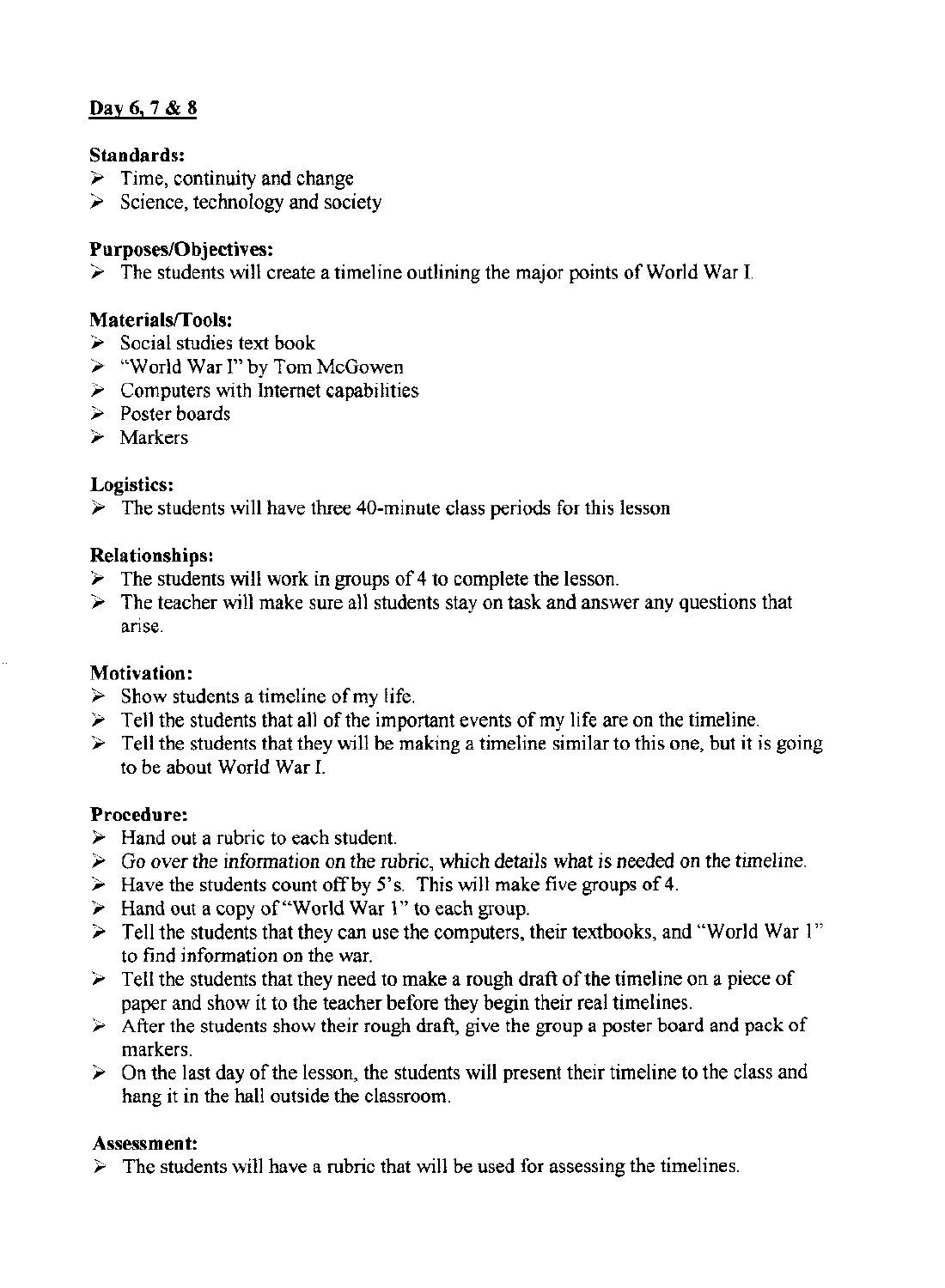#### Standards:

 $\geq$  Time, continuity and change

#### Purposes/Objectives:

 $\triangleright$  The students will review the main points of the chapter on World War I.

#### Materials/Tools:

- $\geq$  Social studies text books
- $\geq$  Paper
- $\geq$  Pencil

#### Logistics:

 $\triangleright$  The students will have one 40 minute class periods to complete the lesson

#### Relationships:

- $\geq$  The students will work individually to complete the lesson
- $\geq$  The teacher will be responsible for answering questions and making sure all students remain on task.

#### Motivation:

- $\triangleright$  Ask the students how many of them have studied for the test tomorrow.
- $\geq$  Tell the students that they will be given a chance to study today because they were going to be doing the chapter review.

#### Procedure:

- $\geq$  Have the students open their social studies text books to page 400.
- $\ge$  Tell the students that they will need to complete all of page 400 for tomorrow.
- $\geq$  Go over the directions with the students.
- $\geq$  Give the students time during class to start on the chapter review.
- $\geq$  At the end of the period, tell the students to take their reviews home with them and study for the test tomorrow.

#### Assessment:

 $\triangleright$  Students will be informally assessed according to whether or not they remain on task during the class period.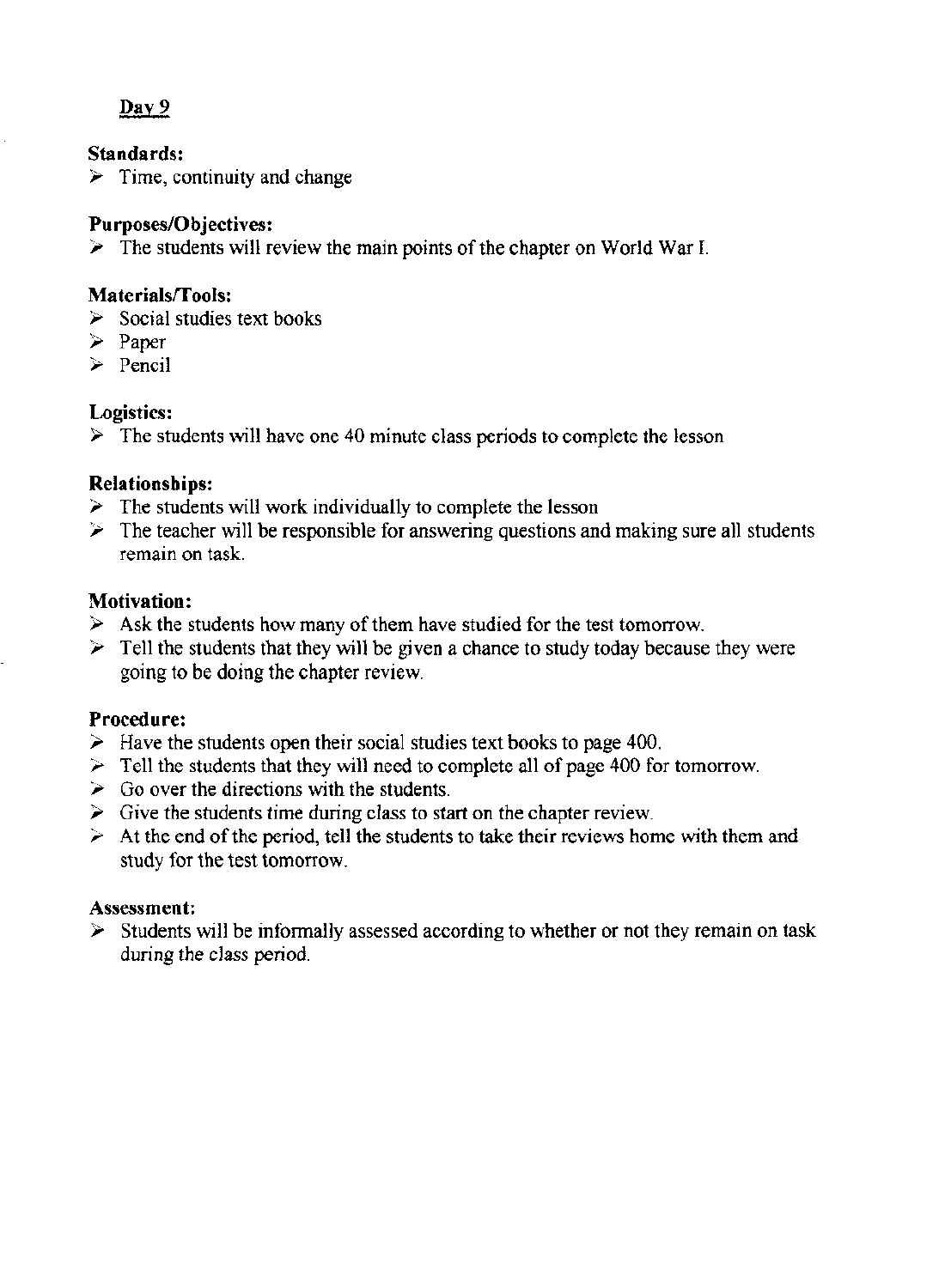#### Standards:

 $\geq$  Time, continuity and change

#### Purposes/Objectives:

 $\triangleright$  The students will take a social studies test.

#### Materials/Tools:

 $\geq$  Social studies test

#### Logistics:

 $\geq$  The students will be allowed 40 minutes to complete the test.

#### Relationships:

- $\triangleright$  Students will work independently to complete the test.
- $\geq$  The teacher will make sure every student stays on task during the test.

#### Procedure:

- $\geq$  Hand out a copy of the test to each student.
- $\geq$  Read over the directions and tell the students that they may begin the test.
- $\geq$  Collect the test after 40 minutes.

#### Assessment:

- $\geq$  The students will be assessed by having their tests graded.
- $\geq$  The tests will be out of a possible 100 points.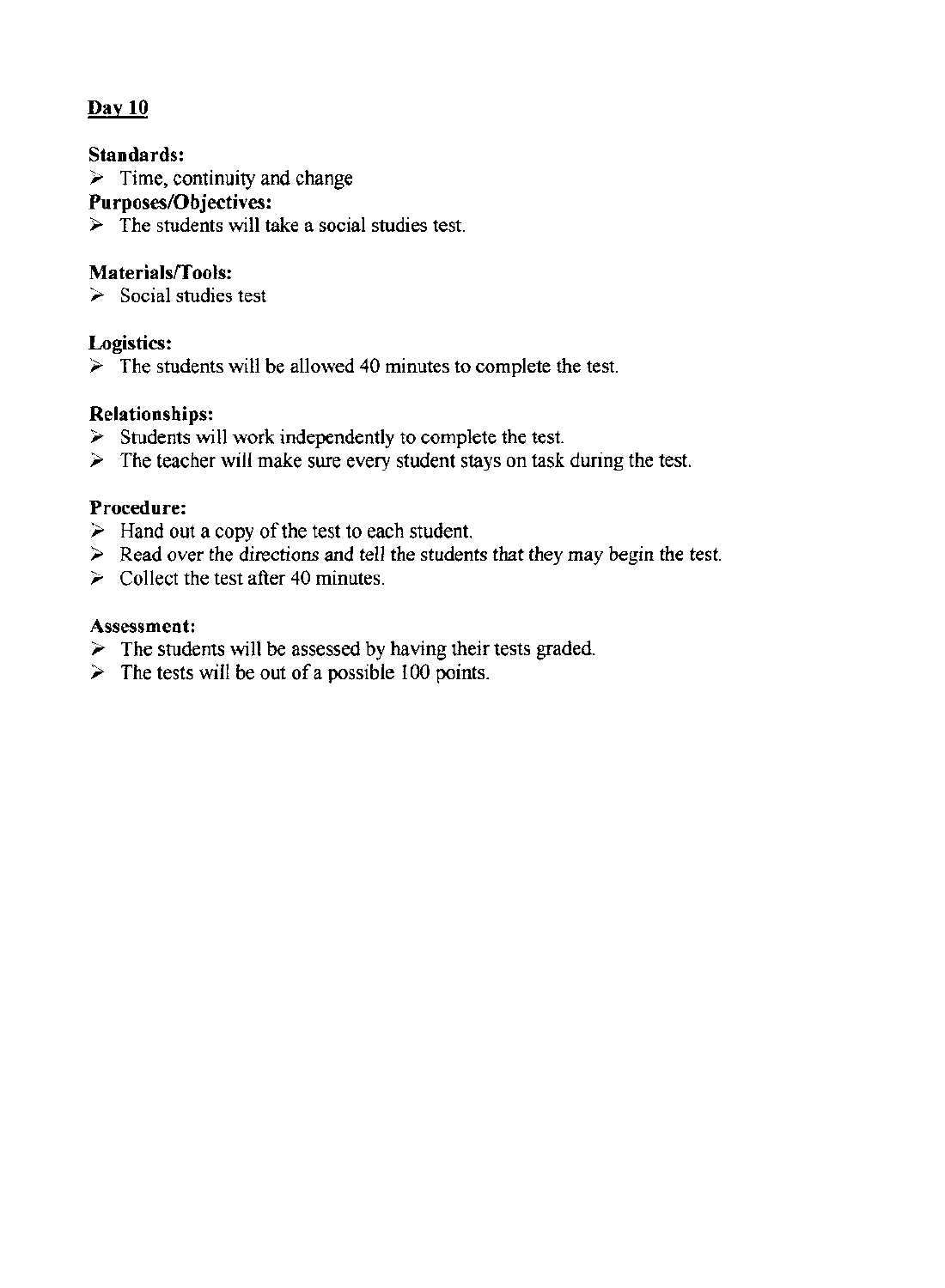#### World War I Timeline

| lContent/Facts                 | Facts were accurate for Facts were accurate for Facts were accurate for Facts were often<br>all events reported on<br>the timeline. | lalmost all events<br>reported on the<br>ltimeline.                                                                               | $ most (-75%)$ of the<br>events reported on the<br>timeline.                                          | linaccurate for events<br>reported on the<br>timeline.        |
|--------------------------------|-------------------------------------------------------------------------------------------------------------------------------------|-----------------------------------------------------------------------------------------------------------------------------------|-------------------------------------------------------------------------------------------------------|---------------------------------------------------------------|
| Dates                          | An accurate, complete<br>date has been included<br>for each event.                                                                  | An accurate, complete<br>date has been included<br>for almost every event. almost every event.                                    | An accurate date has<br>been included for                                                             | Dates are inaccurate<br>and/or missing for<br>several events. |
| Readability                    | $\log$ the timeline is $\log$<br>pleasing and easy to<br>read.                                                                      | The overall appearance The overall appearance The timeline is<br>lof the timeline is l<br>somewhat pleasing and<br>leasy to read. | relatively readable.                                                                                  | The timeline is<br>difficult to read.                         |
| Spelling and<br>Capitalization | Spelling and<br>capitalization were<br>checked by another<br>student and are correct<br>throughout.                                 | Spelling and<br>capitalization were<br>checked by another<br>student and were<br>mostly correct.                                  | Spelling and<br>capitalization were<br>mostly correct, but<br>were not checked by<br>another student. | There were many<br>spelling and<br>capitalization errors.     |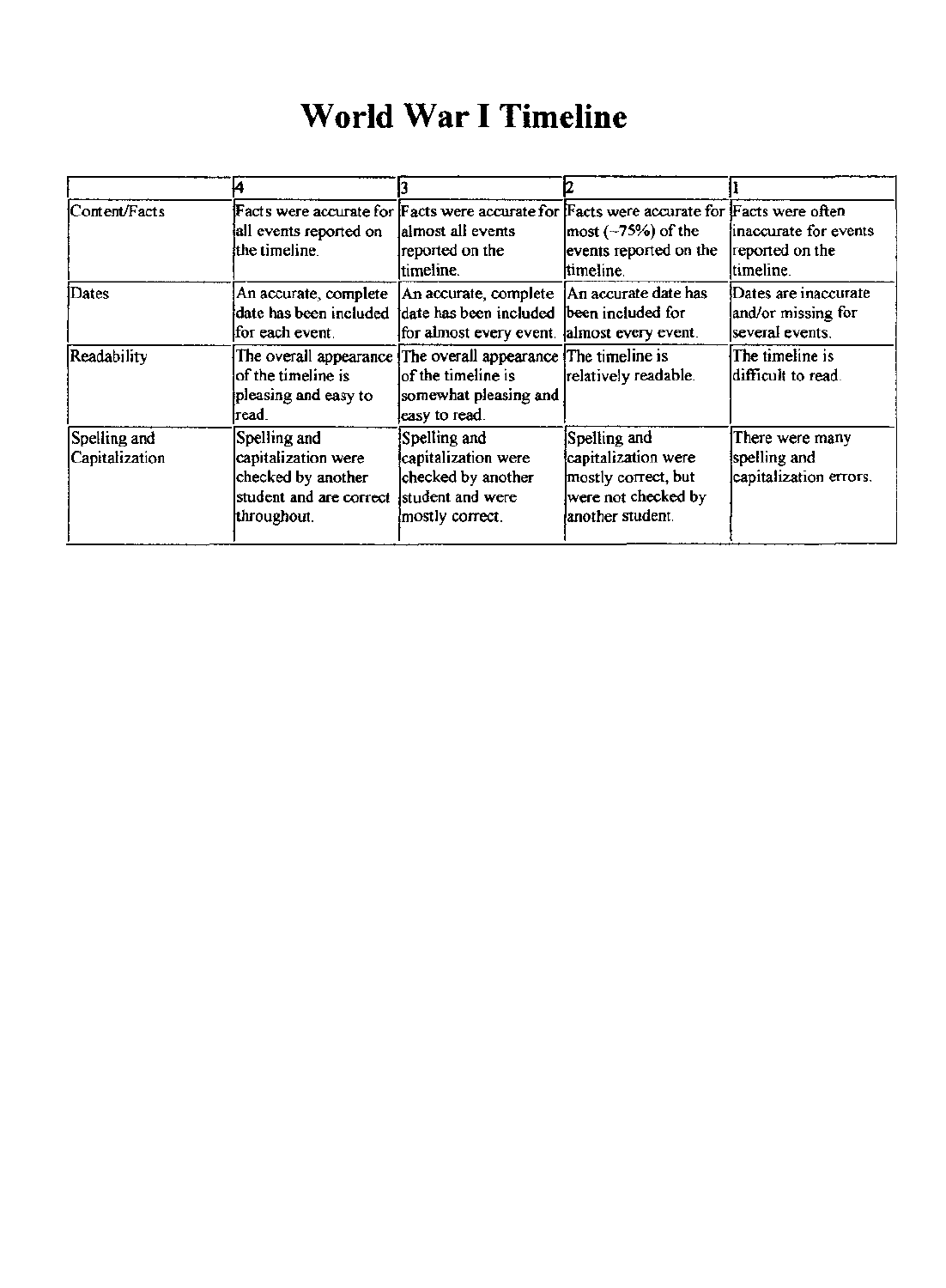Name: \_\_\_\_\_\_\_\_\_\_\_\_ \_

#### Chapter 17 Content Test

**Directions:** Circle the correct answer

- 1. Who was President during World War 17
	- A. Theodore Roosevelt<br>B. Woodrow Wilson
	- B. Woodrow Wilson<br>C. Franklin Roosevel
	- C. Franklin Roosevelt<br>D. Herbert Hoover
	- Herbert Hoover
- 2. Which holiday is a remembrance of the end of World War I?
	- A. Armistice Day
	- B, Independence Day
	- C. Memorial Day
	- D. Labor Day
- 3. Which of the following was NOT one of the Central Powers?
	- A. Germany<br>B. Russia
	- B. Russia<br>C. Austria
	- Austria-Hungary
	- D. Ottoman Empire
- **4.** Who was America's most famous pilot during World War I?
	- A. the "Red Baron"
	- B. John J. Pershing
	- C. John Glenn
	- D. Eddie Rickenbacker
- 5. What is the MAIN reason why the Senate voted against joining the League of Nations?
	- A. The President was against it.
	- B. The League was an international organization.
	- C. The League was dominated by communists.
	- D. Germany had already taken control of the League.
- 6. Which was the BEST reason why women gained factory jobs during the war?
	- A. Black Americans had to live in segregated areas.
	- B. Many men had joined the Army.
	- C. Mexican Americans had been hired as migrant workers.
	- D. Children were forced to attend school.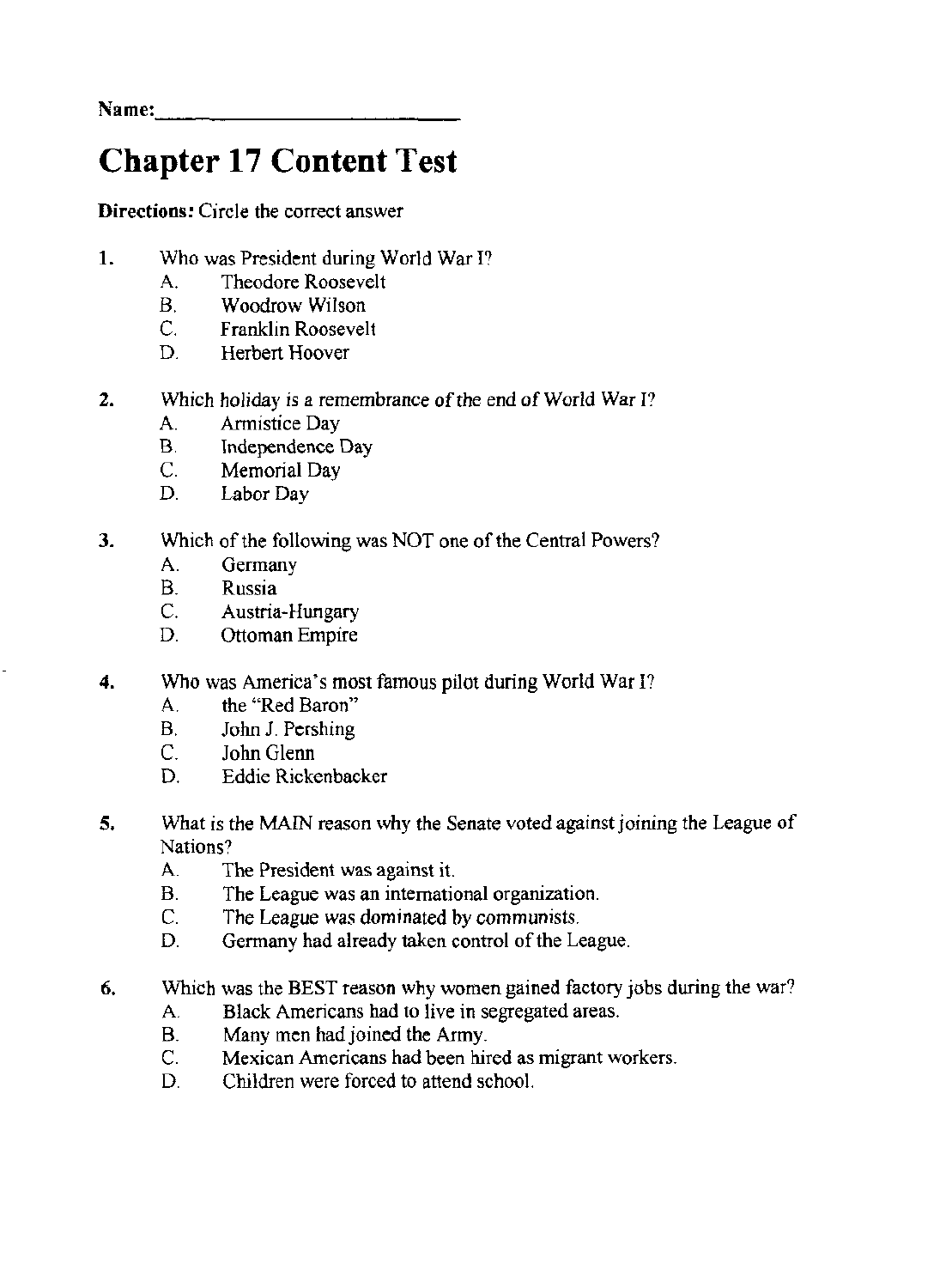- 7. What was one result of the introduction of the machine gun?
	- A. a decrease in trench warfare
	- B. an end to dogfights
	- C. a decrease in hand-to-hand fighting
	- D. an end to U-boats
- 8. Why did the Germans torpedo the Lusitania?
	- A. It was a British ship sailing in a war zone.
	- B. Germany wanted America to enter the war.
	- e. It was an American ship in German waters.
	- D. Germany wanted the British to enter the war.
- 9. Who was John J. Pershing?
	- A. President of the United States
	- B. Commander of the U.S. First Army
	- C. Head of the Food Administration
	- D. British representative in France
- 10. What war tactic caused soldiers to endure terrible living conditions?
	- A. **U-boats**
	- B. Tank attacks
	- C. Dogfights
	- D. Trenches
- **11.** Who might have said, "All war is wrong!"?
	- A Eddie Rickenbacker
	- B. Woodrow Wilson
	- C. Jeanette Rankin
	- D. Gavrilo Princip
- 12. What did the states ratify in 1919?
	- A. the prohibition amendment
	- B. the Treaty of Versailles
	- C. the armistice
	- D. the League of Nations
- 13. What killed the MOST Americans during World War I?
	- A. the German army
	- B. poison gas
	- C. the flu pandemic
	- D. armored tanks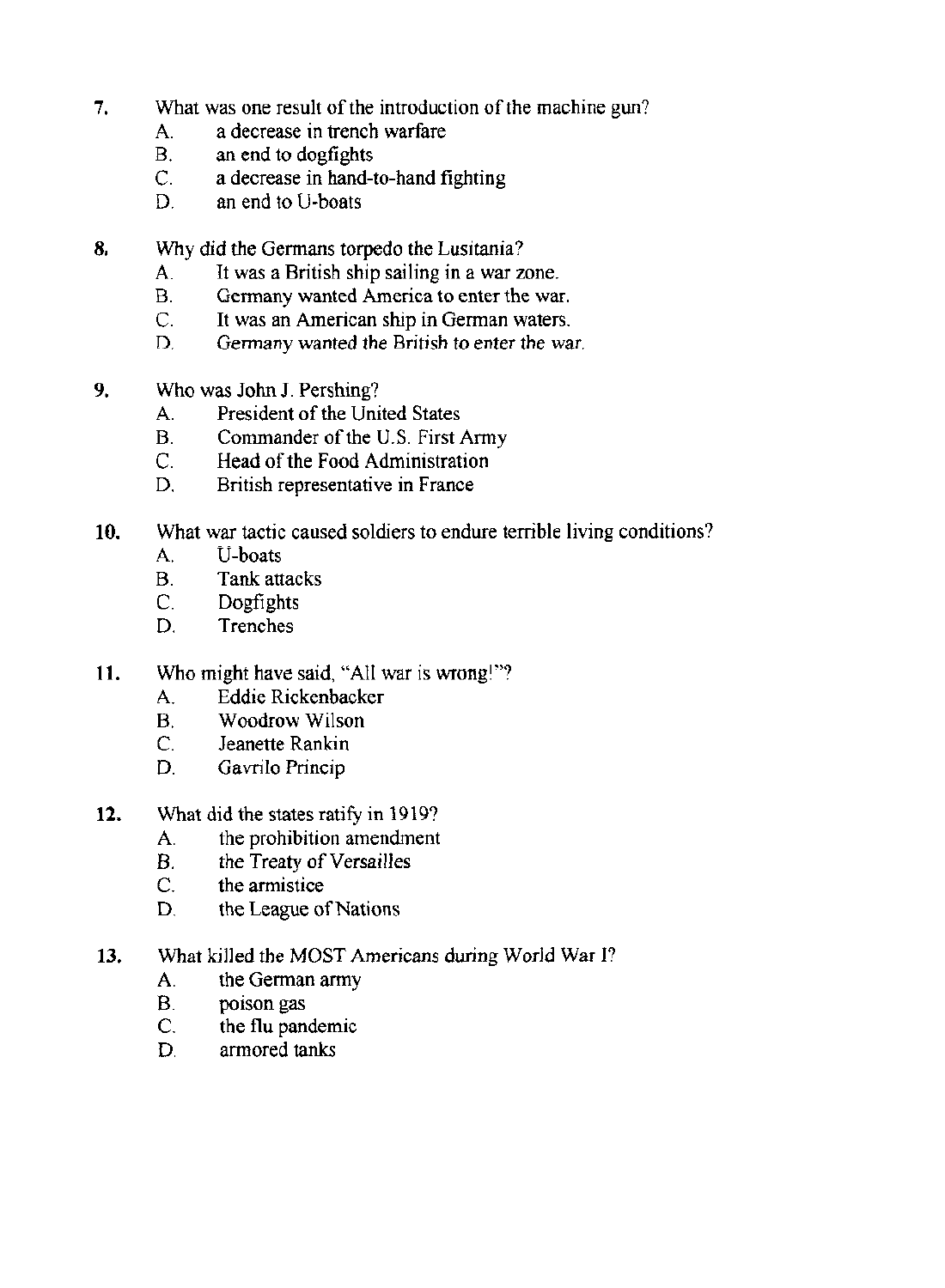- 14. What did the Selective Service Act establish in 1917?
	- A. the draft
	- **B. "meatless Tuesdays"**
	- **C. use of poison gas**
	- **D. segregated regiments**
- 15. Why were there so many unemployed people in 1919"
	- **A. The Great Migration had been a failure.**
	- **R Many women lost their jobs at war's end.**
	- **e.** The Great Depression had struck the world.<br> **D.** Many men were discharged from the army.
	- **D. Many men were discharged from the anny.**
- 16. Which of the following did Gennany NOT have to do at the end of the war?
	- **A lose its colonies**
	- **B. pay money to the allies**
	- join the Central Powers
	- **D. give up some land**
- **17. What did American businesses fear when shipping goods to European notions in**  1915?
	- A. **the Lusitania**
	- B. German U-boats
	- C. The "Red Baron"
	- **D. Poison gas attacks**
- **18.** Which of the following represented a loan to the U.S. government by and **American?** 
	- A. **a «heatless Monday"**
	- B. the draft
	- C. liberty cabbage
	- D. a Liberty bond

**Directions: On a separate sheet of paper, write a response to the questions below.** 

- **19. What were the causes** of World **War I?**
- **20. In what ways did children contribute to the war effort during World War I?**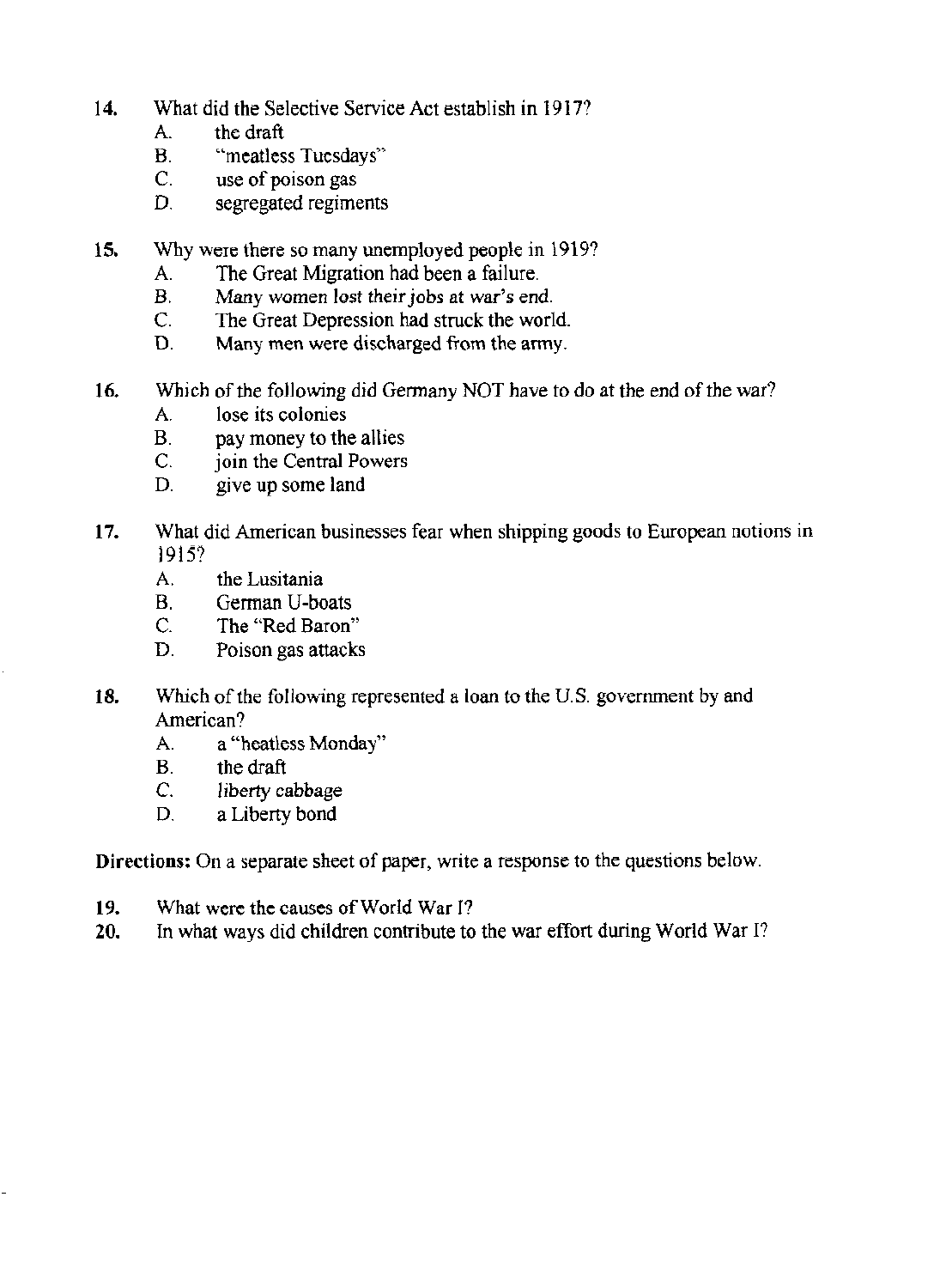# **World War II**

Textbook used for unit: "Our United States" by Silver Burdett Ginn, copyright 1997. grade 5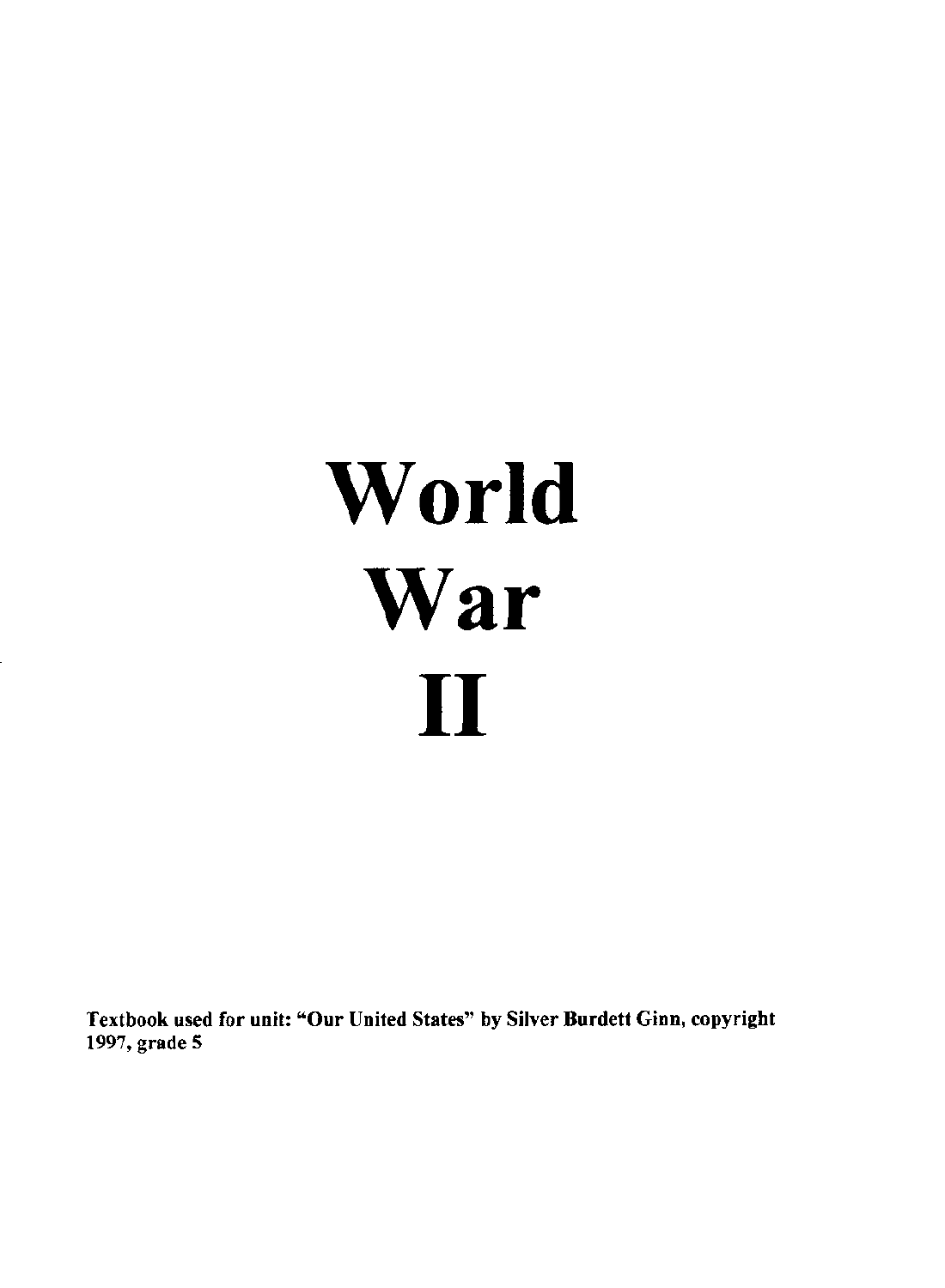#### Standards:

- $\ge$  Culture
- $\geq$  Time, continuity and change
- $\geq$  Power, authority and governance
- $\geq$  Global connections

#### Purposes/Objectives:

 $\triangleright$  The students will learn how and why World War II started.

#### Materials/Tools:

- $\triangleright$  Social studies text books
- *Y* Writing journals

#### Logistics:

 $\triangleright$  The students will have 40 minutes to complete the lesson.

#### Relationships:

- $\geq$  The students will work independently to complete the lesson.
- $\geq$  The teacher will work as a facilitator during the lesson.

#### Motivation:

- $\geq$  Ask the students what they remember about the United States involvement in World War I.
- $\geq$  Ask the students if they think the United States would ever get into another war like World War I.
- $\geq$  Tell the students that the United States did, which was called World War II.

#### Procedure:

- $\geq$  Have the students open their social studies books to page 458.
- $\geq$  Read pages 458-463 together as a class.
- $\geq$  Discuss the main points from the lesson as a class.
- $\geq$  Have the students write a paper on whether or not they thought dropping the atomic bombs were right or wrong.
- $\triangleright$  Tell the students that the paper should be at least one whole side of piece of paper, and to be truthful in their responses.

#### Assessment:

- $\geq$  The students will have their papers graded for assessment. The paper should be one full page and discuss the atomic bomb dropping.
- $\triangleright$  Students should feel comfortable either way they answer the question.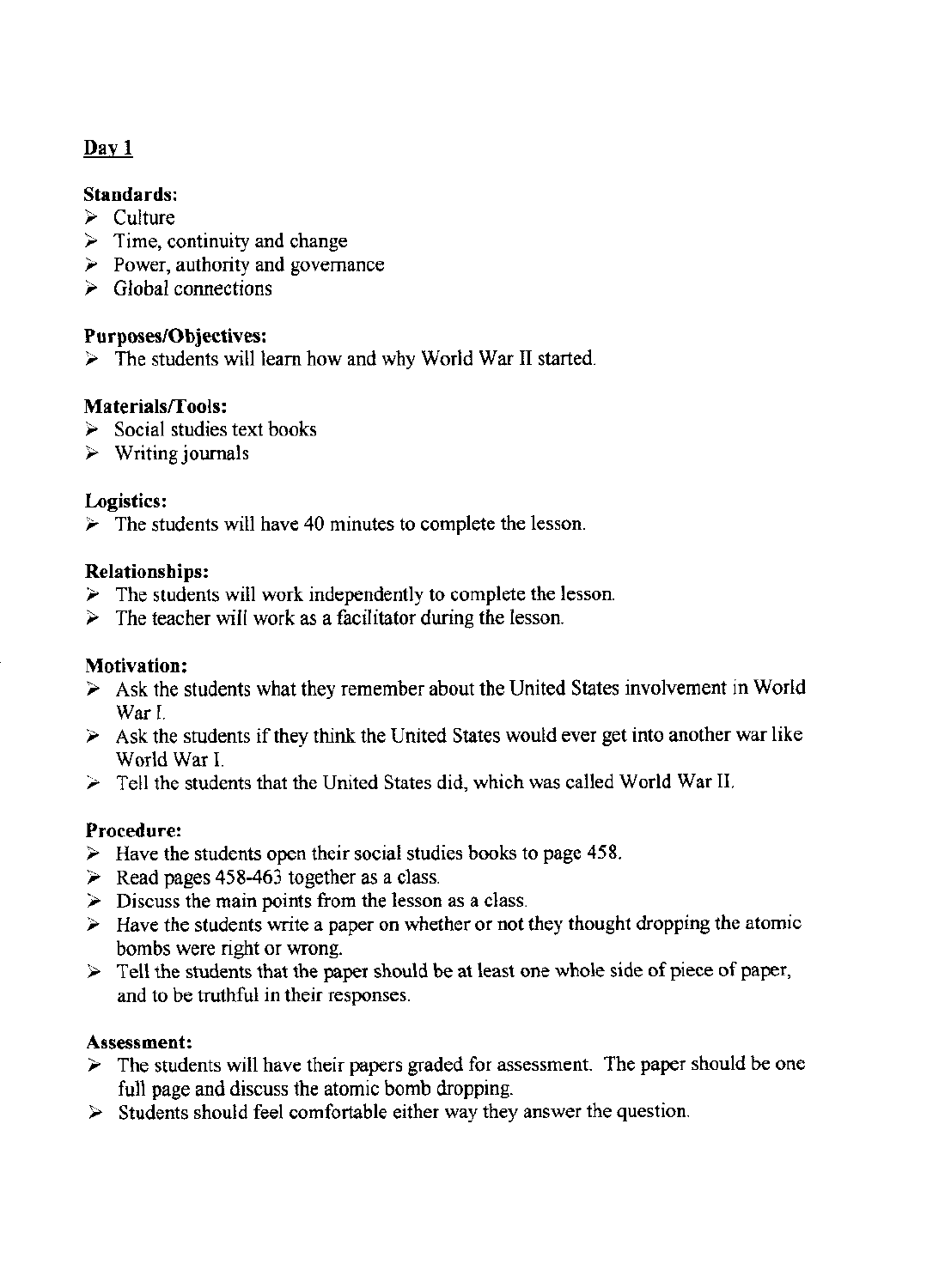#### Standards:

- $\geq$  Culture
- $\geq$  Time, continuity and change
- $\geq$  Power, authority and governance
- $\geq$  Global connections

#### **Purposes/Objectives:**

 $\triangleright$  The students will become familiar with some of the important battles and generals from World War II.

#### Materials/Tools:

 $\geq$  Social studies text books

#### Logistics:

 $\triangleright$  The students will have one 25-minute class period to complete the lesson.

#### Relationships:

- $\geq$  The students will work as a whole class during the lesson.
- $\geq$  The teacher will facilitate discussion for the lesson.

#### Motivation:

- $\geq$  Ask students to think of a time when they did not want to do something, but once they did they were glad that they did it.
- $\geq$  Discuss how they felt during that time.
- $\triangleright$  Tell the students that the United States felt the same way during WWII. The United States did not want to get into the war, but once they did they were very enthusiastic about it.

#### Procedure:

- $\geq$  Have the students open up their social studies books to page 464.
- $\geq$  Read pages 464-466 as a class.
- $\geq$  Discuss all of the main events on those three pages as a class (Lend-Lease, Pearl Harbor, The Battles of Midway and Guadalcanal, Three American Generals, D-Day, Iwo lima, and Victory).

#### Assessment:

 $\geq$  The students will be informally assessed according to their behavior during the lesson.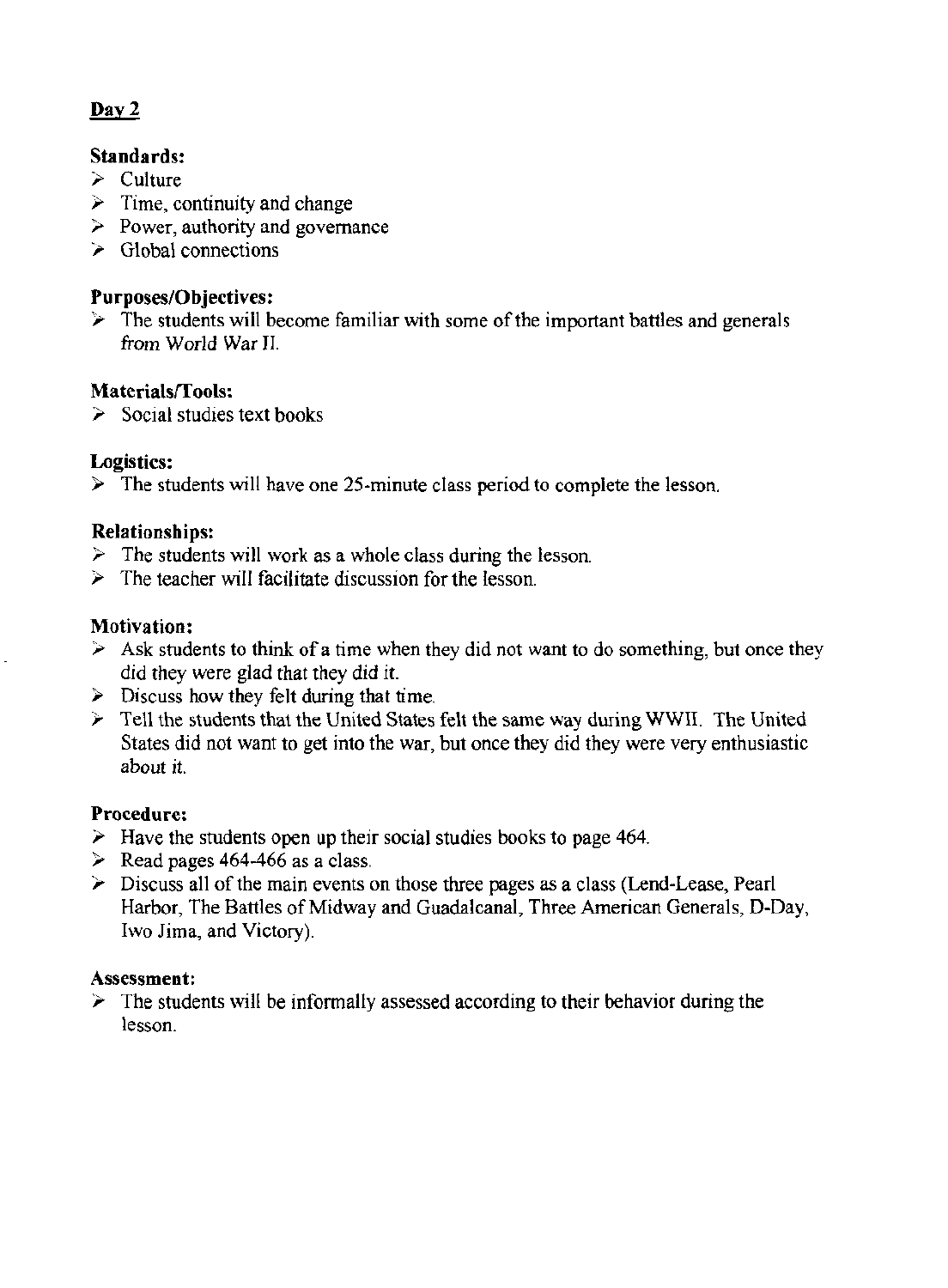#### Standards:

- $\geq$  Individual development and identity
- $\geq$  Individuals, groups and institutions
- $\geq$  Production, distribution and consumption

#### Purposes/Objectives:

 $\geq$  The students will understand how people at home, especially women, helped the United States war effort.

#### Materials/Tools:

- $\geq$  Social studies text books
- $\geq$  Writing journal

#### Logistics:

 $\triangleright$  The students will have one 35-minute class period to finish the lesson.

#### Relationships:

- $\triangleright$  The students will work independently to complete the lesson.
- $\geq$  The teacher will be a facilitator during the lesson.

#### Motivation:

- $\geq$  Have the students open up their social studies books to page 467.
- $\geq$  Have the students read the focus statement at the top of the page.
- $\geq$  Ask students what kinds of things Americans at home could have done to help the war effort.
- $\geq$  Discuss the responses and tell the students that after reading the lesson they will have a better idea of what kinds of things Americans at home were doing.

#### Procedure:

- $\geq$  Have the students read pages 467-469 independently.
- $\geq$  After the students have finished the reading, discuss the reading as a class.
- $\triangleright$  Write down all of the things Americans at home were doing on the chalkboard.
- $\geq$  Encourage the students to write down these in their notes to keep for studying later.
- $\geq$  Have the students take out their writing journals.
- $\geq$  Have the students write a paragraph answering this question: How did American Women impact World War II?

#### Assessment:

 $\geq$  The students will be informally assessed on their behavior and how well they remain on task during the lesson.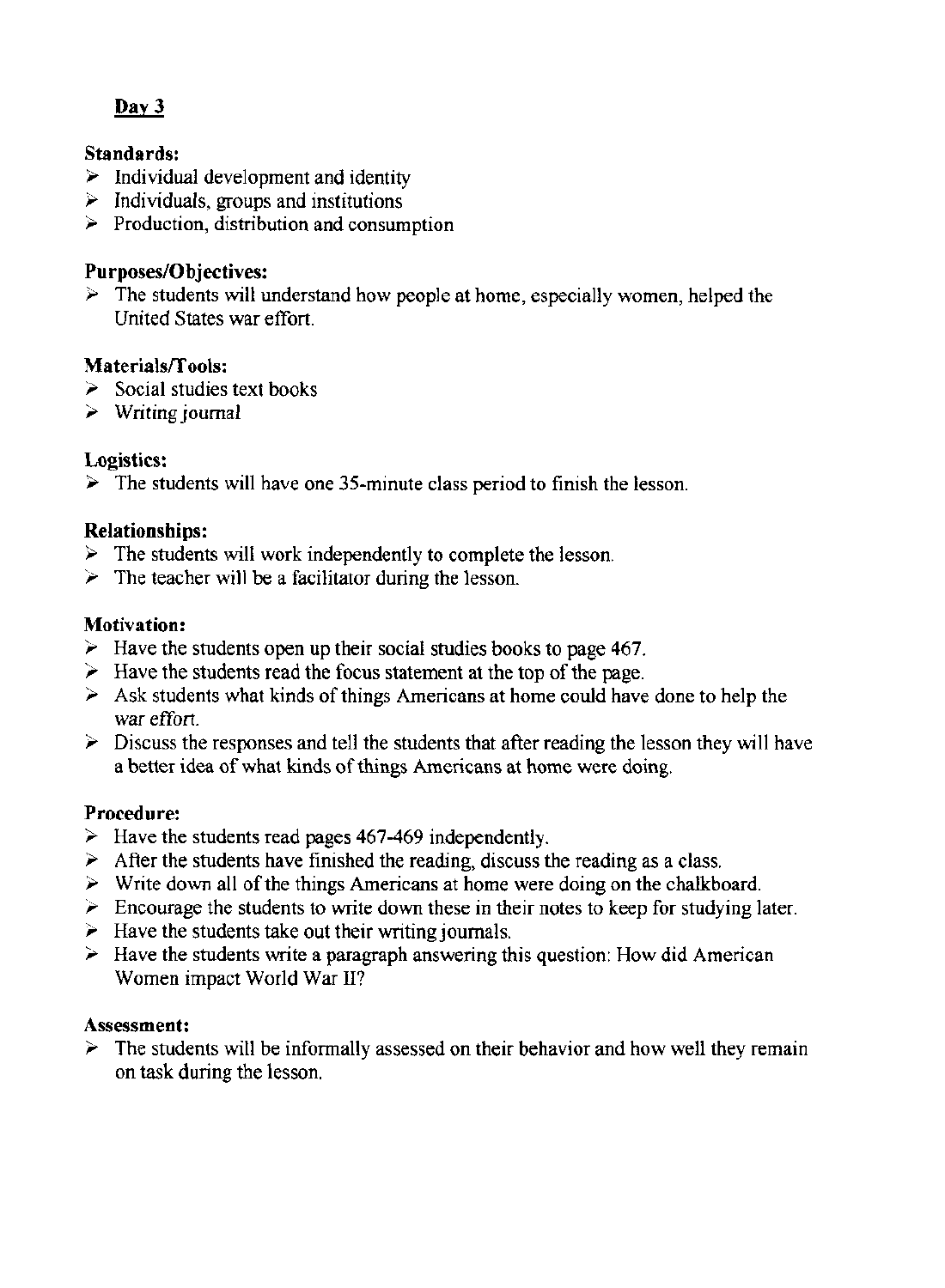#### Standards:

- $\ge$  Culture
- $\triangleright$  Time, continuity and change
- $\triangleright$  Individual development and identity
- $\geq$  Global connections

#### Purposes/Objectives:

 $\triangleright$  The students will gain an understanding of how Japanese Americans were treated during WWII.

#### Materials/Tools:

- $\geq$  Social studies text books
- $\geq$  Paper
- $\geq$  Pencil

#### Logistics:

 $\geq$  The students will have one 30-minute class period to complete the lesson.

#### Relationships:

- $\geq$  The students will work with partners to complete the lesson.
- $\geq$  The teacher will make sure that everyone is staying on task during the lesson.

#### Motivation:

- $\triangleright$  Asks the students to think about a time when they were treated unfairly.
- $\geq$  Ask the students how they felt about that.
- $\triangleright$  Tell the students that that was how many Japanese Americans felt during WWII.

#### Procedure:

- $\geq$  Have the students open their social studies books to page 470.
- $\geq$  Have the students read pages 470-473 with a partner.
- $\geq$  Have the students answer the questions in the "Refocus" section.
- $\geq$  Discuss the answers to the questions.
- $\geq$  Have the students write a paragraph describing what life in an internment camp would be like.
- $\geq$  Let some of the students share their stories with the rest of the class.

#### Assessment:

- $\geq$  Students will be graded on whether or not they get their paragraphs finished.
- $\geq$  A finished paragraph is worth 5 points, an unfinished paragraph will receive 0 points.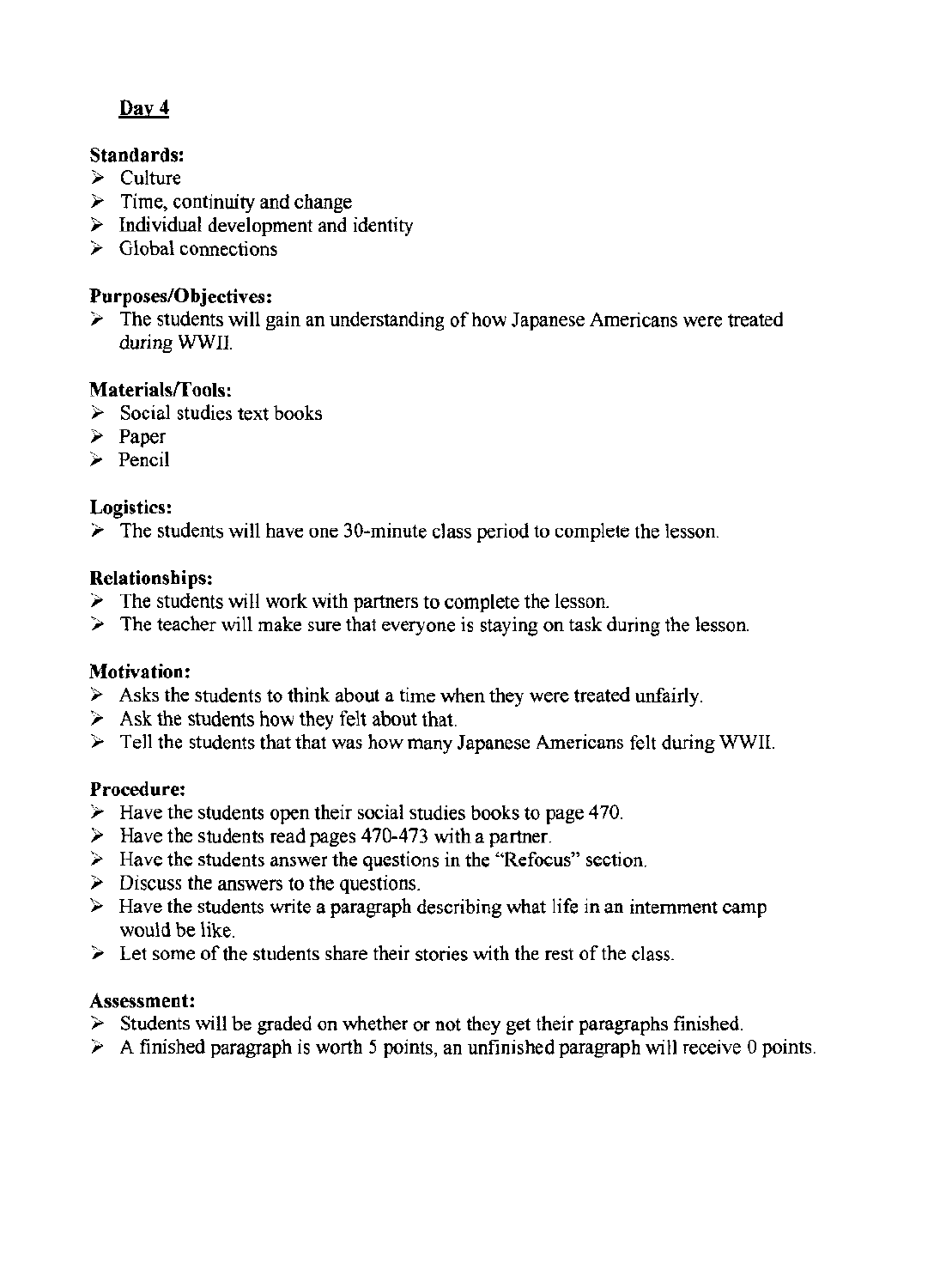#### Standards:

 $\geq$  Civic ideals and practices

#### Purposes/Objectives:

- $\triangleright$  The students will learn about the contributions of African Americans during WWII,
- $\geq$  The students will understand how African Americans were treated during WWII.

#### Materials/Tools:

- $\geq$  Social studies text books
- $\geq$  Paper
- $\triangleright$  Pencil

#### Logistics:

 $\triangleright$  The students will have one 30-minute class period for this lesson.

#### Relationships:

- $\triangleright$  The students will work as a class to complete the lesson.
- $\geq$  The teacher will lead the discussion for the lesson.

#### Motivation:

- $\geq$  Ask the students how they would feel if they did something nice for someone else, and then were treated badly.
- $\geq$  Tell the students that that is what happened during WWII with African Americans.

#### Procedure:

- $\geq$  Have the students take out their social studies textbook and open them to page 474.
- $\triangleright$  Read pages 474-475 together as a class.
- $\geq$  Discuss the treatment of African Americans during WWII.
- $\geq$  Discuss the two questions in the "Refocus" section.

#### Assessment:

 $\triangleright$  The students will be informally assessed by their behavior during the lesson.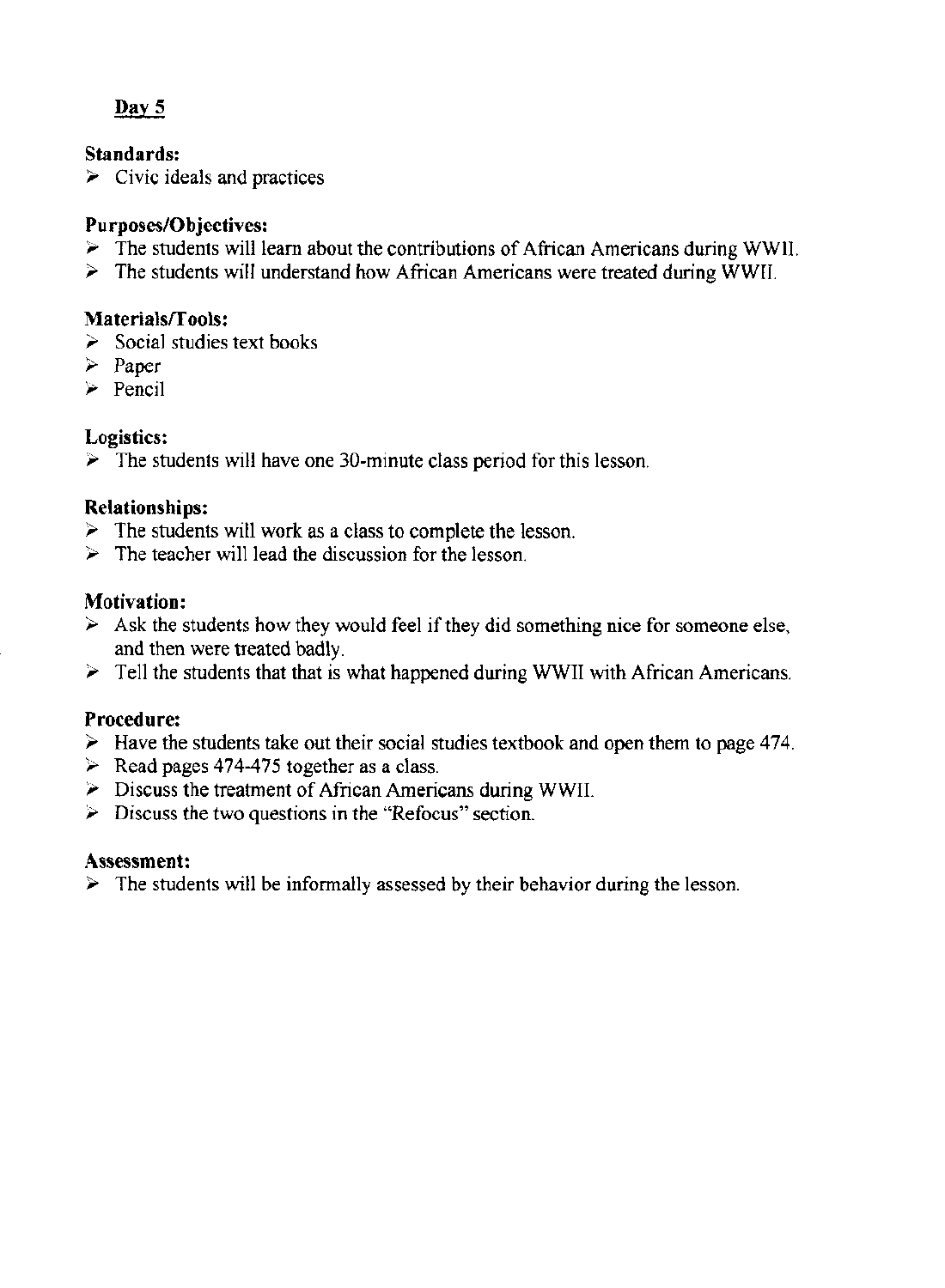#### Standards:

- $\geq$  Time, continuity and change
- $\ge$  Power, authority and governance
- $\triangleright$  Civic ideals and practices

#### Purposes/Objectives:

 $\geq$  The students will learn about how America changed after WWII.

#### Materials/Tools:

 $\geq$  Social studies text book

#### Logistics:

 $\geq$  The students will have one 40-minute class period for this lesson

#### Relationships:

- $\geq$  The students will work independently to complete the lesson.
- $\geq$  The teacher will facilitate the discussion and answer student questions.

#### Motivation:

- $\geq$  Ask students if they have ever learned from a mistake that they have made.
- $\geq$  Have the students tell what they did differently the second time around.
- $\geq$  Tell the students that the United States tried not to make the same mistakes after WWll that they made after WWI.

#### Procedure:

- $\geq$  Have the students take out their social studies books to page 476.
- $\blacktriangleright$  Have the students read pages 476-477 twice silently at their desks.
- $\geq$  Discuss the information in the lesson with the class.
- $\geq$  Ask the students questions about the lesson that would lead to good discussion.

#### Assessment:

 $\geq$  The students will be assessed according to how well they stay on task during the lesson.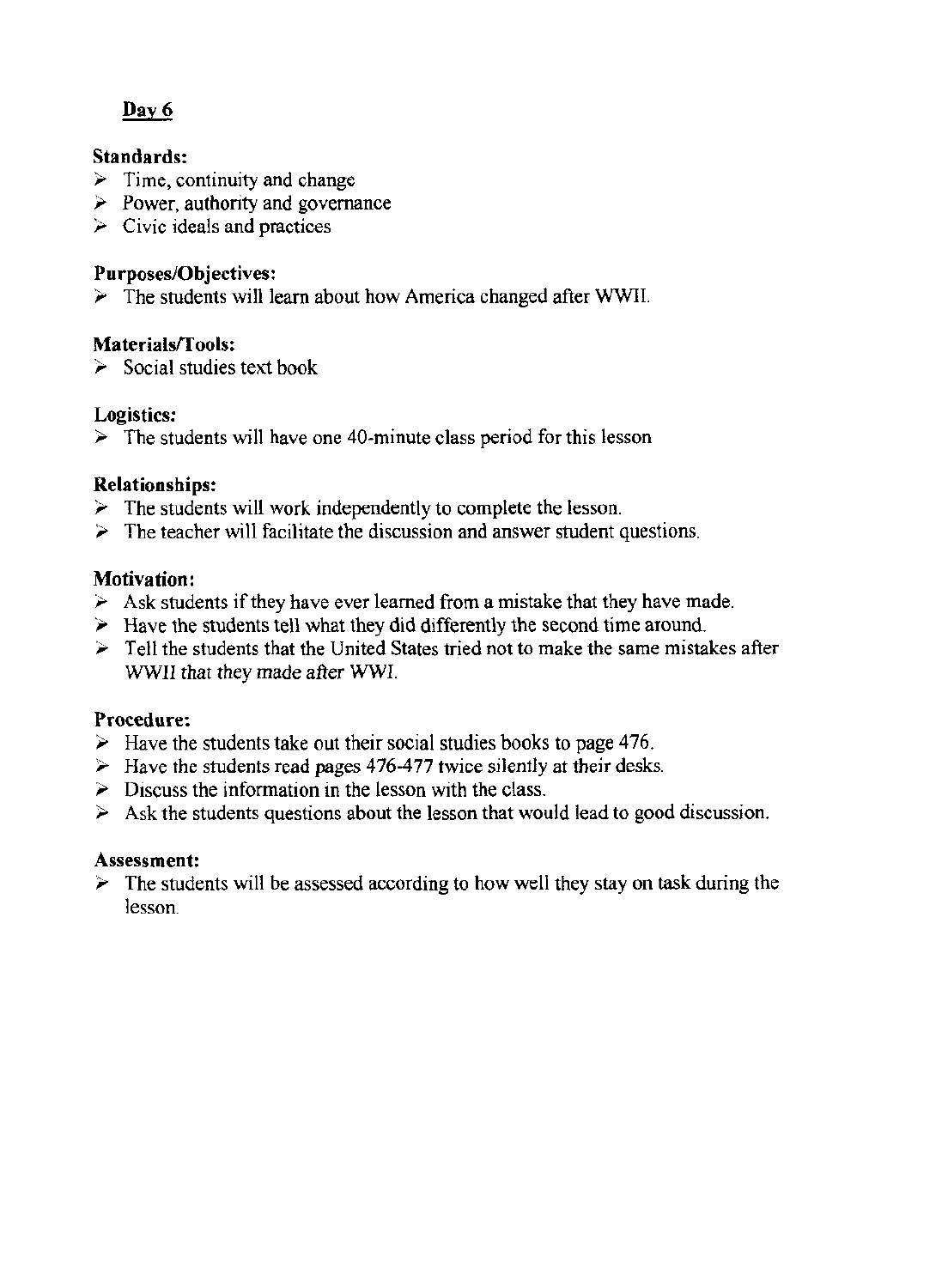#### Day 7 & 8

#### Standards:

- $\geq$  Culture
- $\geq$  Time, continuity and change
- $\triangleright$  People, places and environments
- $\triangleright$  Power, authority and governance
- $\geq$  Science, technology and society
- $\geq$  Global connections

#### Purposes/Objectives:

- $\geq$  The students will become experts on one of the major countries involved in WWII.
- $\geq$  The students will make a poster about one of the major countries involved in WWII.

#### Materials/Tools:

- $\geq$  Computers with Internet access
- $\ge$  Poster board
- $\geq$  markers

#### Logistics:

 $\triangleright$  The students will have two 40-minute class periods to complete the lesson

#### Relationships:

- $\geq$  The students will work in groups of four to complete the lesson
- $\geq$  The teacher will be responsible for answering questions and making sure all students remain on task.

#### Motivation:

 $\geq$  Tell the students that they will become experts on one country that was involved in WWIl.

#### Procedure:

- $\geq$  Hand out a copy of the rubric to each student.
- $\geq$  Go over the contents of the rubric for the students.
- $\triangleright$  Group the students and give each group a different country (Germany, Japan, United States, Great Britain, and Italy)
- $\geq$  Hand out a poster board and markers to each group.
- $\geq$  Give the students two class periods to finish their posters.
- $\geq$  Have the students hang their posters in the hall outside the room after the second day is over.

#### Assessment:

 $\geq$  See attached rubric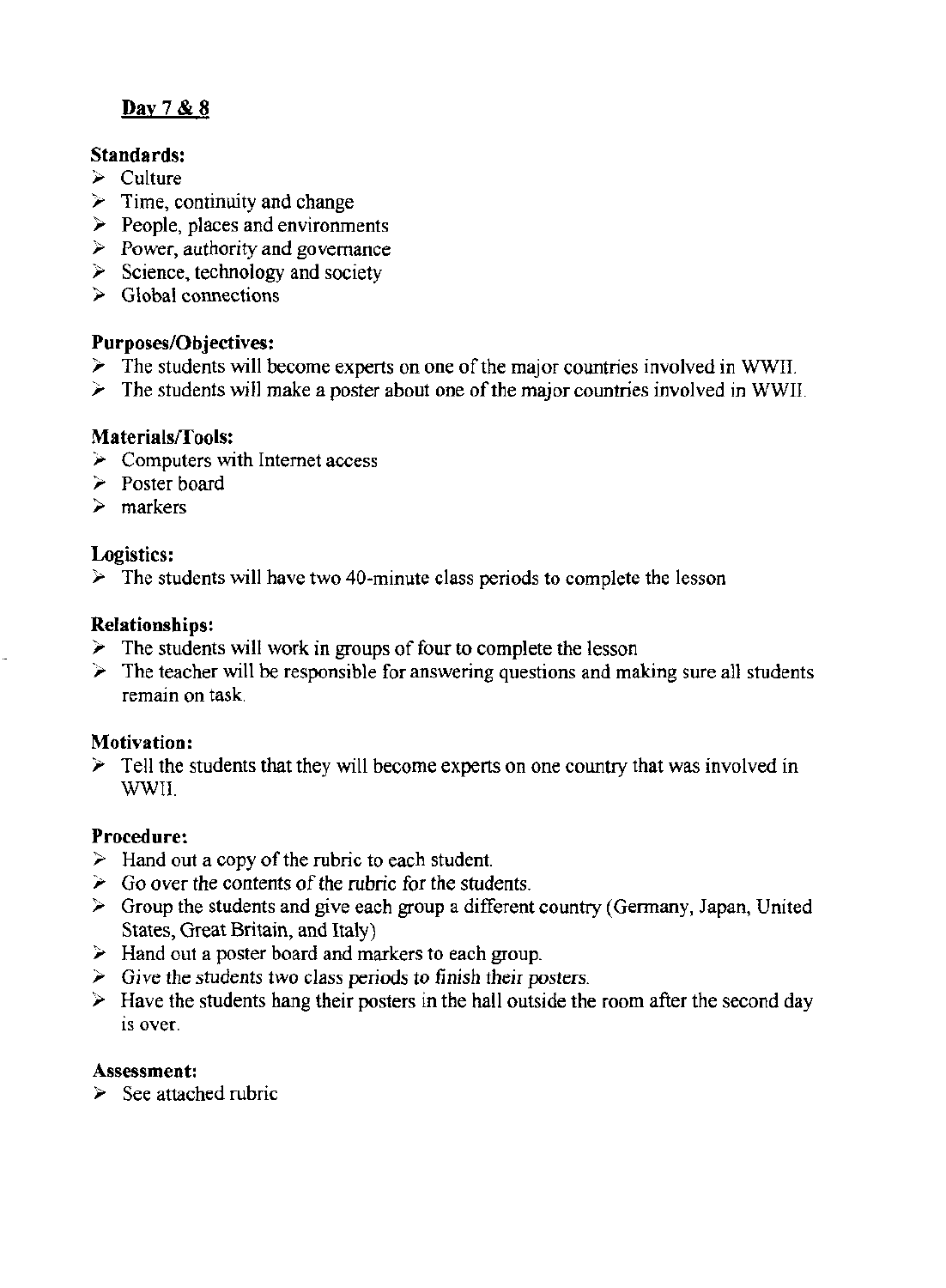#### Standards:

 $\geq$  Time, continuity and change

#### Purposes/Objectives:

 $\geq$  The students will review the main ideas about World War II.

#### Materials/Tools:

 $\geq$  Social Studies text book

#### Logistics:

 $\geq$  The students will have one 40-minute class period for the lesson.

#### Relationships:

- $\geq$  The students will work independently on the lesson.
- $\geq$  The teacher will make sure that every student remains on task.

#### Motivation:

 $\geq$  Tell students that they will be able to review for the test tomorrow.

#### Procedure:

- $\geq$  Have the students open their social studies books to page 478.
- $\geq$  Assign the review for homework.
- $\geq$  Go over the directions for the homework with the students.
- $\triangleright$  Give students the entire social studies period to work on their review and study for the test.

#### Assessment:

 $\geq$  The students will be informally assessed according to their behavior during the lesson.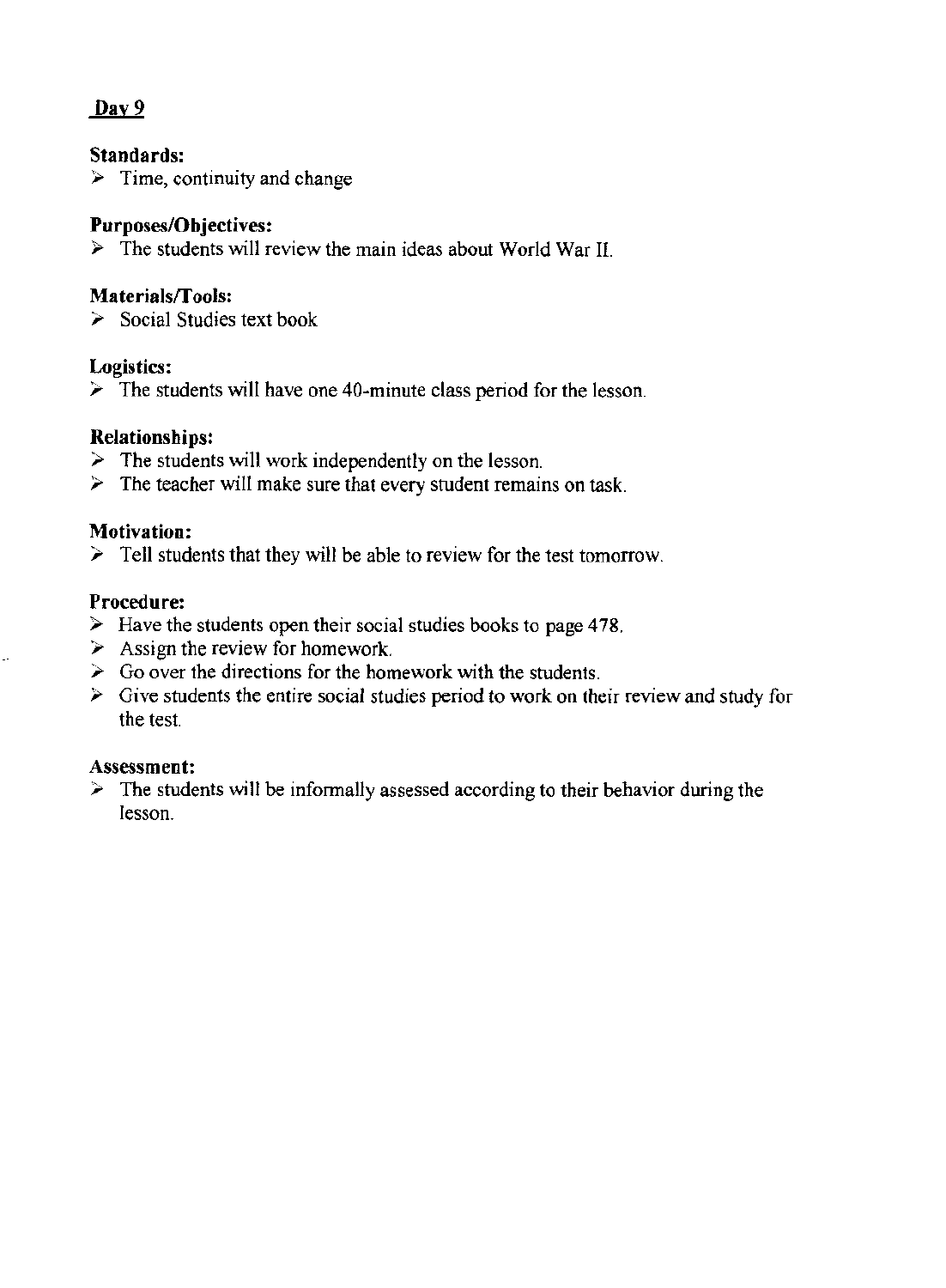#### Standards:

 $\geq$  Time, continuity and change

#### Purposes/Objectives:

 $\triangleright$  The students will take a social studies test.

#### Materials/Tools:

 $\geq$  Social studies test

#### Logistics:

 $\triangleright$  The students will be allowed 40 minutes to complete the test.

#### Relationships:

- $\triangleright$  Students will work independently to complete the test.
- $\triangleright$  The teacher will make sure every student stays on task during the test.

#### Procedure:

- $\triangleright$  Hand out a copy of the test to each student.
- > Read over the directions and *tell* the students that they may begin the test.
- $\geq$  Collect the test after 40 minutes.

#### Assessment:

- $\geq$  The students will be assessed by having their tests graded.
- $\geq$  The tests will be out of a possible 100 points.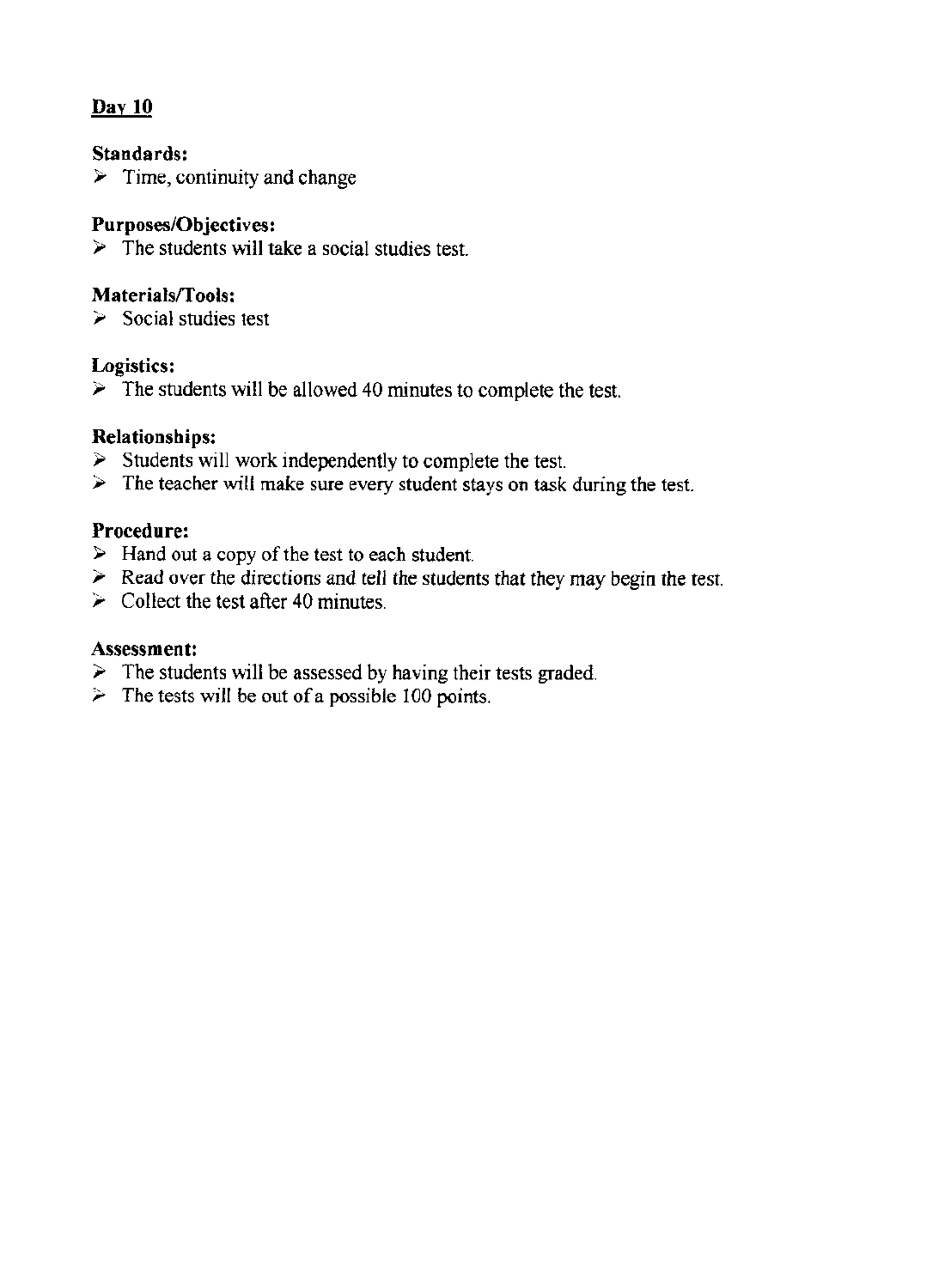#### World War II Poster

| <b>CATEGORY</b>    |                                                                                                               |                                                         |                                                                             |                                                                                           |
|--------------------|---------------------------------------------------------------------------------------------------------------|---------------------------------------------------------|-----------------------------------------------------------------------------|-------------------------------------------------------------------------------------------|
| Content - Accuracy | At least 7 accurate<br>facts are displayed on<br>the poster.                                                  | 5-6 accurate facts are<br>displayed on the<br>lposter.  | 3-4 accurate facts are<br>displayed on the<br>poster.                       | Less than 3 accurate<br>facts are displayed on<br>the poster.                             |
| Attractiveness     | The poster is<br>exceptionally attractive in terms of design,<br>in terms of design,<br>layout, and neatness. | The poster is attractive<br>layout and neatness.        | The poster is<br>acceptably attractive<br>though it may be a bit<br>{messy. | The poster is<br>distractingly messy or<br>very poorly designed.<br>It is not attractive. |
| Grammar            | There are no<br>grammatical mistakes<br>on the poster.                                                        | There is 1 grammatical<br>mistake on the poster.        | There are 2<br>grammatical mistakes<br>on the poster.                       | There are more than 2<br>grammatical mistakes<br>on the poster.                           |
| Required Elements  | The poster includes all<br>required elements as<br>well as additional<br>information.                         | All required elements<br>are included on the<br>poster. | All but 1 of the<br>required elements are<br>included on the poster.        | Several required<br>elements were missing.                                                |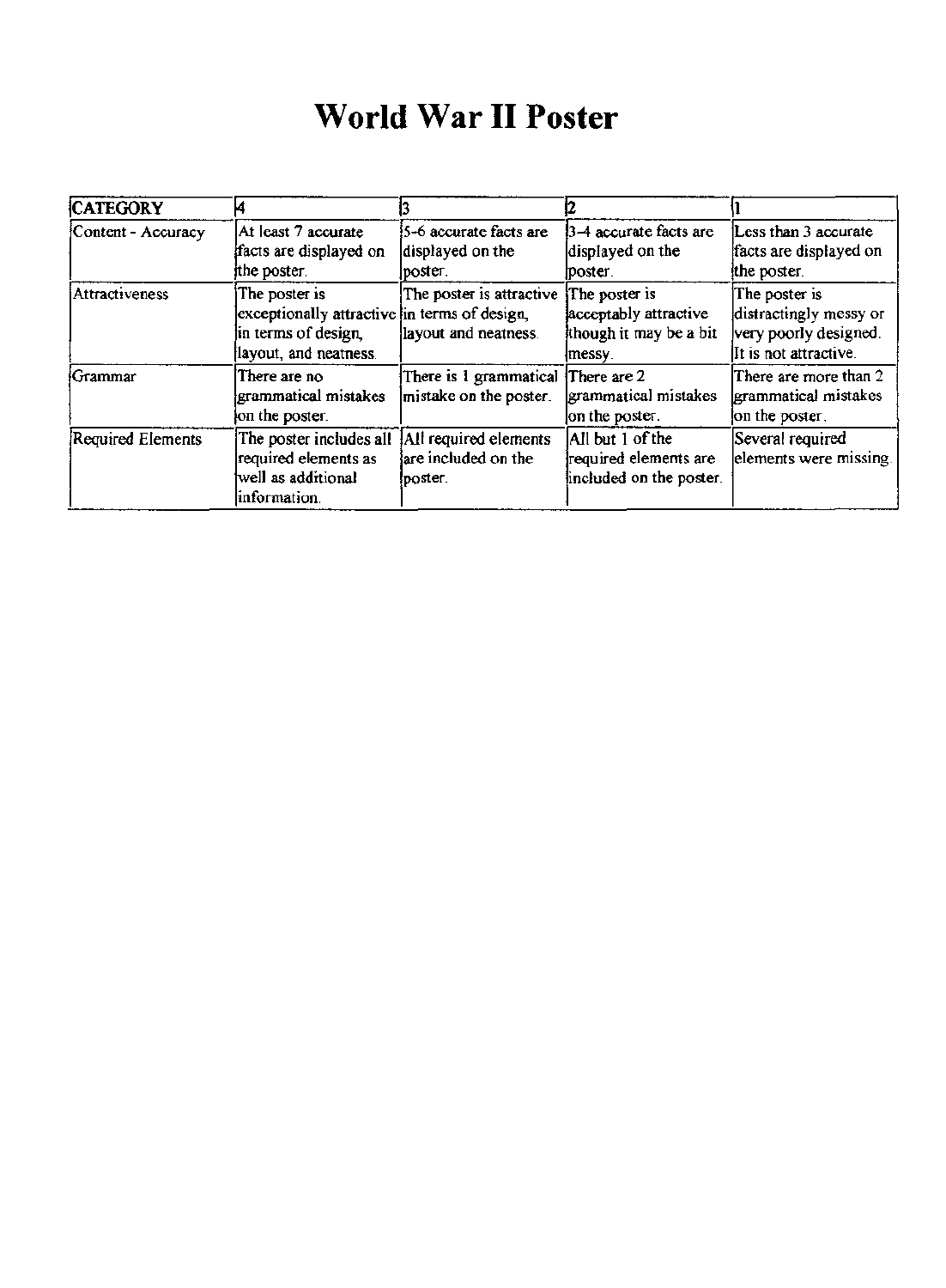Name: \_\_\_\_\_\_\_\_\_\_\_\_ \_

#### Chapter 20 Content Test

Directions: Circle the correct answer

- 1. What explains why the United States did NOT declare war on Germany when Britain did?
	- A. Americans were fighting the Japanese.
	- B. Most Americans were isolationists.
	- c Roosevelt sided with the Germans.
	- D. The United States was already at war with Germany.
- 2. Why was victory in the Solomon Islands important for the U.S. war effort?
	- A. They could be used as bases in attacking Japan.
	- B. They were the first step in retaking Pearl Harbor.
	- C They represented V-J Day for the U.S. Marines.
	- D. They were part of the Japanese Islands.
- 3. Who made the decision to drop the atomic bomb on Japan?
	- A. Adolph Hitler
	- B. Franklin Roosevelt
	- C, Harry Truman
	- D. Winston Churchill
- 4. Where did the Allied armies land on D-Day?
	- A. the island of Midway
	- B. the coast of Normandy, France
	- c. near Rome, Italy
	- D, the south coast of Great Britain
- 5. Hitler was to Germany as Mussolini was to  $\frac{1}{1}$ .
	- the Soviet Union
	- B. Great Britain
	- C. Italy
	- D Spain
- 6. Why did the Tuskegee airmen fly in a separate squadron?
	- A. The integration of U.S. troops was forbidden.
	- B. No African Americans were allowed to serve in the Anny.
	- e They had all trained at Tuskegee, Alabama.
	- D. Few squadrons had black pilots in World War II.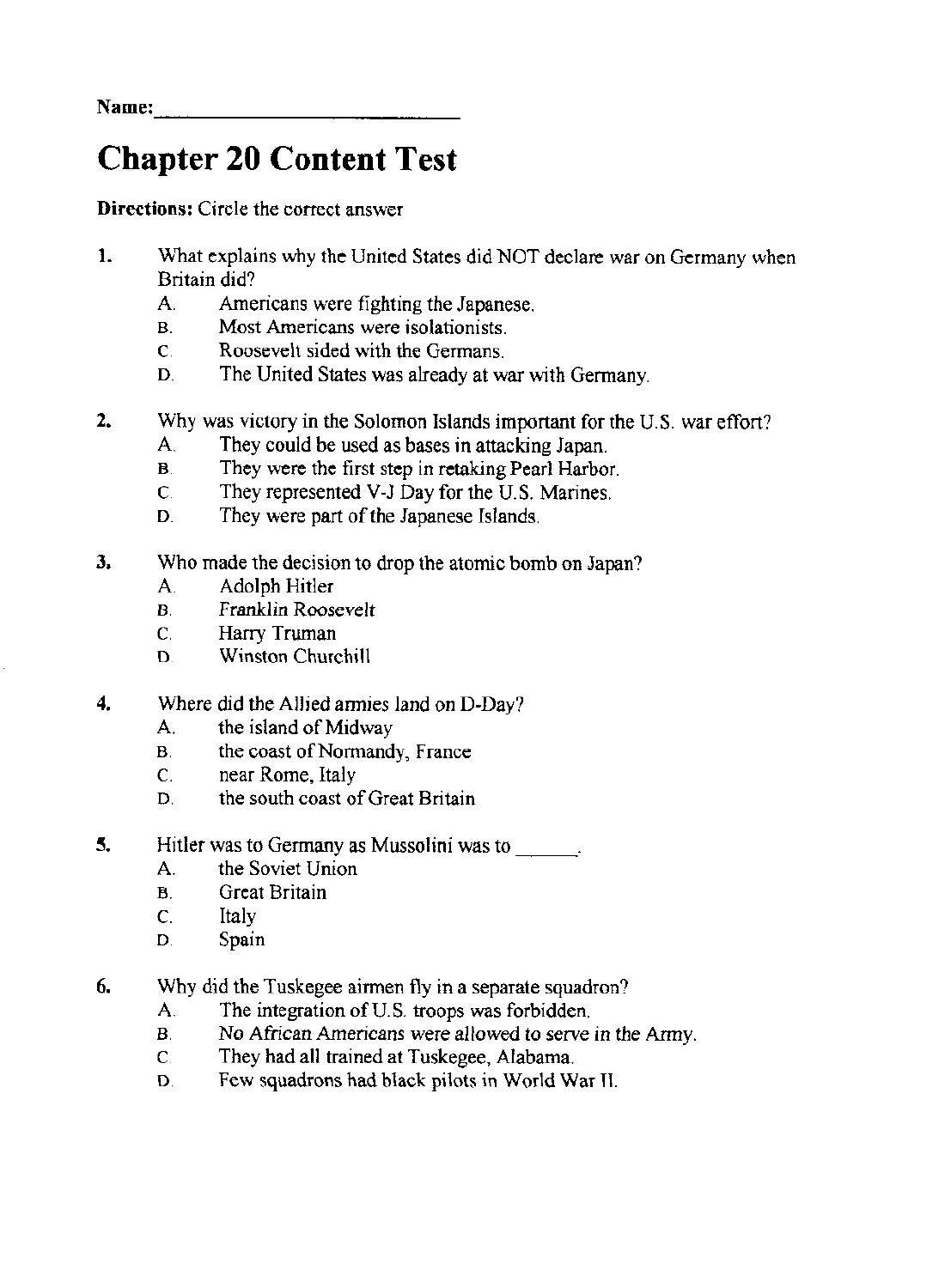- 7. Which of the following was NOT provided by the GI Bill of Rights?
	- A. money to go to college
	- 8. care for wounded soldiers
	- C, money for veterans to start businesses
	- $D$  a job with good pay
- 8. What did the Japanese attack that brought America into the war?
	- A. the Solomon Islands
	- B. Hiroshima
	- c. Normandy
	- D Pearl Harbor
- 9. What is the name for the mass murder of Jews and others at Nazi death camps?
	- A. Hiroshima
	- B. Great Depression
	- C. Axis Powers
	- D. Holocaust
- 10. Which of the following BEST explains why America interned Nisei?
	- A. Many Americans were suspicious of all Japanese Americans.
	- B. Several Nisei had been proven to be spies.
	- C. Most Japanese Americans supported Japan's military government.
	- D. No Nisei fought for the United States in the war.
- 11. Where was the FIRST atomic bomb dropped?
	- A Nagasaki, Japan
	- B. Normandy, France
	- c. Hiroshima, Japan
	- D. Guada1canal
- 12. Who were the WACs?
	- A. women serving in the U.S. army
	- B. nisei who protested internment
	- c. Hitler's elite air corps
	- D, Leaders of the scrap drives
- 13. What did U.S. Marines plant on Iwo Jima's Mount Suribachi?
	- A. a rose of peace
	- B. an American flag
	- c. a Victory garden
	- D, a War stamp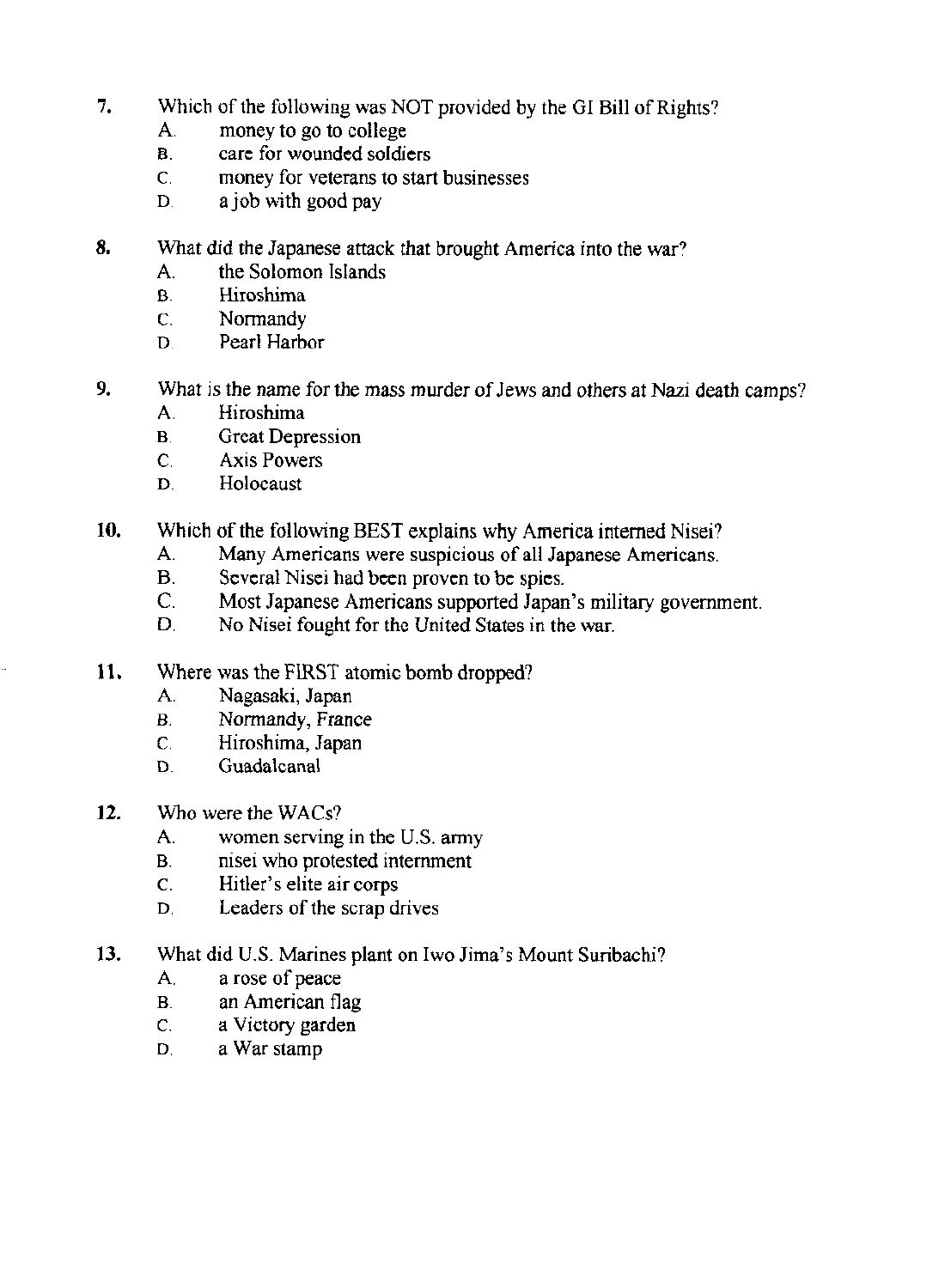- 14. Which countries made up the Axis Powers?
	- A. Germany, Japan, Italy
	- 5. Germany, Italy, Soviet Union
	- C. France, Germany, Japan
	- D. Japan, Germany, Soviet Union
- 15. What step did the United States take after World War  $\Pi$  to prevent another major war?
	- A. return to the policy of isolationism
	- B. punish Germany and Japan severely
	- C. help found the United Nations
	- D. dismantle the internment camps
- 16. Which of the following BEST describes the Lend-Lease Act'
	- A. an expression of isolationism
	- B. a way of staying neutral in the war
	- C. a statement in support of the Axis Powers
	- D. a way of helping Great Britain and the Allies
- 17. What was the symbol of women in the work force during World War II?
	- A. the Holocaust
	- B. Rosie the Riveter
	- c. The nylon parachute
	- D. The Black Eagles

Directions: On a separate sheet of paper, write a response to the questions below.

- 18. How did the peace made at the end of World War I contribute to the beginning of World War II?
- 19. In what ways did Americans at home help the war effort?